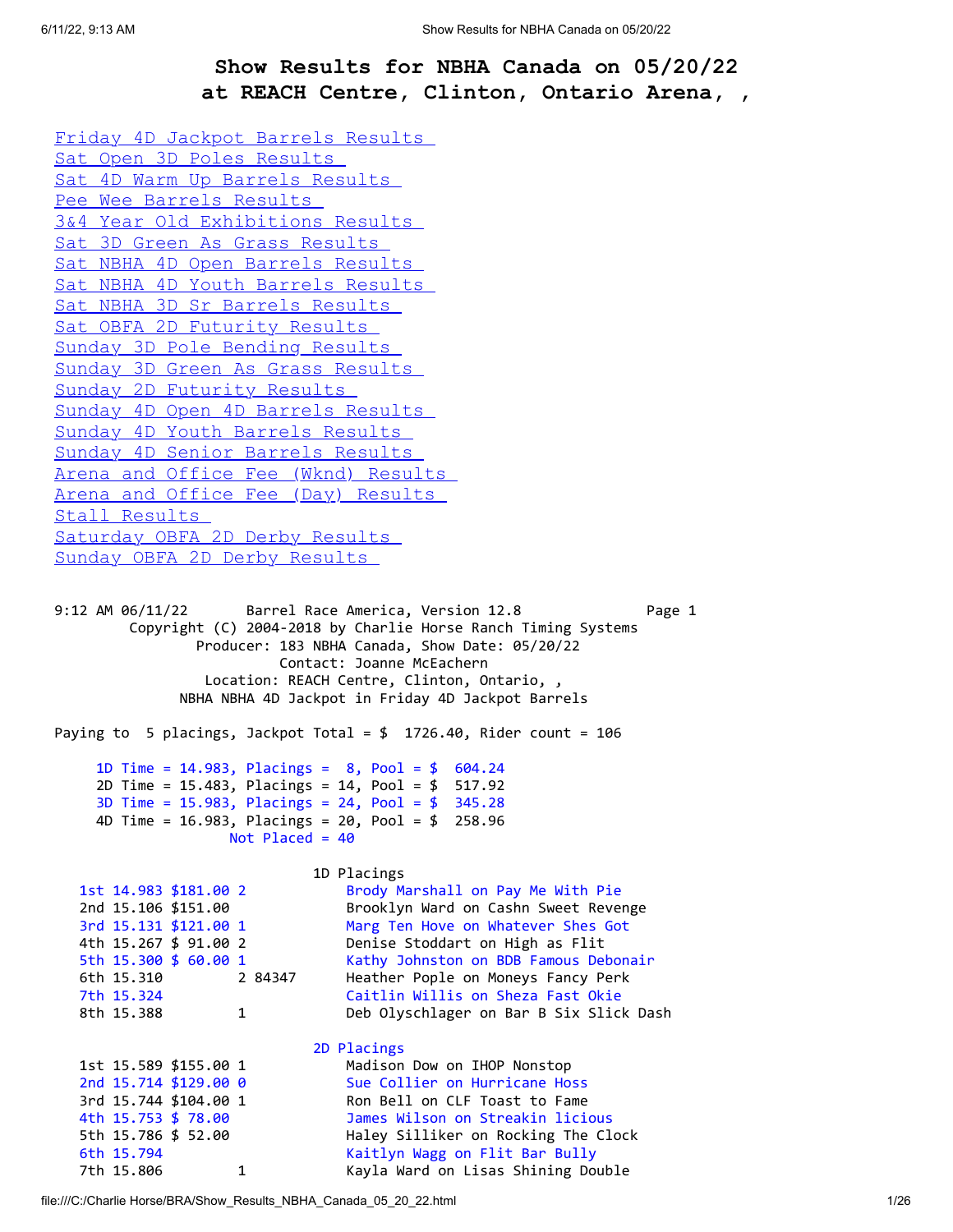| 8th 15.814<br>9th 15.817<br>10th 15.834 |                       | 1              | Madison Dow on SR Fix N Ta Moon Ya<br>Linda Burgess on Roadhouse Blues<br>Haley Ward on Nobolis Gold Rush |
|-----------------------------------------|-----------------------|----------------|-----------------------------------------------------------------------------------------------------------|
|                                         |                       |                |                                                                                                           |
| 11th 15.838                             |                       | 1              | Kayla Ward on LLW Gambler Ladybell                                                                        |
| 12th 15.839                             |                       | 3              | Jeffrey Forestell on Famous Feature                                                                       |
| 13th 15.878                             |                       | $\overline{2}$ | Warren Craig on Large an N Charge                                                                         |
| 14th 15.942                             |                       |                | Liz Colford on Painted in the Stars                                                                       |
|                                         |                       |                | 3D Placings                                                                                               |
|                                         | 1st 16.017 \$104.00 1 |                | Claire Richardson on Just Plain Rude                                                                      |
|                                         | 2nd 16.038 \$ 86.00   |                | Tanner Barber on Zipcodes Diamond                                                                         |
|                                         | 3rd $16.056$ \$ 69.00 |                | Matteo Catulli on Healey Falls Flyn Hi                                                                    |
|                                         | 4th 16.059 \$ 52.00 1 |                | Chris Blane on Sweet Night Fever                                                                          |
|                                         | 5th 16.075 \$ 35.00   |                | Haley Ward on LTL PEPPY INSPIRIT                                                                          |
| 6th 16.250                              |                       | 1              | Wynter Eddy on Firewater Color Bug                                                                        |
| 7th 16.314                              |                       |                | Abby Debus on Royal Dashing Viking                                                                        |
| 8th 16.331                              |                       |                | Jennelle McMahon on EC Greys Anatomy                                                                      |
| 9th 16.358                              |                       |                | Jenn Hazaleger on HV Sunkissed N Dashin                                                                   |
| 10th 16.367                             |                       |                | Kayla Dagenais on Strate Rockin                                                                           |
| 11th 16.370                             |                       |                | Kayleigh McKay on Horse                                                                                   |
|                                         |                       |                |                                                                                                           |

6/11/22, 9:13 AM Show Results for NBHA Canada on 05/20/22

## 9:12 AM 06/11/22 Barrel Race America, Version 12.8 Page 2 NBHA NBHA 4D Jackpot in Friday 4D Jackpot Barrels

|     | 12th 16.382<br>13th 16.406<br>14th 16.484<br>15th 16.485<br>16th 16.559<br>17th 16.615<br>18th 16.627<br>19th 16.644<br>20th 16.682<br>21st 16.726<br>22nd 16.751 | 1<br>$\overline{2}$              | Dave Smarda on LL Miss Chico Pine<br>Issac Nicholson on LL Reds Easy Victory<br>Chris Blane on Lethal Assault<br>Jennelle McMahon on Docs Away<br>Sydney Simproga on Commonsdoubletrouble<br>Avery Grona on Royally Hip<br>Emily DeWetering on Two Snips of a Fancy<br>Charlene Catulli on Frenchmans Fuel<br>Jessica Pridham on Little Red Wagonn<br>John Smith on Cinnamon<br>Jennifer Feurth on Big Oaks Royal Pep |
|-----|-------------------------------------------------------------------------------------------------------------------------------------------------------------------|----------------------------------|-----------------------------------------------------------------------------------------------------------------------------------------------------------------------------------------------------------------------------------------------------------------------------------------------------------------------------------------------------------------------------------------------------------------------|
|     | 23rd 16.762                                                                                                                                                       |                                  | Sage Aulthouse on Abslutely Foxy                                                                                                                                                                                                                                                                                                                                                                                      |
|     | 24th 16.898                                                                                                                                                       |                                  | Megan Schmeltz on HW Docs Major Pay                                                                                                                                                                                                                                                                                                                                                                                   |
|     |                                                                                                                                                                   |                                  | 4D Placings                                                                                                                                                                                                                                                                                                                                                                                                           |
|     | 1st 17.083 \$ 78.00 1                                                                                                                                             |                                  | Shelby Olyschlager on French Flame Ta Fam                                                                                                                                                                                                                                                                                                                                                                             |
|     | 2nd 17.155 \$ 65.00                                                                                                                                               |                                  | Wyatt Edgar on Gatlinberg                                                                                                                                                                                                                                                                                                                                                                                             |
|     | 3rd 17.170 \$ 52.00                                                                                                                                               |                                  | Renee Dykman on Lets Fire Bailey                                                                                                                                                                                                                                                                                                                                                                                      |
|     | 4th 17.181 \$ 39.00                                                                                                                                               |                                  | Hailey Stoddart on Letta Spanky Do It                                                                                                                                                                                                                                                                                                                                                                                 |
|     | 5th 17.274 \$ 26.00 1                                                                                                                                             |                                  | Jessica Banville on Sumwhere Cries A Wolf                                                                                                                                                                                                                                                                                                                                                                             |
|     | 6th 17.336                                                                                                                                                        |                                  | Hailey O'Brien on Frosty Jessie Olena                                                                                                                                                                                                                                                                                                                                                                                 |
|     | 7th 17.549                                                                                                                                                        | 1                                | Chris Blane on Moonlight N Bully                                                                                                                                                                                                                                                                                                                                                                                      |
|     | 8th 17.652                                                                                                                                                        |                                  | Kelsie Armstrong on HW Tivio Pay Sugar                                                                                                                                                                                                                                                                                                                                                                                |
|     | 9th 17.712                                                                                                                                                        |                                  | Breeann Wiley on A Mighty Fortune                                                                                                                                                                                                                                                                                                                                                                                     |
|     | 10th 17.750                                                                                                                                                       |                                  | Jenn Hazaleger on Noisyboy                                                                                                                                                                                                                                                                                                                                                                                            |
|     | 11th 17.761                                                                                                                                                       |                                  | Kelsie Zoller on DeeTime                                                                                                                                                                                                                                                                                                                                                                                              |
|     | 12th 18.071                                                                                                                                                       |                                  | Tyler Gilbert on Ticos Intense Zipper                                                                                                                                                                                                                                                                                                                                                                                 |
|     | 13th 18.122                                                                                                                                                       |                                  | Jayme Cook on AGUYSGOLDENSTREAKER                                                                                                                                                                                                                                                                                                                                                                                     |
|     | 14th 18.152                                                                                                                                                       |                                  | Grace Lodwick on Wysteria Lane                                                                                                                                                                                                                                                                                                                                                                                        |
|     | 15th 18.269<br>16th 19.362                                                                                                                                        | $\overline{2}$<br>$\overline{2}$ | Mack Moore on VF Stone the Moon<br>Kya Lafreniere on Ocean Front Jess                                                                                                                                                                                                                                                                                                                                                 |
|     | 17th 22.758                                                                                                                                                       |                                  | Shannon Mossey on Not Ment to Dash                                                                                                                                                                                                                                                                                                                                                                                    |
|     | 18th 23.891                                                                                                                                                       |                                  | Maxine Watson on Bar EF Four Riggles                                                                                                                                                                                                                                                                                                                                                                                  |
|     | 19th 25.948                                                                                                                                                       |                                  | Sage Aulthouse on Heza Classy One                                                                                                                                                                                                                                                                                                                                                                                     |
|     | 20th 27.266                                                                                                                                                       |                                  | Sophia Spinelli on Wyatts Custom Chick                                                                                                                                                                                                                                                                                                                                                                                |
| N/T | 415.023                                                                                                                                                           | $\mathbf{2}$                     | Karen Armstrong on Eye Bee a Three Bars                                                                                                                                                                                                                                                                                                                                                                               |
| N/T | 415.202                                                                                                                                                           | $\mathbf{1}$                     | Glenn Sutherland on Buggin For Some Sun                                                                                                                                                                                                                                                                                                                                                                               |
| N/T | 415.339                                                                                                                                                           |                                  | James Wilson on Master Prayer                                                                                                                                                                                                                                                                                                                                                                                         |
| N/T | 415.528                                                                                                                                                           | $\mathbf{1}$                     | Wynter Eddy on Okies Wild Girl                                                                                                                                                                                                                                                                                                                                                                                        |
| N/T | 415.543                                                                                                                                                           | $\overline{2}$                   | Payton Dawn on Jack                                                                                                                                                                                                                                                                                                                                                                                                   |
| N/T | 415.619                                                                                                                                                           |                                  | Herb Hopkins on Captain Carolina                                                                                                                                                                                                                                                                                                                                                                                      |

file:///C:/Charlie Horse/BRA/Show\_Results\_NBHA\_Canada\_05\_20\_22.html 2/26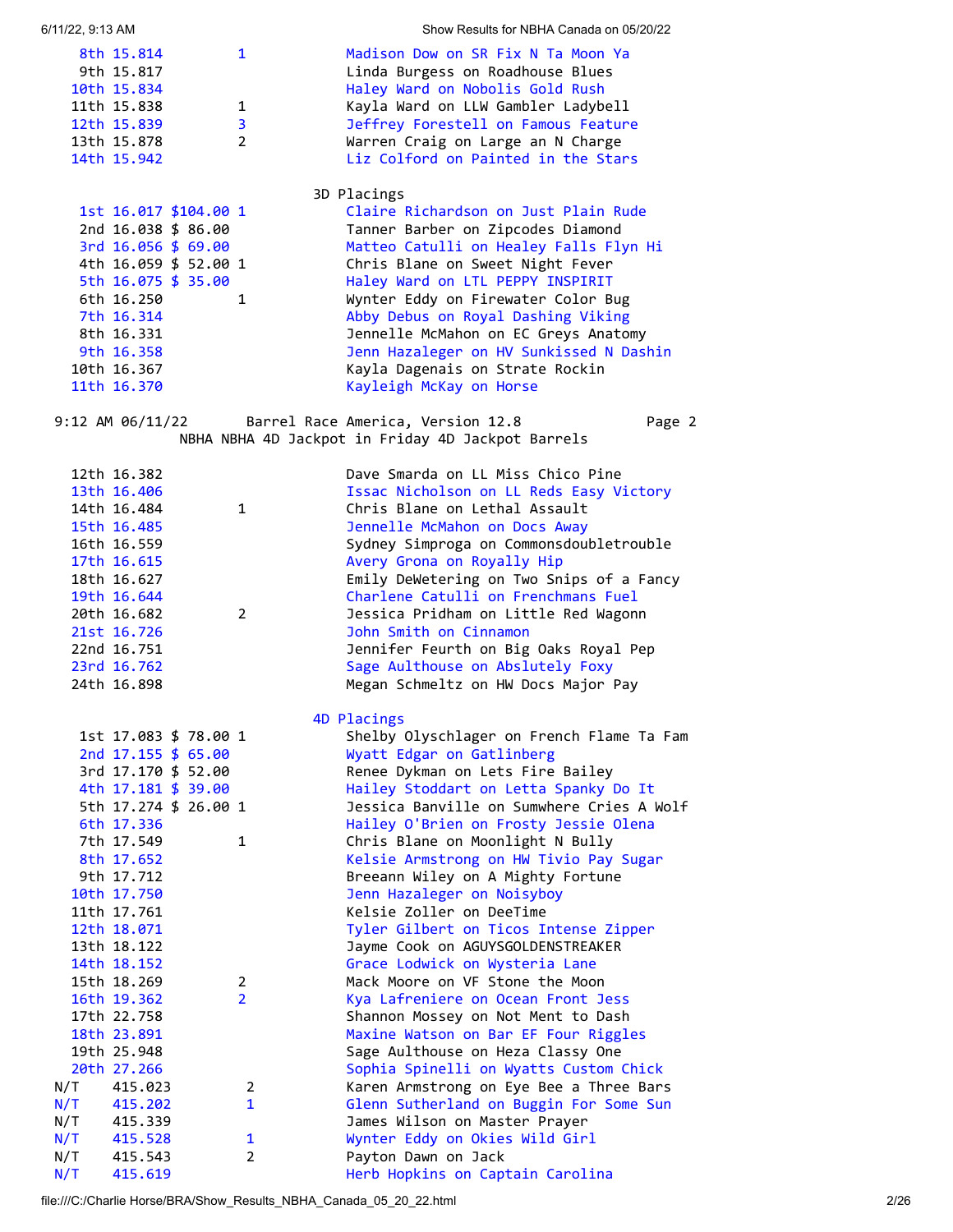<span id="page-2-0"></span>

| 6/11/22, 9:13 AM |                                              |                   | Show Results for NBHA Canada on 05/20/22                                                         |
|------------------|----------------------------------------------|-------------------|--------------------------------------------------------------------------------------------------|
| N/T              | 415.662                                      | 1                 | Brody Johnston on Easycashinmypocket                                                             |
| N/T              | 415.768                                      |                   | Ashley Nostadt-Kiebert on Okies Sharp Gam                                                        |
| N/T              | 415.779                                      | 2 84252           | Dennis Kingston on Prayer of Promises                                                            |
| N/T              | 415.824                                      | 3                 | Arron Alexander on MM Crickets Chiclet                                                           |
| N/T              | 415.849                                      | 1                 | Justine Vyse on My Sweet Sign                                                                    |
| N/T<br>N/T       | 415.920<br>415.921                           | $\mathbf{1}$      | Shawna Rice on Diesel<br>Marg Ten Hove on Streakingotmefired                                     |
| N/T              | 415.950                                      |                   | Jenn Hazaleger on Woody                                                                          |
| N/T              | 416.013                                      |                   | Jennifer Hutchings on Grand Chaperal                                                             |
|                  |                                              |                   |                                                                                                  |
|                  | $9:12$ AM $06/11/22$                         |                   | Barrel Race America, Version 12.8<br>Page 3<br>NBHA NBHA 4D Jackpot in Friday 4D Jackpot Barrels |
| N/T              | 416.067                                      | $\overline{2}$    | Jordan Thomson on Moneys Six                                                                     |
| N/T              | 416.183                                      |                   | Tracey Steeves on NLD Fancy Lady Hancock                                                         |
| N/T              | 416.289                                      |                   | Allie Clark on Salts Maverick                                                                    |
| N/T              | 416.421                                      |                   | Tia Broughton on Heavenly Fire Breeze                                                            |
| N/T              | 416.562                                      |                   | Irene Wiles on Zippers Double Echo                                                               |
| N/T              | 416.655                                      |                   | Isla Dobbins on MYS Candy Kiss                                                                   |
| N/T              | 416.687                                      | $\overline{2}$    | Courtney Paulen on Jet's Diamond Mist<br>Warren Craig on Marked Ta Fame                          |
| N/T<br>N/T       | 417.049<br>417.180                           |                   | Makayla Howard on Royal Windstorm                                                                |
| N/T              | 417.479                                      |                   | Jodi Wilson on Checkered Frenchman                                                               |
| N/T              | 417.554                                      |                   | Sarah McGrath on Too Okie For You                                                                |
| N/T              | 417.561                                      | 1 78526           | Deb Olyschlager on GBA Robin Fame                                                                |
| N/T              | 417.615                                      |                   | Sarah Moore on Satan                                                                             |
| N/T              | 417.646                                      | 1                 | Kayla Ward on Holey Foose                                                                        |
| N/T              | 417.821                                      |                   | Haven James on Ace                                                                               |
| N/T              | 417.868                                      |                   | Zoe Weatherhead on Sheza Cool Version                                                            |
| N/T              | 418.751                                      |                   | Murray Watson on Carraways Tilly Lane                                                            |
| N/T              | 418.873                                      | 2                 | Kristin Arnold on Amigos Bold PacMan                                                             |
| N/T<br>N/T       | 419.607<br>422.593                           |                   | Avery Vandermeersch on Hollywood Pine<br>Alysha Swackhamer on Atlas                              |
| N/T              | 423.786                                      |                   | Lindsay Johnson on Doc Ordered Gin                                                               |
| N/T              | 425.245                                      | $\overline{2}$    | Aspenn Richards on Guyschargintwist                                                              |
| N/T              | 425.255                                      | $\overline{2}$    | Tamara Steeves on Horse                                                                          |
| N/T              | 427.870                                      |                   | Jessica Kuepfer on Bradley                                                                       |
| N/T              | 433.072                                      |                   | Morgan Smith on Dale With It                                                                     |
|                  | 9:12 AM 06/11/22                             |                   | Barrel Race America, Version 12.8<br>Page 1<br>NBHA NBHA 3D Jackpot in Sat Open 3D Poles         |
|                  |                                              |                   | Paying to 5 placings, Jackpot Total = $$1171.60$ , Rider count = 64                              |
|                  |                                              |                   | 1D Time = $20.953$ , Placings = $4$ , Pool = $$585.80$                                           |
|                  |                                              |                   | 2D Time = 21.953, Placings = 10, Pool = \$ 351.48                                                |
|                  |                                              | Not Placed = $23$ | 3D Time = 22.953, Placings = 27, Pool = $$234.32$                                                |
|                  |                                              |                   | 1D Placings                                                                                      |
|                  | 1st 20.953 \$190.00 1                        |                   | Glenn Sutherland on Buggin For Some Sun                                                          |
|                  | 2nd 21.148 \$161.00 2<br>3rd 21.168 \$132.00 |                   | Patsy Wells on LL Pokey Red Frost<br>Caitlin Willis on Sheza Fast Okie                           |
|                  | 4th 21.785 \$103.00 2                        |                   | Kristin Arnold on Amigos Bold PacMan                                                             |
|                  |                                              |                   |                                                                                                  |
|                  |                                              |                   | 2D Placings                                                                                      |
|                  | 1st 21.977 \$105.00 2                        |                   | Amber Gregson on Ok Ohla Bambino                                                                 |
|                  | 2nd 22.141 \$ 88.00 1                        |                   | Jody Illman-Bernard on Uino Royal Tee                                                            |
|                  | 3rd 22.147 \$ 70.00                          |                   | Kaitlyn Wagg on Flit Bar Bully                                                                   |
|                  | 4th 22.220 \$ 53.00 2                        |                   | Warren Craig on Large an N Charge                                                                |
|                  | 5th 22.376 \$ 35.00<br>6th 22.483            |                   | Tanner Barber on Zipcodes Diamond                                                                |
|                  | 7th 22.555                                   |                   | Renee Dykman on Lets Fire Bailey<br>Matteo Catulli on Healey Falls Flyn Hi                       |
|                  | 8th 22.780                                   |                   | Lisa Robson on Holland A Winner                                                                  |
|                  |                                              |                   |                                                                                                  |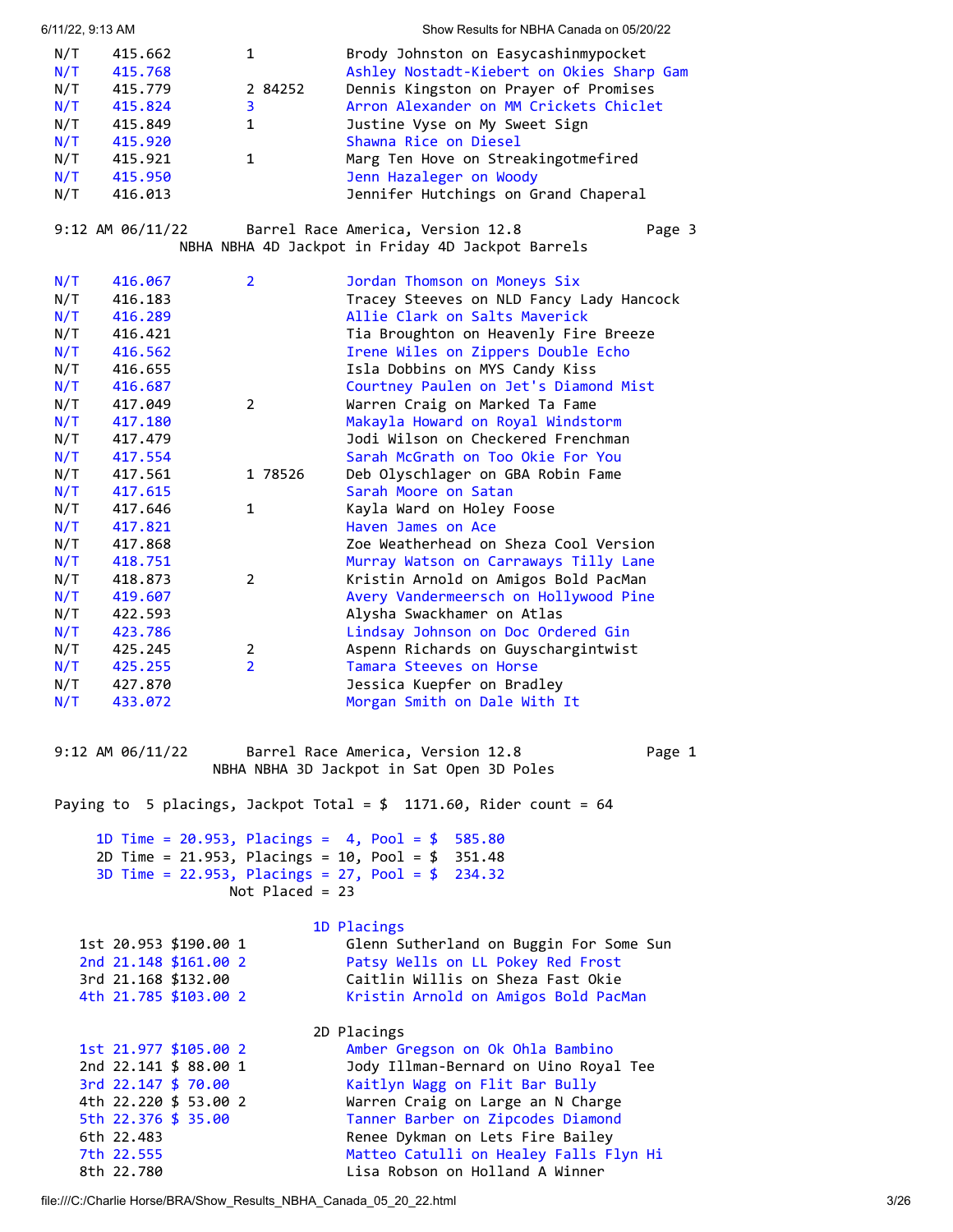| 6/11/22, 9:13 AM |                            |                       |                       | Show Results for NBHA Canada on 05/20/22                                                 |
|------------------|----------------------------|-----------------------|-----------------------|------------------------------------------------------------------------------------------|
|                  | 9th 22.790                 |                       | 1                     | Julie Forrest on That Guy                                                                |
|                  | 10th 22.908                |                       |                       | Meghan McInnes on Woody                                                                  |
|                  |                            |                       |                       |                                                                                          |
|                  |                            |                       |                       | 3D Placings                                                                              |
|                  |                            | 1st 22.974 \$ 70.00   |                       | Jennelle McMahon on Docs Away                                                            |
|                  |                            | 2nd 23.361 \$ 59.00   |                       | Jennifer Charest on TLJ Tiny Beau Otoe                                                   |
|                  |                            | 3rd 23.745 \$ 47.00 1 |                       | Debby Hockin on Deuce Boogielow                                                          |
|                  |                            | 4th 23.807 \$ 35.00   |                       | Herb Hopkins on Captain Carolina                                                         |
|                  |                            | 5th 23.824 \$ 23.00 2 |                       | Tamara Steeves on Dees Black Dimples                                                     |
|                  | 6th 23.909                 |                       |                       | Hannah Lucio on Peg Olenas SIlver                                                        |
|                  | 7th 24.063                 |                       | $\mathbf{2}$          | Kya Lafreniere on Davinchi                                                               |
|                  | 8th 24.073                 |                       |                       | Alysha Swackhamer on Atlas                                                               |
|                  | 9th 24.364                 |                       | $\overline{2}$        | Warren Craig on Marked Ta Fame                                                           |
|                  | 10th 24.570                |                       |                       | Jennifer Feurth on Big Oaks Royal Pep                                                    |
|                  | 11th 24.887                |                       |                       | Dave Smarda on LL Miss Chico Pine                                                        |
|                  | 12th 25.017                |                       |                       | Olivia Rennie on Oakies Jungle Lily<br>John Smith on Cinnamon                            |
|                  | 13th 25.166                |                       |                       |                                                                                          |
|                  | 14th 25.501<br>15th 25.685 |                       |                       | Taya Currie on Hickory Up N Dun It<br>Emma Rennie on Make me a Scotch and Solan          |
|                  | 16th 25.732                |                       | $\overline{2}$        | Mack Moore on VF Stone the Moon                                                          |
|                  | 17th 26.742                |                       |                       | Breeann Wiley on A Mighty Fortune                                                        |
|                  | 18th 26.749                |                       |                       | Lindsay Johnson on Doc Ordered Gin                                                       |
|                  | 19th 26.813                |                       |                       | Alyssa Remenda on Second Chance                                                          |
|                  | 20th 27.224                |                       |                       | Jaci Thomas on DK Magnolias King                                                         |
|                  | 21st 27.289                |                       |                       | Sarah Moore on Satan                                                                     |
|                  | 22nd 27.341                |                       |                       | Mya Daniher on Whatanorternbeauty                                                        |
|                  | 23rd 27.490                |                       | 1                     | Lisa Currah on OOSH Joe                                                                  |
|                  | 24th 28.437                |                       |                       | Wyatt Edgar on Gatlinberg                                                                |
|                  |                            |                       |                       |                                                                                          |
|                  | $9:12$ AM $06/11/22$       |                       |                       | Barrel Race America, Version 12.8<br>Page 2<br>NBHA NBHA 3D Jackpot in Sat Open 3D Poles |
|                  | 25th 28.797                |                       |                       | Tyler Gilbert on Ticos Intense Zipper                                                    |
|                  | 26th 31.101                |                       |                       | Cydney Weir on Chance                                                                    |
|                  | 27th 37.725                |                       |                       | Ira Marsden on Ziggy                                                                     |
|                  | $N/T$ 419.712              |                       |                       | Lindsay Medland on Miss Scarlett Rey                                                     |
| N/T              | 421.088                    |                       | $\mathbf{2}^{\prime}$ | Brody Marshall on Pay Me With Pie                                                        |
| N/T              | 422.074                    |                       |                       | Amanda Mummery on SUNKINDAFRENCHKISS                                                     |
| N/T              | 423.139                    |                       |                       | Hailey O'Brien on Frosty Jessie Olena                                                    |
| N/T              | 423.313                    |                       |                       | Tracey Steeves on NLD Fancy Lady Hancock                                                 |
| N/T              | 423.411                    |                       |                       | Brooklyn MacDougall on Sixtys Guy                                                        |
| N/T              | 423.506                    |                       |                       | Abby Debus on Royal Dashing Viking                                                       |
| N/T              | 423.677                    |                       |                       | Tristan Currie on Genuine Ricochet                                                       |
| N/T              | 423.906                    |                       |                       | Jenn Hazaleger on Wee Doc O Parrs                                                        |
| N/T              | 424.561                    |                       |                       | Irene Wiles on Zippers Double Echo                                                       |
| N/T              | 425.518                    |                       |                       | Mackenzie Roth on Cool Running Angel                                                     |
| N/T              | 425.774                    |                       |                       | Kelsie Zoller on DeeTime                                                                 |
| N/T              | 426.562                    |                       |                       | Gayle Sedore on Hooey                                                                    |
| N/T              | 427.050                    |                       |                       | Sydney Simproga on Commonsdoubletrouble                                                  |
| N/T              | 427.160                    |                       |                       | Willow Campbell on Clues Rooster                                                         |
| N/T              | 427.515<br>428.110         |                       |                       | Charlene Catulli on Frenchmans Fuel<br>Haven James on Ace                                |
| N/T<br>N/T       | 429.838                    |                       |                       | Emma Cook on C SPot Run                                                                  |
| N/T              | 430.443                    |                       | $\overline{2}$        | Kaeleigh Farrington on Cash it in Here                                                   |
| N/T              | 431.161                    |                       | $\mathbf{2}^{\prime}$ | Payton Dawn on Jack                                                                      |
| N/T              | 433.000                    |                       |                       | Jennifer Hutchings on Grand Chaperal                                                     |
| N/T              | 433.633                    |                       |                       | Emma Woodcock on Copper                                                                  |

<span id="page-3-0"></span>9:12 AM 06/11/22 Barrel Race America, Version 12.8 Page 1 NBHA NBHA 4D Jackpot in Sat 4D Warm Up Barrels

Paying to 5 placings, Jackpot Total = \$ 1956.00, Rider count = 115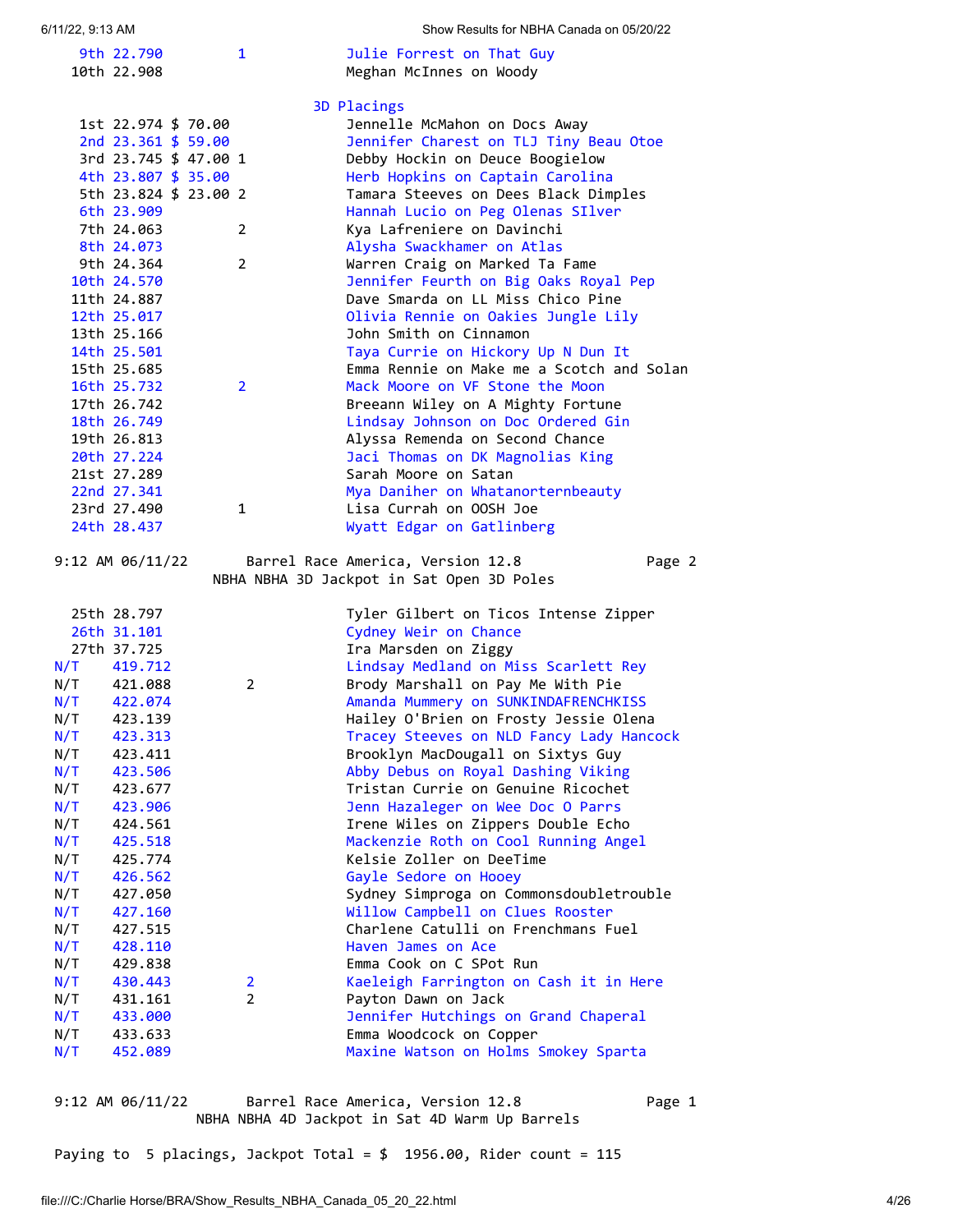| 2D Time = $15.426$ , Placings = $23$ , Pool = $$$       | 586.80                                                                     |
|---------------------------------------------------------|----------------------------------------------------------------------------|
| 3D Time = $15.926$ , Placings = $26$ , Pool = $$391.20$ |                                                                            |
| 4D Time = $16.926$ , Placings = $23$ , Pool = \$        | 293.40                                                                     |
| Not Placed = $34$                                       |                                                                            |
|                                                         |                                                                            |
|                                                         | 1D Placings                                                                |
| 1st 14.926 \$205.00 1 78526                             | Deb Olyschlager on GBA Robin Fame                                          |
| 2nd 15.037 \$171.00 2                                   | Karen Armstrong on Eye Bee a Three Bars                                    |
|                                                         |                                                                            |
| 3rd 15.059 \$137.00 2                                   | Katie Marshall on Pay Me With Pie                                          |
| 4th 15.123 \$103.00 4 67330                             | Jamie Burgess on Gettor Dunn                                               |
| 5th $15.136 \text{ } 56.001$                            | Kayla Ward on Holey Foose                                                  |
| 6th 15.264<br>1                                         | Madison Dow on IHOP Nonstop                                                |
| 7th 15.277<br>2 84252                                   | Dennis Kingston on Prayer of Promises                                      |
| 8th 15.334                                              | Brooklyn Ward on Cashn Sweet Revenge                                       |
| 9th 15.396                                              | Matteo Catulli on Healey Falls Flyn Hi                                     |
|                                                         |                                                                            |
|                                                         |                                                                            |
|                                                         | 2D Placings                                                                |
| 1st 15.463 \$176.00 1                                   | Kathy Johnston on BDB Famous Debonair                                      |
| 2nd 15.470 \$132.00                                     | Jenna Sweeney on Sheza Midnight Pearl                                      |
| Tie<br>15.470 \$132.00 1                                | Brody Johnston on Easycashinmypocket                                       |
| 4th 15.533 \$ 88.00                                     | Linda Burgess on Roadhouse Blues                                           |
| 5th 15.568 \$ 59.00                                     | Allie Clark on Salts Maverick                                              |
| 6th 15.575                                              | Herb Hopkins on Captain Carolina                                           |
| 7th 15.617                                              | Jennifer Charest on TLJ Tiny Beau Otoe                                     |
| 8th 15.637<br>1 84558                                   | Shannon Caudle on Zips Intensive Joy                                       |
|                                                         |                                                                            |
| 9th 15.643<br>1                                         | Joanne Fisher on Dr Said No Sweets                                         |
| 10th 15.646<br>0                                        | Sue Collier on Hurricane Hoss                                              |
| 11th 15.660                                             | Hillary Beuermann on Royal Dirty Diamond                                   |
| 12th 15.716<br>1                                        | Julie Forrest on That Guy                                                  |
| 13th 15.718                                             | Avery Grona on Zoomin To Fame                                              |
| 14th 15.725<br>1                                        | Caitlin Johnston on Paid to Be Sweet                                       |
| 15th 15.730                                             | Kevin Sabila on Royal Sun of a Buck                                        |
| 16th 15.757                                             | Haley Ward on Nobolis Gold Rush                                            |
| 17th 15.778<br>$\overline{2}$                           | Jordan Thomson on Moneys Six                                               |
| 3<br>18th 15.798                                        | Jeffrey Forestell on Famous Feature                                        |
|                                                         |                                                                            |
| 19th 15.846                                             | Kaitlyn Wagg on Flit Bar Bully                                             |
| 20th 15.854                                             | Abby Debus on Royal Dashing Viking                                         |
| 21st 15.875                                             | Haley Ward on LTL PEPPY INSPIRIT                                           |
| 22nd 15.893<br>1                                        | Claire Richardson on Just Plain Rude                                       |
| 23rd 15.900                                             | James Wilson on Streakin licious                                           |
|                                                         |                                                                            |
|                                                         | 3D Placings                                                                |
| 1st 15.926 \$117.00                                     | Dave Smarda on LL Miss Chico Pine                                          |
| 2nd 15.938 \$ 98.00                                     | Hailey Stoddart on Letta Spanky Do It                                      |
|                                                         |                                                                            |
| 3rd 15.953 \$ 78.00                                     | Liz Colford on Painted in the Stars                                        |
| 4th 16.018 \$ 59.00 1                                   | Jody Illman-Bernard on Uino Sunthin Speci                                  |
| 5th 16.059 \$ 20.00                                     | Emily Beuermann on DDol Miss Valeo                                         |
|                                                         |                                                                            |
| 9:12 AM 06/11/22                                        | Barrel Race America, Version 12.8<br>Page 2                                |
|                                                         | NBHA NBHA 4D Jackpot in Sat 4D Warm Up Barrels                             |
|                                                         |                                                                            |
| 16.059 \$ 20.00 1<br>Tie                                | Chelsie Clingen on Champagne Frenzy                                        |
| 7th 16.080                                              |                                                                            |
|                                                         | Kayla Dagenais on Strate Rockin                                            |
| 8th 16.128                                              | Shawna Rice on Diesel                                                      |
| 9th 16.141                                              | Tracey Steeves on NLD Fancy Lady Hancock                                   |
| 10th 16.167                                             |                                                                            |
|                                                         | Jennelle McMahon on Docs Away                                              |
| 11th 16.343<br>$\overline{2}$                           | Jessica Pridham on Little Red Wagonn                                       |
| 12th 16.369                                             | Willow Campbell on Clues Rooster                                           |
| 13th 16.379                                             | Zoe Weatherhead on Sheza Cool Version                                      |
|                                                         | Emma Rennie on Make me a Scotch and Solan                                  |
| 14th 16.415                                             |                                                                            |
| 15th 16.495                                             | Kimberly Kuepfer on Magic Dash of Ease                                     |
| 16th 16.534<br>17th 16.535<br>$\mathbf{1}$              | Kendall Laporte on Firecracker<br>Carolynne Campbell on Sunkindafrenchkiss |

1D Time = 14.926, Placings = 9, Pool = \$ 684.60

file:///C:/Charlie Horse/BRA/Show\_Results\_NBHA\_Canada\_05\_20\_22.html 5/26

18th 16.628 John Smith on Cinnamon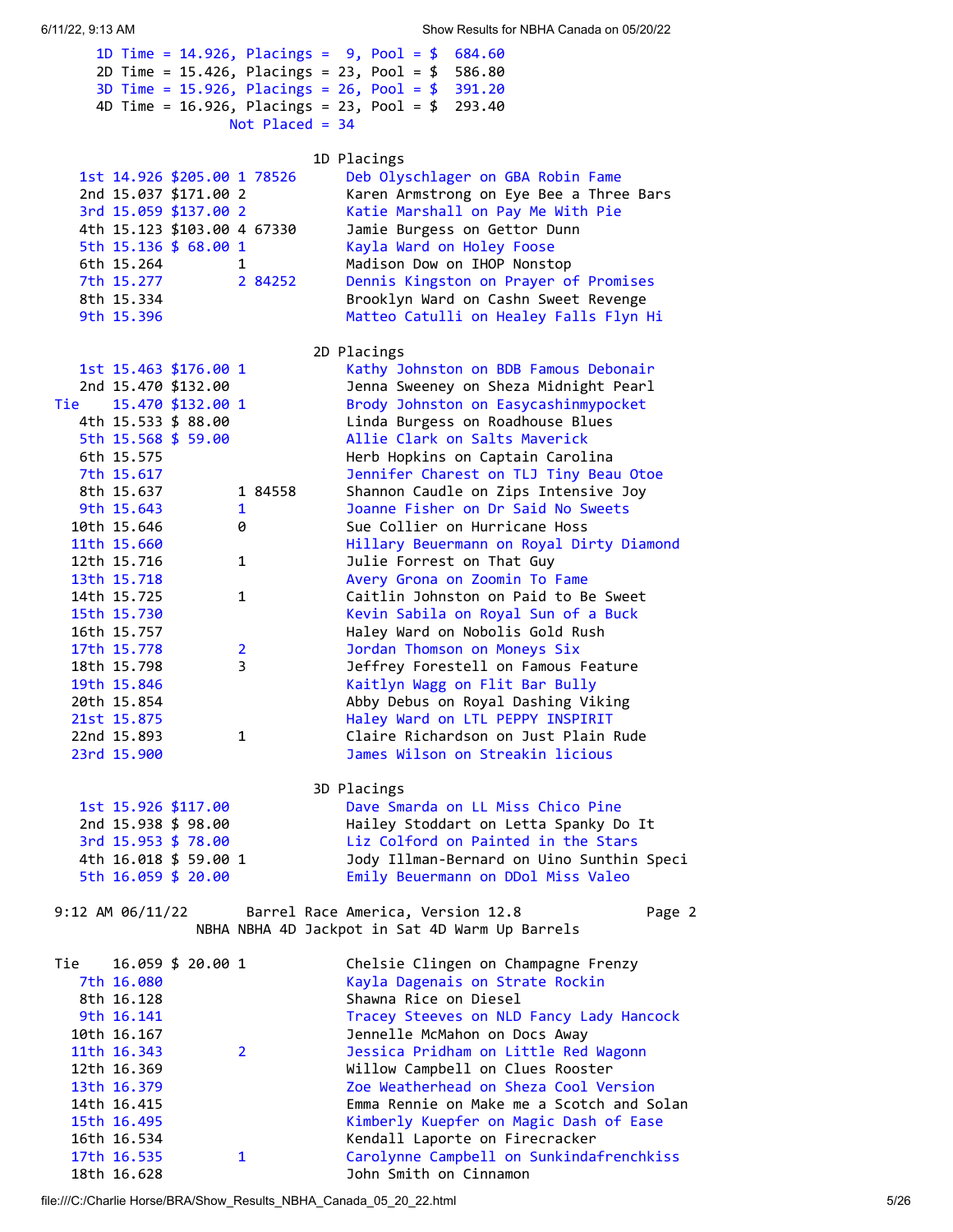| 6/11/22, 9:13 AM |  |
|------------------|--|
|                  |  |

| 6/11/22, 9:13 AM       |              | Show Results for NBHA Canada on 05/20/22 |
|------------------------|--------------|------------------------------------------|
| 19th 16.666            | $\mathbf{1}$ | Shannon Caudle on Firstdownsweetmoney    |
| 20th 16.693            |              | Sage Aulthouse on Abslutely Foxy         |
| 21st 16.701            |              | Kelsie Armstrong on HW Tivio Pay Sugar   |
| 22nd 16.705            |              | Wyatt Edgar on Gatlinberg                |
| 23rd 16.750            |              | Jared Burgess on Native Cartell          |
| 24th 16.772            |              | Jennifer Feurth on Big Oaks Royal Pep    |
| 25th 16.788            |              | Taylor Partridge on Hollywood Sunrise    |
| 26th 16.889            |              | Jessie Gowanlock on Sweet on Jazz        |
|                        |              | 4D Placings                              |
| 1st 16.957 \$ 88.00    |              | Jaylynn Burgess on Platinum Firewater    |
| 2nd 16.992 \$ 73.00    |              | Sarah McGrath on Too Okie For You        |
| 3rd 17.002 \$ 51.00    |              | Ashley Hill on Shes Magnificent          |
| Tie<br>17.002 \$ 51.00 |              | Valerio Catulli on This is Debt          |
| 5th 17.101 \$ 29.00    |              | Olivia Rennie on Oakies Jungle Lily      |
| 6th 17.210             |              | Madyson Vyse on Dublindownthewhiskey     |
| 7th 17.334             |              | Breeann Wiley on A Mighty Fortune        |
| 8th 17.365             | 4            | Jodi Burgess on Miss Ought To Go Now     |
| 9th 17.398             |              | Tyler Gilbert on Ticos Intense Zipper    |
| 10th 17.451            |              | Gayle Sedore on Hooey                    |
| 11th 17.508            |              | Jodi Wilson on Checkered Frenchman       |
| 12th 17.619            |              | Sophia Spinelli on Wyatts Custom Chick   |

| 11th 17.508   |                | Jodi Wilson on Checkered Frenchman       |
|---------------|----------------|------------------------------------------|
| 12th 17.619   |                | Sophia Spinelli on Wyatts Custom Chick   |
| 13th 17.983   |                | Emilee Langford on Tessavar              |
| 14th 18.009   | $\overline{2}$ | Kya Lafreniere on Ocean Front Jess       |
| 15th 18.441   | 1              | Lisa Currah on OOSH Joe                  |
| 16th 18.635   |                | Charlene Catulli on Frenchmans Fuel      |
| 17th 18.754   |                | Kelsie Zoller on DeeTime                 |
| 18th 19.049   |                | Jaci Thomas on Caraways Sexy Alibi       |
| 19th 19.202   |                | Cydney Weir on Chance                    |
| 20th 19.366   |                | Suzie Suleski on Kiss My Kool Hocks      |
| 21st 19.382   |                | Emma Cook on C SPot Run                  |
| 22nd 21,269   | $\mathbf 1$    | Caitlin Johnston on CW Slick By Six      |
| 23rd 21.693   |                | Caleigh Webb on Reba                     |
| $N/T$ 405.930 |                | Sage Aulthouse on Heza Classy One        |
| $N/T$ 414.754 | 1              | Marg Ten Hove on Whatever Shes Got       |
| N/T 415.040   | $\mathbf{1}$   | Caitlin Johnston on Heavens Cashindashin |
| $N/T$ 415.193 |                | James Wilson on Master Prayer            |

9:12 AM 06/11/22 Barrel Race America, Version 12.8 Page 3 NBHA NBHA 4D Jackpot in Sat 4D Warm Up Barrels

| N/T | 415.355 | $\mathbf{1}$   | Wynter Eddy on Okies Wild Girl            |
|-----|---------|----------------|-------------------------------------------|
| N/T | 415.462 |                | Mya Daniher on Whatanorternbeauty         |
| N/T | 415.491 | 2 84347        | Heather Pople on Moneys Fancy Perk        |
| N/T | 415.523 | $\overline{2}$ | Denise Stoddart on High as Flit           |
| N/T | 415.574 | $\mathbf{1}$   | Colton Jackson on Smoothtown Whiz         |
| N/T | 415.601 |                | Ashley Nostadt-Kiebert on Okies Sharp Gam |
| N/T | 415.625 |                | Isla Dobbins on MYS Candy Kiss            |
| N/T | 415.865 |                | Tanner Barber on Zipcodes Diamond         |
| N/T | 415.951 | $\overline{2}$ | Warren Craig on Large an N Charge         |
| N/T | 416.076 | 4 68196        | Allan Burgess on Heza Royal Credit        |
| N/T | 416.091 | $\overline{2}$ | Aspenn Richards on Guyschargintwist       |
| N/T | 416.098 | 2 65287        | Denise MacIver on Flyin Strate            |
| N/T | 416.115 | $\mathbf{1}$   | Colton Jackson on TinseltownStar          |
| N/T | 416.260 | $\overline{2}$ | Tamara Steeves on Dees Black Dimples      |
| N/T | 416.560 | $\overline{2}$ | Warren Craig on Marked Ta Fame            |
| N/T | 416.694 |                | Lindsay Medland on Miss Scarlett Rey      |
| N/T | 416.840 |                | Jayme Cook on AGUYSGOLDENSTREAKER         |
| N/T | 416.840 |                | Jennifer Hutchings on Grand Chaperal      |
| N/T | 416.920 |                | Grace Marshall on Im Gonna Moon Ya        |
| N/T | 416.976 |                | Avery Grona on Royally Hip                |
| N/T | 417.024 |                | Kayleigh McKay on Famous Rosie Stinson    |
| N/T | 417.132 | 1              | Jessica Banville on Sumwhere Cries A Wolf |
| N/T | 417.671 | 2 70552        | Brittany Tessel on Chart The Storm        |
| N/T | 418.368 | 2              | Kaeleigh Farrington on Cash it in Here    |

file:///C:/Charlie Horse/BRA/Show\_Results\_NBHA\_Canada\_05\_20\_22.html 6/26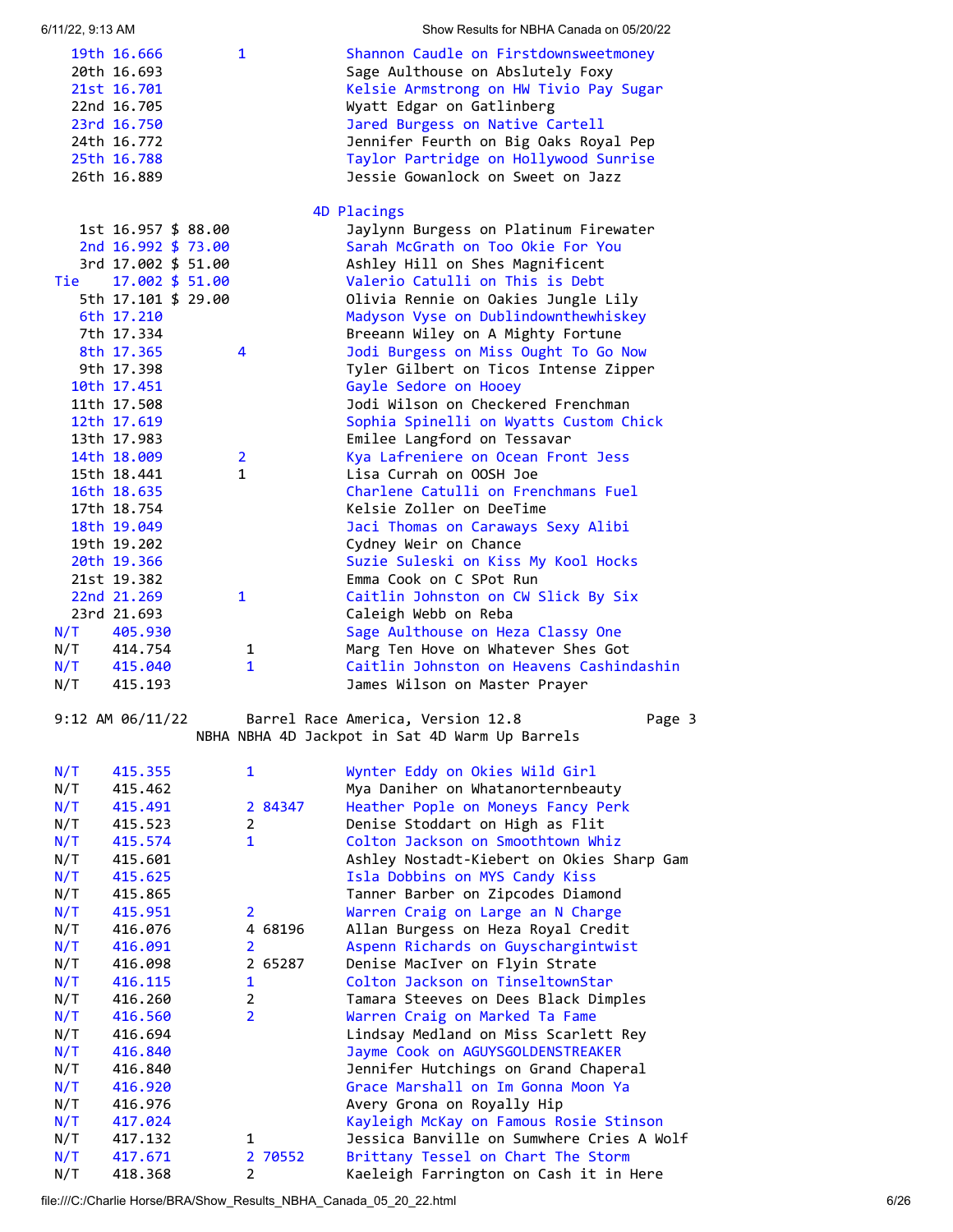<span id="page-6-2"></span><span id="page-6-1"></span><span id="page-6-0"></span>

| 6/11/22, 9:13 AM |                                                                       |                  | Show Results for NBHA Canada on 05/20/22                                                                                                                                            |        |
|------------------|-----------------------------------------------------------------------|------------------|-------------------------------------------------------------------------------------------------------------------------------------------------------------------------------------|--------|
| N/T<br>N/T       | 418.836<br>419.233<br>$N/T$ 419.307<br>$N/T$ 419.321<br>$N/T$ 422.536 | $\mathbf{1}$     | Deb Olyschlager on Bar B Six Slick Dash<br>Shannon Mossey on Not Ment to Dash<br>Shelby Hanley on Hidden Memory<br>Pasia Daniher on Taco Kings Freedom<br>Julianna Sherry on Bailey |        |
|                  | N/T 427.326                                                           |                  | Jase MacIver on Bailey                                                                                                                                                              |        |
|                  | 9:12 AM 06/11/22                                                      |                  | Barrel Race America, Version 12.8<br>NBHA OBFA Futurity Pa Jackpot in Pee Wee Barrels                                                                                               | Page 1 |
|                  |                                                                       |                  | Paying to 1 placings, Jackpot Total = $$-6.40$ , Rider count = 2                                                                                                                    |        |
|                  |                                                                       | Not Placed = $2$ | 1D Time = $400.000$ , Placings = $0$ , Pool = \$ -6.40                                                                                                                              |        |
|                  |                                                                       |                  | 1D Placings                                                                                                                                                                         |        |
| N/T<br>N/T       | 400.000<br>400.000                                                    |                  | Scarlett Nadalin on Oakley<br>Jack Nadalin on Tex                                                                                                                                   |        |
|                  |                                                                       |                  | 9:12 AM 06/11/22 Barrel Race America, Version 12.8<br>NBHA OBFA Futurity Pa Jackpot in 3&4 Year Old Exhibitions                                                                     | Page 1 |
|                  |                                                                       |                  |                                                                                                                                                                                     |        |
|                  |                                                                       |                  | 9:12 AM 06/11/22 Barrel Race America, Version 12.8<br>NBHA NBHA 4D Jackpot in Sat 3D Green As Grass                                                                                 | Page 1 |
|                  |                                                                       |                  | Paying to 3 placings, Jackpot Total = $$358.00$ , Rider count = 35                                                                                                                  |        |
|                  |                                                                       |                  | 1D Time = 15.509, Placings = $6$ , Pool = \$ 179.00                                                                                                                                 |        |
|                  |                                                                       | Not Placed = $9$ | 2D Time = $16.509$ , Placings = $7$ , Pool = \$ 107.40<br>3D Time = $17.509$ , Placings = $13$ , Pool = $$71.60$                                                                    |        |
|                  |                                                                       |                  | 1D Placings                                                                                                                                                                         |        |
|                  | 1st 15.509 \$ 90.00                                                   |                  | Isla Dobbins on MYS Candy Kiss                                                                                                                                                      |        |
|                  | 2nd 16.075 \$ 54.00                                                   |                  | Pasia Daniher on Taco Kings Freedom                                                                                                                                                 |        |
|                  | 3rd 16.221 \$ 36.00                                                   |                  | Zoe Weatherhead on Sheza Cool Version                                                                                                                                               |        |
|                  | 4th 16.467                                                            |                  | Shelby Hanley on Hidden Memory                                                                                                                                                      |        |
|                  | 5th 16.500                                                            |                  | Sydney Simproga on Commonsdoubletrouble                                                                                                                                             |        |
|                  | 6th 16.501                                                            |                  | Julianna Sherry on Bailey                                                                                                                                                           |        |
|                  |                                                                       |                  | 2D Placings                                                                                                                                                                         |        |
|                  | 1st 16.513 \$ 54.00                                                   |                  | Sarah McGrath on Too Okie For You                                                                                                                                                   |        |
|                  | 2nd 16.596 \$ 32.00                                                   |                  | Kelsie Armstrong on HW Tivio Pay Sugar                                                                                                                                              |        |
|                  | 3rd 16.849 \$ 21.00                                                   |                  | Alexandra Hawrylak on CW Steeler                                                                                                                                                    |        |
|                  | 4th 16.856<br>5th 16.861                                              |                  | Lexi Clarke on RVVR Quigley ORed<br>Mackenzie Roth on Cool Running Angel                                                                                                            |        |
|                  | 6th 17.015                                                            | 2                | Kya Lafreniere on Davinchi                                                                                                                                                          |        |
|                  | 7th 17.165                                                            |                  | Tyler Gilbert on Ticos Intense Zipper                                                                                                                                               |        |
|                  |                                                                       |                  | 3D Placings                                                                                                                                                                         |        |
|                  | 1st 17.523 \$ 36.00                                                   |                  | Sarah Moore on Satan                                                                                                                                                                |        |
|                  | 2nd 17.601 \$ 21.00                                                   |                  | Avery Vandermeersch on Hollywood Pine                                                                                                                                               |        |
|                  | 3rd 18.004 \$ 14.00                                                   |                  | Caitlyn Twocock on LL Frosty Rebel                                                                                                                                                  |        |
|                  | 4th 19.054                                                            |                  | Brad Roe on Prospecting Again                                                                                                                                                       |        |
|                  | 5th 19.087                                                            |                  | Cydney Weir on Chance                                                                                                                                                               |        |
|                  | 6th 19.661<br>7th 19.722                                              |                  | Shannon Mossey on Not Ment to Dash<br>Suzie Suleski on Kiss My Kool Hocks                                                                                                           |        |
|                  | 8th 20.258                                                            |                  | Jase MacIver on Bailey                                                                                                                                                              |        |
|                  | 9th 21.082                                                            |                  | Kharington Kiebert on HW Spartas Skip                                                                                                                                               |        |
|                  | 10th 21.878                                                           |                  | Patti McLaughlin on Gunner                                                                                                                                                          |        |
|                  | 11th 23.129                                                           |                  | Ira Marsden on Ziggy                                                                                                                                                                |        |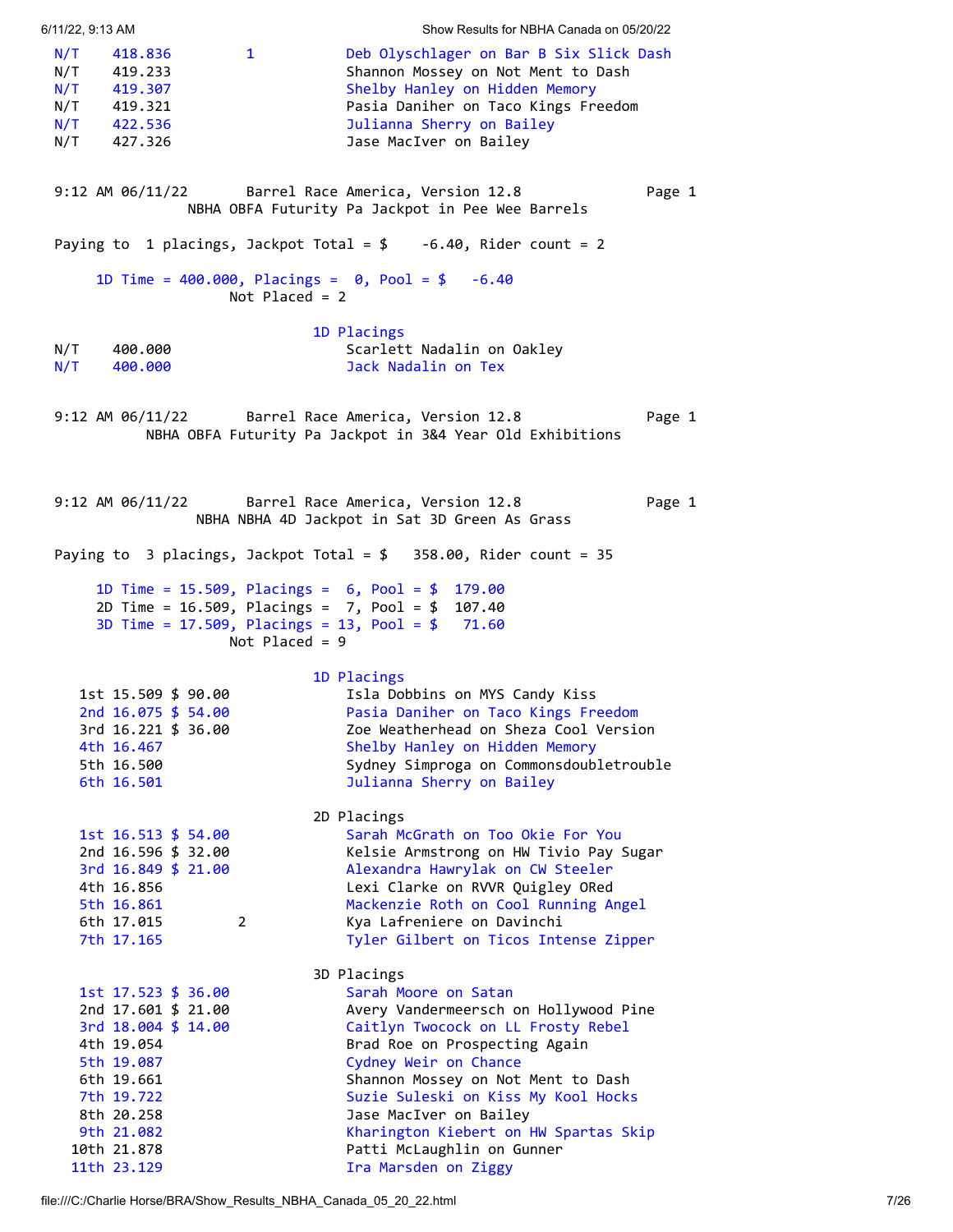<span id="page-7-0"></span>

| 6/11/22, 9:13 AM                       |                                                                                                                                             |                             |                                | Show Results for NBHA Canada on 05/20/22                                                                                                                                                                                                                                                                                                                                          |
|----------------------------------------|---------------------------------------------------------------------------------------------------------------------------------------------|-----------------------------|--------------------------------|-----------------------------------------------------------------------------------------------------------------------------------------------------------------------------------------------------------------------------------------------------------------------------------------------------------------------------------------------------------------------------------|
| N/T<br>N/T<br>N/T<br>N/T<br>N/T<br>N/T | 12th 25.093<br>13th 32.035<br>403.978<br>416.420<br>416.426<br>416.546<br>$N/T$ 417.763<br>417.962<br>N/T 419.500<br>N/T 420.926<br>445.356 |                             | $\overline{2}$<br>$\mathbf{2}$ | Kimberly Picard on LL Roosters Drifter<br>Alyssa Remenda on Hope<br>Lindsay Johnson on Doc Ordered Gin<br>Megan Schmeltz on HW Docs Major Pay<br>Makayla Howard on Royal Windstorm<br>Kendall Laporte on Firecracker<br>Kya Lafreniere on Ocean Front Jess<br>Haven James on Ace<br>Emma Cook on C SPot Run<br>Kaylee Hamarakis on Golden Dawn Manitou<br>Emma Woodcock on Copper |
|                                        | 9:12 AM $06/11/22$                                                                                                                          |                             |                                | Barrel Race America, Version 12.8<br>Page 1<br>NBHA NBHA 4D Jackpot in Sat NBHA 4D Open Barrels                                                                                                                                                                                                                                                                                   |
|                                        |                                                                                                                                             |                             |                                | Paying to 7 placings, Jackpot Total = $$4897.60$ , Rider count = 174                                                                                                                                                                                                                                                                                                              |
|                                        |                                                                                                                                             |                             | Not Placed = $36$              | 1D Time = $14.587$ , Placings = $10$ , Pool = \$ 1714.16<br>2D Time = 15.087, Placings = 28, Pool = \$ 1469.28<br>3D Time = $15.587$ , Placings = $60$ , Pool = \$ 979.52<br>4D Time = 16.587, Placings = 40, Pool = \$ 734.64                                                                                                                                                    |
|                                        |                                                                                                                                             |                             |                                | 1D Placings                                                                                                                                                                                                                                                                                                                                                                       |
|                                        |                                                                                                                                             | 1st 14.587 \$446.00         |                                | Caitlin Willis on Sheza Fast Okie                                                                                                                                                                                                                                                                                                                                                 |
|                                        |                                                                                                                                             | 2nd 14.827 \$343.00 1       |                                | Glenn Sutherland on Buggin For Some Sun                                                                                                                                                                                                                                                                                                                                           |
|                                        |                                                                                                                                             | 3rd 14.863 \$257.00 1       |                                | Caitlin Johnston on Paid to Be Sweet                                                                                                                                                                                                                                                                                                                                              |
|                                        |                                                                                                                                             |                             | 4th 14.963 \$206.00 4 67330    | Jamie Burgess on Gettor Dunn                                                                                                                                                                                                                                                                                                                                                      |
|                                        |                                                                                                                                             | 5th 14.976 \$171.00         |                                | Tessa Nadalin on FG Corazon                                                                                                                                                                                                                                                                                                                                                       |
|                                        |                                                                                                                                             | 6th 14.983 \$154.00         |                                | Hillary Beuermann on Royal Dirty Diamond                                                                                                                                                                                                                                                                                                                                          |
|                                        |                                                                                                                                             | 7th 14.993 \$137.00         |                                | Lisa Robson on Holland A Winner                                                                                                                                                                                                                                                                                                                                                   |
|                                        | 8th 15.005                                                                                                                                  |                             |                                | Yasmeen Iravani on My Kitty is Blazin                                                                                                                                                                                                                                                                                                                                             |
|                                        | 9th 15.016                                                                                                                                  |                             | 2 <sup>7</sup>                 | Patsy Wells on LL Pokey Red Frost                                                                                                                                                                                                                                                                                                                                                 |
|                                        | 10th 15.024                                                                                                                                 |                             | $2^{\circ}$                    | Amber Gregson on Ok Ohla Bambino                                                                                                                                                                                                                                                                                                                                                  |
|                                        |                                                                                                                                             |                             |                                | 2D Placings                                                                                                                                                                                                                                                                                                                                                                       |
|                                        |                                                                                                                                             | 1st 15.092 \$382.00 1       |                                | Colton Jackson on Smoothtown Whiz                                                                                                                                                                                                                                                                                                                                                 |
|                                        |                                                                                                                                             | 2nd 15.102 \$294.00         |                                | Kaitlyn Wagg on Flit Bar Bully                                                                                                                                                                                                                                                                                                                                                    |
|                                        |                                                                                                                                             | 3rd 15.126 \$220.00 1       |                                | Kristina Eilers on UX Pendleton Pete                                                                                                                                                                                                                                                                                                                                              |
|                                        |                                                                                                                                             | 4th 15.159 \$176.00 4 68196 |                                | Allan Burgess on Heza Royal Credit                                                                                                                                                                                                                                                                                                                                                |
|                                        |                                                                                                                                             | 5th 15.176 \$147.00 1 78526 |                                | Deb Olyschlager on GBA Robin Fame                                                                                                                                                                                                                                                                                                                                                 |
|                                        |                                                                                                                                             | 6th 15.228 \$132.00 1       |                                | Joanne Fisher on Dr Said No Sweets                                                                                                                                                                                                                                                                                                                                                |
|                                        |                                                                                                                                             | 7th 15.246 \$118.00 3       |                                | Jeffrey Forestell on Famous Feature                                                                                                                                                                                                                                                                                                                                               |
|                                        | 8th 15.249                                                                                                                                  |                             | $\mathbf{1}$                   | Colton Jackson on TinseltownStar                                                                                                                                                                                                                                                                                                                                                  |
|                                        | 9th 15.258                                                                                                                                  |                             | $\mathbf{1}$                   | Kathy Johnston on BDB Famous Debonair                                                                                                                                                                                                                                                                                                                                             |
|                                        | 10th 15.262                                                                                                                                 |                             | $\mathbf{1}$                   | Marg Ten Hove on Streakingotmefired                                                                                                                                                                                                                                                                                                                                               |
|                                        | 11th 15.266                                                                                                                                 |                             | 0                              | Sue Collier on Hurricane Hoss                                                                                                                                                                                                                                                                                                                                                     |
|                                        | 12th 15.291                                                                                                                                 |                             | 2 84252                        | Dennis Kingston on Prayer of Promises                                                                                                                                                                                                                                                                                                                                             |
|                                        | 13th 15.305                                                                                                                                 |                             | 2                              | Amber Gregson on Cashy Colors                                                                                                                                                                                                                                                                                                                                                     |
|                                        | 14th 15.307                                                                                                                                 |                             | 1                              | Wynter Eddy on Okies Wild Girl                                                                                                                                                                                                                                                                                                                                                    |
|                                        | 15th 15.345                                                                                                                                 |                             | 1                              | Chris Blane on Sweet Night Fever                                                                                                                                                                                                                                                                                                                                                  |
|                                        | 16th 15.354                                                                                                                                 |                             |                                | Jordyn Riehl on Royal Jet Dee                                                                                                                                                                                                                                                                                                                                                     |
|                                        | 17th 15.364                                                                                                                                 |                             | 2 84347                        | Heather Pople on Moneys Fancy Perk                                                                                                                                                                                                                                                                                                                                                |
|                                        | 18th 15.375                                                                                                                                 |                             |                                | Emily Beuermann on DDol Miss Valeo                                                                                                                                                                                                                                                                                                                                                |
|                                        | 19th 15.397                                                                                                                                 |                             |                                | Jennifer Charest on TLJ Tiny Beau Otoe                                                                                                                                                                                                                                                                                                                                            |
|                                        | 20th 15.424                                                                                                                                 |                             |                                | Haley Ward on Nobolis Gold Rush                                                                                                                                                                                                                                                                                                                                                   |
|                                        | 21st 15.480                                                                                                                                 |                             | 1                              | Kayla Ward on Holey Foose                                                                                                                                                                                                                                                                                                                                                         |
|                                        | 22nd 15.498                                                                                                                                 |                             |                                | Grace Marshall on Im Gonna Moon Ya                                                                                                                                                                                                                                                                                                                                                |
|                                        | 23rd 15.500                                                                                                                                 |                             | 1                              | Chris Blane on Lethal Assault                                                                                                                                                                                                                                                                                                                                                     |
|                                        | 24th 15.502                                                                                                                                 |                             | $\overline{2}$                 | Kristin Arnold on Amigos Bold PacMan                                                                                                                                                                                                                                                                                                                                              |
|                                        | 25th 15.521                                                                                                                                 |                             |                                | Linda Burgess on Roadhouse Blues                                                                                                                                                                                                                                                                                                                                                  |
|                                        | 26th 15.533                                                                                                                                 |                             | $\mathbf{1}$                   | Jody Illman-Bernard on Uino Sunthin Speci                                                                                                                                                                                                                                                                                                                                         |
|                                        | 27th 15.544                                                                                                                                 |                             |                                | Brooklyn Ward on Cashn Sweet Revenge                                                                                                                                                                                                                                                                                                                                              |
|                                        | 28th 15.554                                                                                                                                 |                             | $\overline{2}$                 | Jordan Thomson on Moneys Six                                                                                                                                                                                                                                                                                                                                                      |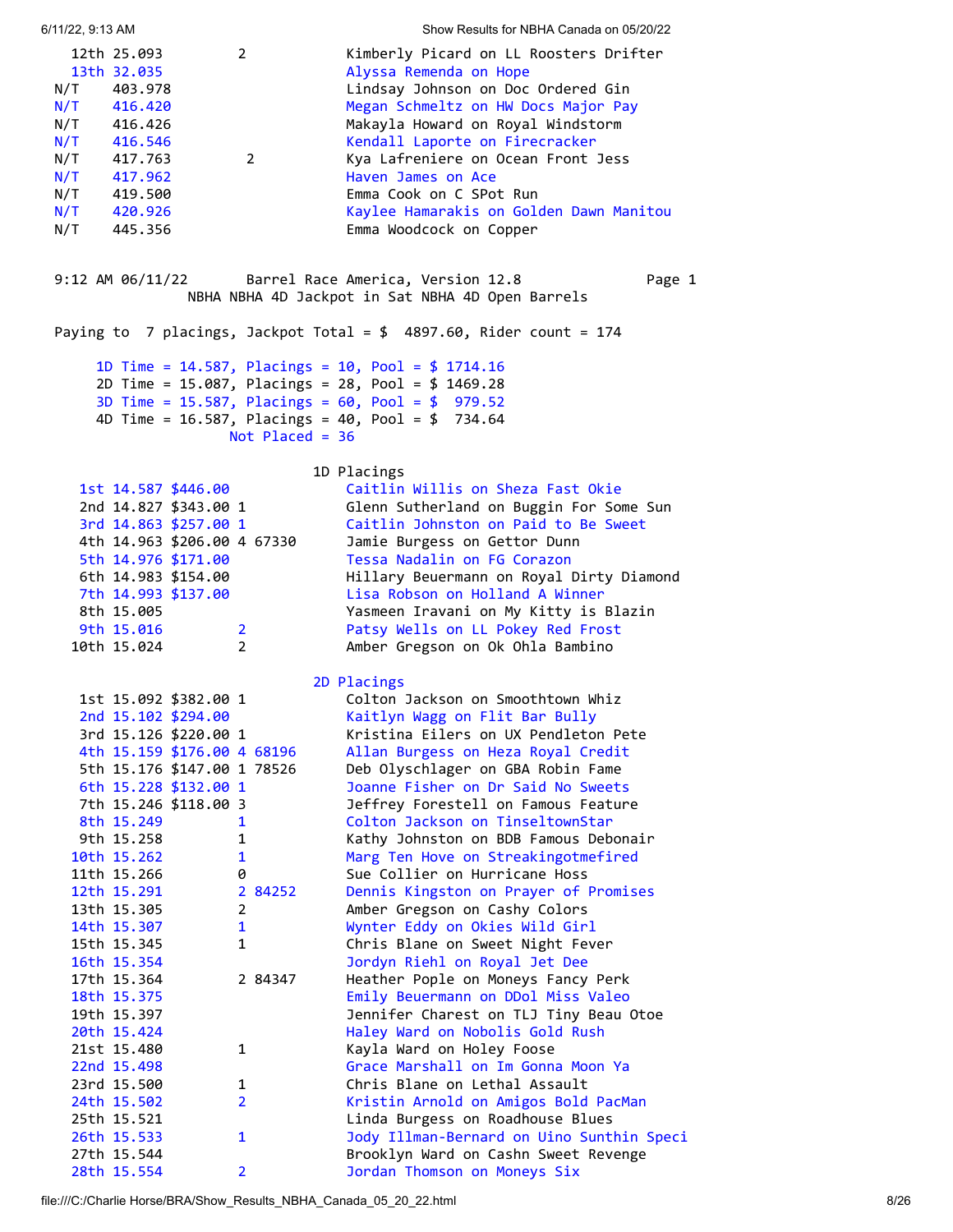## 3D Placings

| 9:12 AM 06/11/22 | Barrel Race America, Version 12.8                | Page 2 |
|------------------|--------------------------------------------------|--------|
|                  | NBHA NBHA 4D Jackpot in Sat NBHA 4D Open Barrels |        |

|     |             | 1st 15.603 \$255.00 1 |                |         | Chris Blane on VF GunPowder               |
|-----|-------------|-----------------------|----------------|---------|-------------------------------------------|
|     |             | 2nd 15.612 \$196.00 1 |                |         | Julie Forrest on That Guy                 |
|     |             | 3rd 15.613 \$147.00 1 |                |         | Brittany Tam on Chicadoo Chicadont        |
|     |             | 4th 15.617 \$118.00 2 |                |         | Aspenn Richards on Guyschargintwist       |
|     |             | 5th 15.625 \$ 98.00   |                |         | Hailey O'Brien on Frosty Jessie Olena     |
|     |             | 6th 15.626 \$ 88.00 1 |                |         | Kayla Ward on LLW Gambler Ladybell        |
|     |             | 7th 15.629 \$ 78.00   |                |         | Kole Sabila on Nala                       |
|     | 8th 15.639  |                       |                |         | Krista McNea on Blue J Gun Corona         |
|     | 9th 15.653  |                       |                |         | Sophia Spinelli on VF Hold My Stinson     |
|     | 10th 15.654 |                       |                |         | James Wilson on Streakin licious          |
|     | 11th 15.673 |                       | 1              |         | Deb Olyschlager on Bar B Six Slick Dash   |
|     | 12th 15.680 |                       |                |         | Meghan McInnes on Woody                   |
|     | 13th 15.700 |                       |                |         | Morgan Smith on Bonita La Jolla AA        |
|     | 14th 15.732 |                       |                |         | Jenn Hazaleger on Wee Doc O Parrs         |
|     | 15th 15.738 |                       |                |         | Julianna Sherry on Bailey                 |
|     | 16th 15.795 |                       |                |         | Shawna Rice on Diesel                     |
|     | 17th 15.836 |                       |                | 1 84558 | Shannon Caudle on Zips Intensive Joy      |
| Tie | 15.836      |                       |                |         | Haley Ward on LTL PEPPY INSPIRIT          |
|     | 19th 15.838 |                       |                |         | Renee Dykman on Lets Fire Bailey          |
|     | 20th 15.884 |                       |                |         | Hailey Stoddart on Letta Spanky Do It     |
|     | 21st 15.894 |                       |                |         | Kayleigh McKay on Famous Rosie Stinson    |
|     | 22nd 15.899 |                       |                |         | Liz Colford on Painted in the Stars       |
| Tie | 15.899      |                       | 1              |         | Ron Bell on CLF Toast to Fame             |
|     | 24th 15.903 |                       | $\overline{2}$ |         | Payton Dawn on Jack                       |
|     | 25th 15.911 |                       |                |         | Kayla Dagenais on Strate Rockin           |
|     | 26th 15.915 |                       | 1              |         | Kayla Ward on Lisas Shining Double        |
|     | 27th 15.953 |                       |                |         | Jessie Gowanlock on Sweet on Jazz         |
|     | 28th 15.981 |                       | 1              |         | Chelsie Clingen on Champagne Frenzy       |
|     | 29th 15.993 |                       |                |         | Willow Campbell on Clues Rooster          |
|     | 30th 16.009 |                       | 2              |         | Patsy Wells on Eye Bee Epic               |
|     | 31st 16.015 |                       |                |         | Brooklyn MacDougall on Sixtys Guy         |
|     | 32nd 16.016 |                       |                |         | Pasia Daniher on Taco Kings Freedom       |
|     | 33rd 16.018 |                       | 1              |         | Madison Dow on SR Fix N Ta Moon Ya        |
|     | 34th 16.034 |                       |                |         | Jennelle McMahon on Docs Away             |
|     | 35th 16.036 |                       |                |         | Hannah Lucio on Peg Olenas SIlver         |
|     | 36th 16.062 |                       |                | 2 70552 | Brittany Tessel on Chart The Storm        |
|     | 37th 16.078 |                       | 1              |         | Claire Richardson on Just Plain Rude      |
|     | 38th 16.107 |                       |                |         | Haley Silliker on Rocking The Clock       |
|     | 39th 16.115 |                       |                |         | Tia Broughton on Heavenly Fire Breeze     |
|     | 40th 16.117 |                       |                |         | Valerio Catulli on This is Debt           |
|     | 41st 16.119 |                       |                | 2 65287 | Denise MacIver on Flyin Strate            |
|     | 42nd 16.129 |                       |                |         | Ashley Nostadt-Kiebert on Okies Sharp Gam |
|     | 43rd 16.182 |                       |                |         | Jaylynn Burgess on Platinum Firewater     |
|     | 44th 16.201 |                       | 1              |         | Justine Vyse on My Sweet Sign             |
|     | 45th 16.213 |                       | $\mathbf 1$    |         | Carolynne Campbell on Sunkindafrenchkiss  |
|     | 46th 16.215 |                       |                |         | Sarah McGrath on Too Okie For You         |
|     | 47th 16.275 |                       |                |         | Ashley Hill on Shes Magnificent           |
|     | 48th 16.318 |                       |                |         | Madison Ciglen on Sheilwin Tivio Belle    |
|     | 49th 16.371 |                       | 1              |         | Shannon Caudle on Firstdownsweetmoney     |
|     | 50th 16.372 |                       |                |         | Kyla Pearson on GL Ray Charles            |
|     |             |                       |                |         |                                           |

9:12 AM 06/11/22 Barrel Race America, Version 12.8 Page 3 NBHA NBHA 4D Jackpot in Sat NBHA 4D Open Barrels

| 51st 16.405 | $\mathbf{1}$ | Debby Hockin on Deuce Boogielow        |
|-------------|--------------|----------------------------------------|
| 52nd 16.458 |              | Avery Grona on Royally Hip             |
| 53rd 16.473 |              | Kelsie Armstrong on HW Tivio Pay Sugar |
| 54th 16.510 |              | Madyson Vyse on Dublindownthewhiskey   |
| 55th 16.513 |              | Taylor Partridge on Hollywood Sunrise  |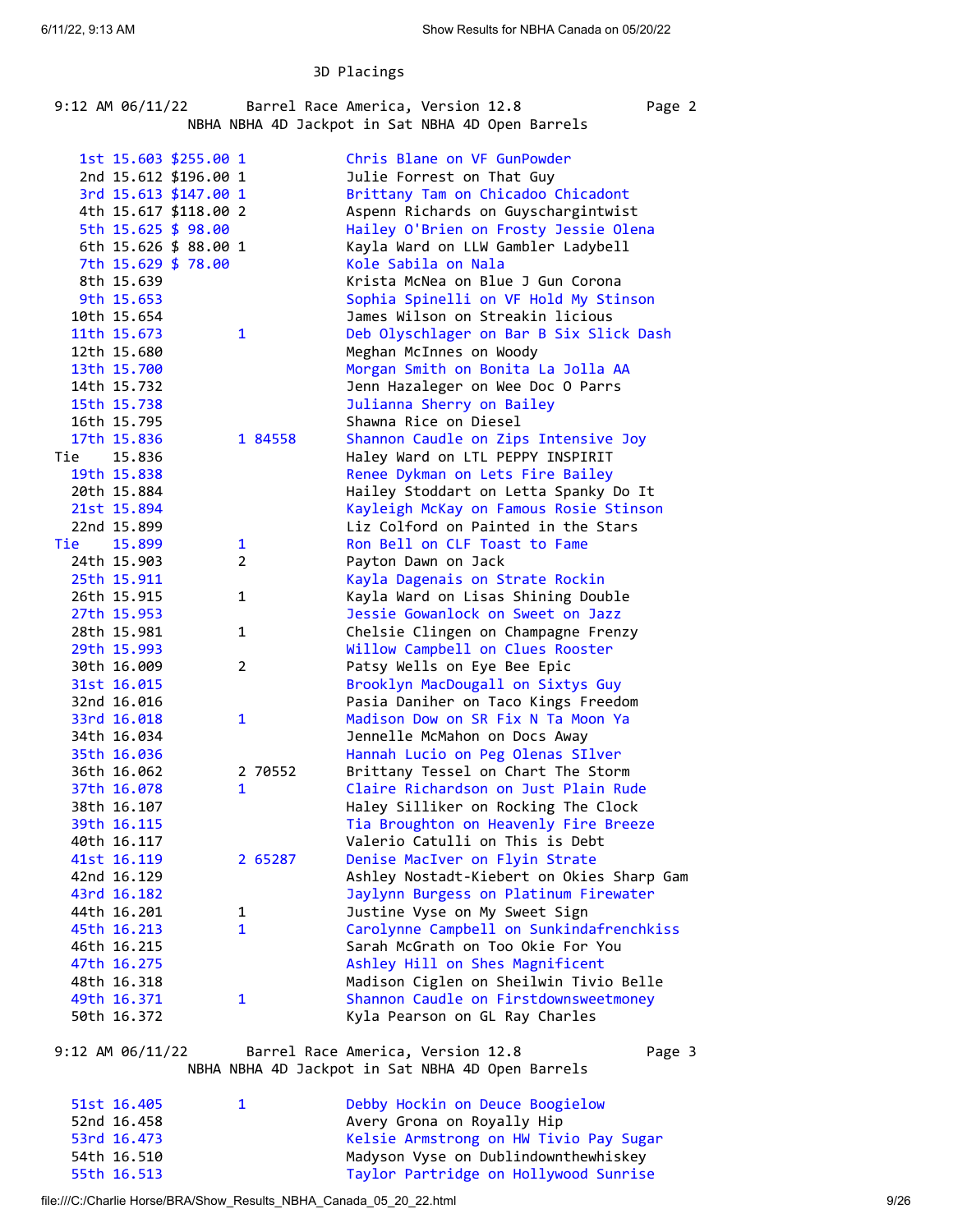| 6/11/22, 9:13 AM      |                       | Show Results for NBHA Canada on 05/20/22  |
|-----------------------|-----------------------|-------------------------------------------|
| 56th 16.525           | 3                     | Arron Alexander on MM Crickets Chiclet    |
| 57th 16.538           | $\overline{2}$        | Jessica Pridham on Little Red Wagonn      |
| 58th 16.547           |                       | Avery Grona on Zoomin To Fame             |
| 59th 16.553           |                       | John Smith on Cinnamon                    |
| 60th 16.586           | 4                     | Jodi Burgess on Miss Ought To Go Now      |
|                       |                       | 4D Placings                               |
| 1st 16.629 \$191.00   |                       | Tracey Steeves on NLD Fancy Lady Hancock  |
| 2nd 16.653 \$147.00   |                       | Charlene Catulli on Frenchmans Fuel       |
| 3rd 16.760 \$110.00   |                       | Jennifer Feurth on Big Oaks Royal Pep     |
| 4th 16.881 \$ 88.00 1 |                       | Chris Blane on Moonlight N Bully          |
| 5th 16.960 \$ 73.00   |                       | Irene Wiles on Zippers Double Echo        |
| 6th 17.005 \$ 66.00   |                       | Emilee Langford on Tessavar               |
| 7th 17.041 \$ 59.00   |                       | Alexandra Hawrylak on CW Steeler          |
| 8th 17.058            |                       | Gayle Sedore on Hooey                     |
| 9th 17.083            |                       | Sydney Simproga on Commonsdoubletrouble   |
| 10th 17.208           | $\mathbf{1}$          | Caitlin Johnston on CW Slick By Six       |
| 11th 17.213           | $\mathbf{2}^{\prime}$ | Brittany Tessel on Southern Oakie Twist   |
| 12th 17.221           |                       | Wyatt Edgar on Gatlinberg                 |
| 13th 17.249           | $\overline{2}$        | Tamara Steeves on Dees Black Dimples      |
| 14th 17.270           |                       | Sophia Spinelli on Wyatts Custom Chick    |
| 15th 17.283           | $\mathbf{1}$          | Wynter Eddy on Firewater Color Bug        |
| 16th 17.313           |                       | Jessica Kuepfer on Bradley                |
| 17th 17.325           |                       | Alysha Swackhamer on Atlas                |
| 18th 17.457           |                       | Alyssa Remenda on Second Chance           |
| 19th 17.480           | 1                     | Lisa Currah on OOSH Joe                   |
| 20th 17.521           |                       | Caitlyn Twocock on LL Frosty Rebel        |
| 21st 17.570           | $\mathbf{1}$          | Amy Fotheringham on OZ Fling N Whiskey    |
| 22nd 17.706           |                       | Jaci Thomas on Caraways Sexy Alibi        |
| 23rd 17.774           |                       | Meghan McInnes on Noisyboy                |
| 24th 17.827           |                       | Breeann Wiley on A Mighty Fortune         |
| 25th 17.833           |                       | Caroline West on LL Super Lowry Star      |
| 26th 17.839           |                       | Kelsie Zoller on DeeTime                  |
| 27th 18.165           | 2                     | Kaeleigh Farrington on Cash it in Here    |
| 28th 18.300           | $\mathbf{1}$          | Jessica Banville on Sumwhere Cries A Wolf |
| 29th 18.349           |                       | Jennelle McMahon on EC Greys Anatomy      |
| 30th 18.504           |                       | Lindsay Johnson on Doc Ordered Gin        |
| 31st 18.586           |                       | Murray Watson on Carraways Tilly Lane     |
| 32nd 18.890           |                       | Megan Schmeltz on HW Docs Major Pay       |
| 33rd 19.178           |                       | Samantha Sutton on Smooch                 |
| 34th 19.259           |                       | Cydney Weir on Chance                     |
| 35th 19.331           |                       | Brad Roe on Prospecting Again             |
| 36th 19.359           |                       | Kaylee Hamarakis on Golden Dawn Manitou   |
| 37th 19.453           |                       | Emma Cook on C SPot Run                   |
| 38th 21.343           |                       | Sage Aulthouse on Heza Classy One         |
|                       |                       |                                           |

9:12 AM 06/11/22 Barrel Race America, Version 12.8 Page 4 NBHA NBHA 4D Jackpot in Sat NBHA 4D Open Barrels

|     | 39th 21.413 |                | Suzie Suleski on Kiss My Kool Hocks       |
|-----|-------------|----------------|-------------------------------------------|
|     | 40th 21.928 | $\overline{2}$ | Kimberly Picard on LL Roosters Drifter    |
| N/T | 412.722     | 1              | Shelby Olyschlager on French Flame Ta Fam |
| N/T | 414.924     | $\overline{2}$ | Denise Stoddart on High as Flit           |
| N/T | 414.930     | 1              | Caitlin Johnston on Heavens Cashindashin  |
| N/T | 415.148     | 1              | Jody Illman-Bernard on Uino Royal Tee     |
| N/T | 415.198     |                | James Wilson on Master Prayer             |
| N/T | 415.286     |                | Matteo Catulli on Healey Falls Flyn Hi    |
| N/T | 415.292     | 1              | Madison Dow on IHOP Nonstop               |
| N/T | 415.373     | $\overline{2}$ | Brody Marshall on Pay Me With Pie         |
| N/T | 415.436     | 1              | Marg Ten Hove on Whatever Shes Got        |
| N/T | 415,443     |                | Stacey Thomson on Ima Smooth Guy          |
| N/T | 415.444     | $\overline{2}$ | Karen Armstrong on Eye Bee a Three Bars   |
| N/T | 415.455     | 1              | Brody Johnston on Easycashinmypocket      |
| N/T | 415.577     |                | Jared Burgess on Native Cartell           |
| N/T | 415.599     |                | Dave Smarda on LL Miss Chico Pine         |

file:///C:/Charlie Horse/BRA/Show\_Results\_NBHA\_Canada\_05\_20\_22.html 10/26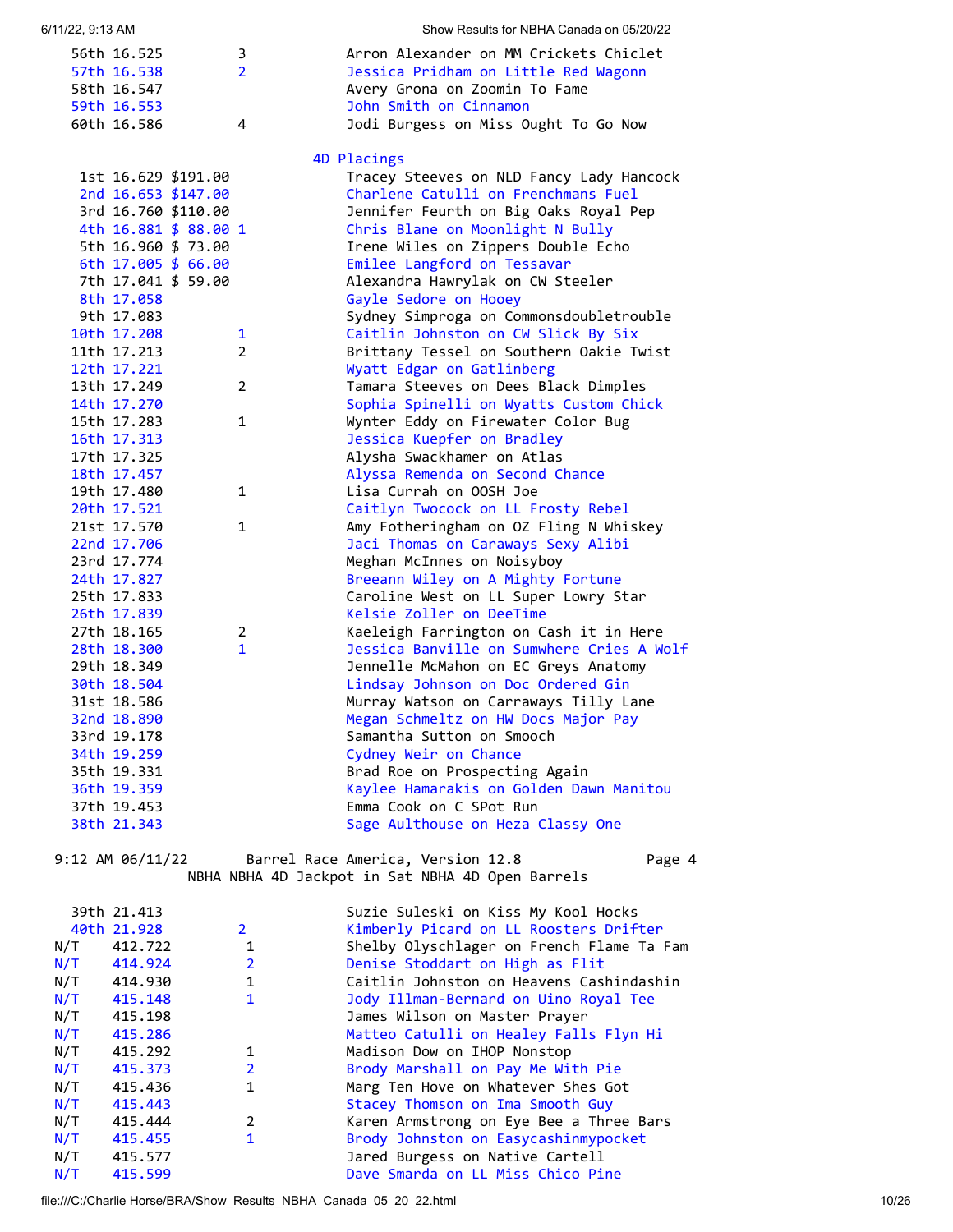| 6/11/22, 9:13 AM |                                                  |                   | Show Results for NBHA Canada on 05/20/22                              |
|------------------|--------------------------------------------------|-------------------|-----------------------------------------------------------------------|
|                  |                                                  |                   |                                                                       |
| N/T<br>N/T       | 415.777<br>415.792                               |                   | Allie Clark on Salts Maverick<br>Jennifer Hutchings on Grand Chaperal |
| N/T              | 415.904                                          |                   | Isla Dobbins on MYS Candy Kiss                                        |
| N/T              | 416.048                                          |                   | Tanner Barber on Zipcodes Diamond                                     |
| N/T              | 416.110                                          | $\overline{2}$    | Warren Craig on Marked Ta Fame                                        |
| N/T              | 416.246                                          |                   | Maxine Watson on Holms Smokey Sparta                                  |
| N/T              | 416.754                                          |                   | Sage Aulthouse on Abslutely Foxy                                      |
| N/T              | 416.767                                          |                   | Jayme Cook on AGUYSGOLDENSTREAKER                                     |
| N/T              | 416.779                                          |                   | Haven James on Ace                                                    |
| N/T              | 416.782                                          |                   | Tyler Gilbert on Ticos Intense Zipper                                 |
| N/T              | 416.886                                          |                   | Makayla Howard on Royal Windstorm                                     |
| N/T              | 417.052                                          |                   | Grace Lodwick on Wysteria Lane                                        |
| N/T              | 417.532                                          |                   | Sarah Moore on Satan                                                  |
| N/T              | 417.788                                          | 2 <sup>1</sup>    | Warren Craig on Large an N Charge                                     |
| N/T              | 417.809                                          |                   | Jodi Wilson on Checkered Frenchman                                    |
| N/T              | 417.881                                          |                   | Lindsay Medland on Miss Scarlett Rey                                  |
| N/T              | 418.418                                          |                   | Mya Daniher on Whatanorternbeauty                                     |
| N/T              | 419.325                                          | $\overline{2}$    | Mack Moore on VF Stone the Moon                                       |
| N/T              | 420.411                                          |                   | Jenna Sweeney on Sheza Midnight Pearl                                 |
| N/T              | 423.364                                          |                   | Herb Hopkins on Captain Carolina                                      |
| N/T              | 425.661                                          |                   | Shannon Mossey on Not Ment to Dash                                    |
| N/T              | 426.260                                          | $\overline{2}$    | Blair Mackey on LL Catalina Heat                                      |
|                  | 9:12 AM $06/11/22$                               |                   | Barrel Race America, Version 12.8<br>Page 1                           |
|                  |                                                  |                   | NBHA NBHA 4D Jackpot in Sat NBHA 4D Youth Barrels                     |
|                  |                                                  |                   | Paying to 4 placings, Jackpot Total = $$$ 678.00, Rider count = 60    |
|                  |                                                  |                   | 1D Time = $15.024$ , Placings = $8$ , Pool = $$237.30$                |
|                  |                                                  |                   | 2D Time = 15.524, Placings = 11, Pool = \$ 203.40                     |
|                  |                                                  |                   | 3D Time = $16.024$ , Placings = $13$ , Pool = $$$ 135.60              |
|                  | 4D Time = $17.024$ , Placings = $15$ , Pool = \$ |                   | 101.70                                                                |
|                  |                                                  | Not Placed = $13$ |                                                                       |
|                  |                                                  |                   | 1D Placings                                                           |
|                  | 1st 15.024 \$ 95.00 2                            |                   | Amber Gregson on Ok Ohla Bambino                                      |
|                  | 2nd 15.102 \$ 71.00                              |                   | Kaitlyn Wagg on Flit Bar Bully                                        |
|                  | 3rd 15.202 \$ 47.00                              |                   | Matteo Catulli on Healey Falls Flyn Hi                                |
|                  | 4th 15.249 \$ 24.00                              |                   | Kole Sabila on Nala                                                   |
|                  | 5th 15.305                                       | $\overline{2}$    | Amber Gregson on Cashy Colors                                         |
|                  | 6th 15.424                                       |                   | Haley Ward on Nobolis Gold Rush                                       |
|                  | 7th 15.480                                       | $\mathbf{1}$      | Kayla Ward on Holey Foose                                             |
|                  | 8th 15.502                                       | $\overline{2}$    | Kristin Arnold on Amigos Bold PacMan                                  |

<span id="page-10-0"></span> 2D Placings 1st 15.544 \$ 81.00 Brooklyn Ward on Cashn Sweet Revenge 2nd 15.602 \$ 61.00 Madison Ciglen on Sheilwin Tivio Belle 3rd 15.626 \$ 41.00 1 Kayla Ward on LLW Gambler Ladybell 4th 15.653 \$ 20.00 Sophia Spinelli on VF Hold My Stinson<br>5th 15.704 Stinson Taya Currie on Hickory Up N Dun It Taya Currie on Hickory Up N Dun It 6th 15.748 Isla Dobbins on MYS Candy Kiss 7th 15.755 Jaylynn Burgess on Platinum Firewater 8th 15.836 Haley Ward on LTL PEPPY INSPIRIT 9th 15.915 1 Kayla Ward on Lisas Shining Double 10th 15.993 Willow Campbell on Clues Rooster 11th 16.015 Brooklyn MacDougall on Sixtys Guy 3D Placings 1st 16.034 \$ 54.00 Jennelle McMahon on Docs Away

 2nd 16.035 \$ 41.00 Mackenzie Roth on Cool Running Angel 3rd 16.037 \$ 27.00 Hannah Lucio on Peg Olenas SIlver 4th 16.107 \$ 14.00 Haley Silliker on Rocking The Clock 5th 16.259 Julianna Sherry on Bailey 6th 16.458 Avery Grona on Royally Hip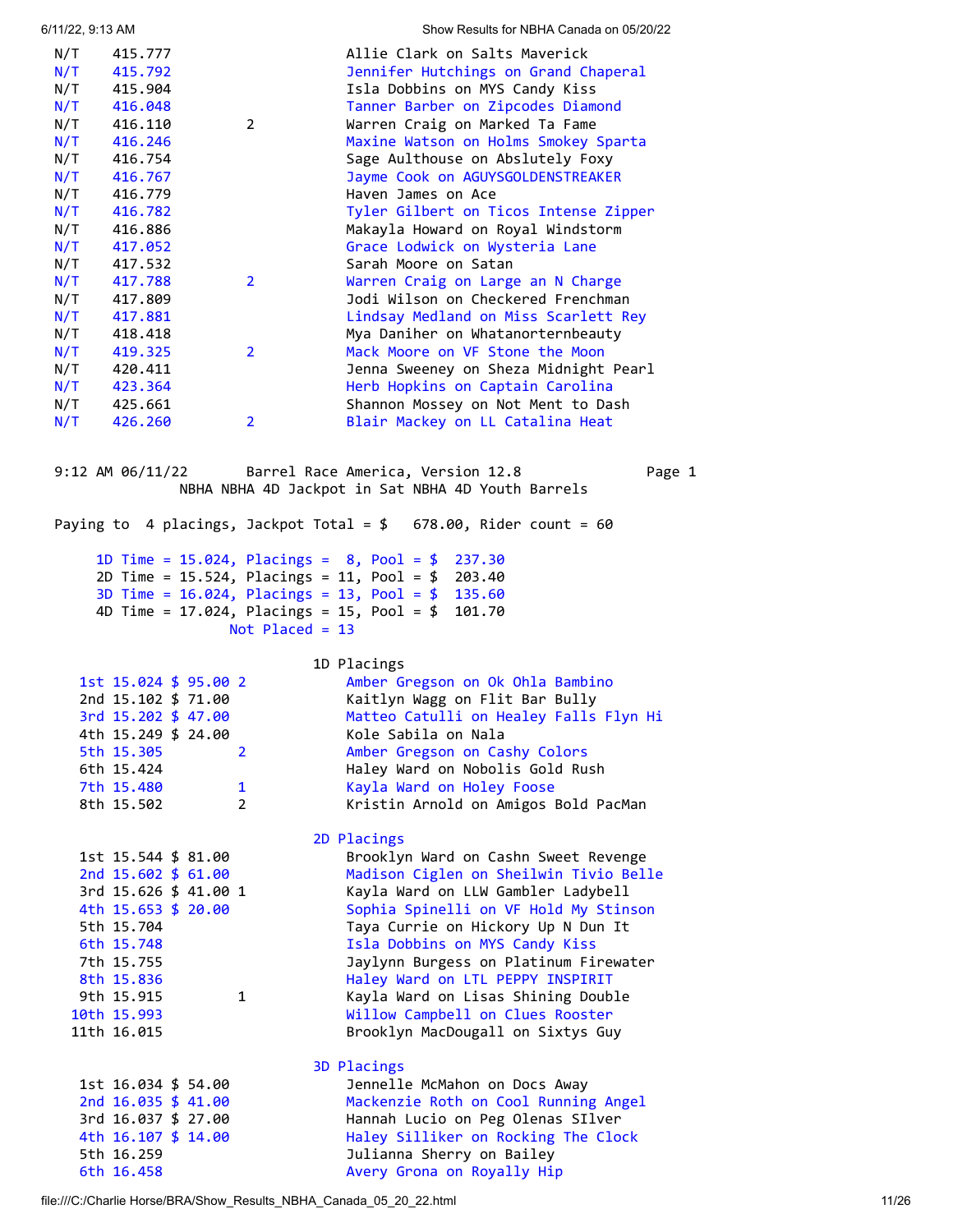<span id="page-11-0"></span>

| 6/11/22, 9:13 AM |                            |                       |                             | Show Results for NBHA Canada on 05/20/22                                                                       |
|------------------|----------------------------|-----------------------|-----------------------------|----------------------------------------------------------------------------------------------------------------|
|                  | 7th 16.493                 |                       |                             | Pasia Daniher on Taco Kings Freedom                                                                            |
|                  | 8th 16.510                 |                       |                             | Madyson Vyse on Dublindownthewhiskey                                                                           |
|                  | 9th 16.513                 |                       |                             | Taylor Partridge on Hollywood Sunrise                                                                          |
|                  | 10th 16.547                |                       |                             | Avery Grona on Zoomin To Fame                                                                                  |
|                  | 11th 16.707                |                       |                             | Tristan Currie on Genuine Ricochet                                                                             |
|                  | 12th 17.005                |                       |                             | Emilee Langford on Tessavar                                                                                    |
|                  | 13th 17.023                |                       |                             | Lexi Clarke on RVVR Quigley ORed                                                                               |
|                  |                            |                       |                             |                                                                                                                |
|                  |                            |                       |                             | 4D Placings                                                                                                    |
|                  |                            | 1st 17.033 \$ 41.00 2 |                             | Kya Lafreniere on Davinchi                                                                                     |
|                  |                            | 2nd 17.105 \$ 31.00   |                             | Samantha Sutton on Smooch                                                                                      |
|                  |                            | 3rd 17.142 \$ 20.00 2 |                             | Kya Lafreniere on Ocean Front Jess                                                                             |
|                  | 9:12 AM $\frac{06}{11/22}$ |                       |                             | Barrel Race America, Version 12.8<br>Page 2<br>NBHA NBHA 4D Jackpot in Sat NBHA 4D Youth Barrels               |
|                  |                            |                       |                             |                                                                                                                |
|                  |                            | 4th 17.186 \$ 10.00 2 |                             | Mack Moore on Gin                                                                                              |
|                  | 5th 17.221                 |                       |                             | Wyatt Edgar on Gatlinberg                                                                                      |
|                  | 6th 17.325                 |                       |                             | Alysha Swackhamer on Atlas                                                                                     |
|                  | 7th 17.712                 |                       |                             | Caitlyn Twocock on LL Frosty Rebel                                                                             |
|                  | 8th 18.017                 |                       |                             | Avery Vandermeersch on Hollywood Pine                                                                          |
|                  | 9th 18.349                 |                       |                             | Jennelle McMahon on EC Greys Anatomy                                                                           |
|                  | 10th 18.504                |                       |                             | Lindsay Johnson on Doc Ordered Gin                                                                             |
|                  | 11th 19.108                |                       | 2                           | Mack Moore on VF Stone the Moon                                                                                |
|                  | 12th 19.680                |                       |                             | Emma Woodcock on Copper                                                                                        |
|                  | 13th 20.561                |                       |                             | Ira Marsden on Ziggy                                                                                           |
|                  | 14th 20.967                |                       |                             | Cydney Weir on Chance                                                                                          |
|                  | 15th 21.332                |                       |                             | Mya Daniher on Whatanorternbeauty                                                                              |
| N/T              | 415.455                    |                       |                             | Jared Burgess on Native Cartell                                                                                |
|                  | N/T 415.526<br>N/T 415.603 |                       |                             | Renee Dykman on Lets Fire Bailey                                                                               |
|                  |                            |                       |                             | Hailey O'Brien on Frosty Jessie Olena                                                                          |
|                  | $N/T$ 415.777              |                       |                             | Allie Clark on Salts Maverick                                                                                  |
| N/T              | 416.048                    |                       |                             | Tanner Barber on Zipcodes Diamond                                                                              |
|                  | $N/T$ 416.779              |                       |                             | Haven James on Ace                                                                                             |
|                  | $N/T$ 416.782              |                       |                             | Tyler Gilbert on Ticos Intense Zipper                                                                          |
|                  | N/T 416.886                |                       |                             | Makayla Howard on Royal Windstorm                                                                              |
|                  | $N/T$ 416.956              |                       |                             | Sarah McGrath on Too Okie For You                                                                              |
| N/T              | 417.066                    |                       |                             | Sophia Spinelli on Wyatts Custom Chick                                                                         |
| N/T              | 417.166                    |                       |                             | Sydney Simproga on Commonsdoubletrouble                                                                        |
| N/T              | 419.891                    |                       |                             | Emma Cook on C SPot Run                                                                                        |
| N/T              | 422.724                    |                       |                             | Kharington Kiebert on HW Spartas Skip                                                                          |
|                  |                            |                       |                             | 9:12 AM 06/11/22 Barrel Race America, Version 12.8<br>Page 1<br>NBHA NBHA 3D Jackpot in Sat NBHA 3D Sr Barrels |
|                  |                            |                       |                             | Paying to 3 placings, Jackpot Total = $$396.40$ , Rider count = 28                                             |
|                  |                            |                       |                             | 1D Time = $14.827$ , Placings = $10$ , Pool = \$<br>198.20                                                     |
|                  |                            |                       |                             | 2D Time = $15.827$ , Placings = $4$ , Pool = \$<br>118.92                                                      |
|                  |                            |                       |                             | 3D Time = $16.827$ , Placings = $8$ , Pool = \$<br>79.28                                                       |
|                  |                            |                       | Not Placed = $6$            |                                                                                                                |
|                  |                            |                       |                             |                                                                                                                |
|                  |                            | 1st 14.827 \$ 99.00 1 |                             | 1D Placings<br>Glenn Sutherland on Buggin For Some Sun                                                         |
|                  |                            | 2nd 14.993 \$ 59.00   |                             | Lisa Robson on Holland A Winner                                                                                |
|                  |                            |                       | 3rd 15.159 \$ 40.00 4 68196 | Allan Burgess on Heza Royal Credit                                                                             |
|                  | 4th 15.176                 |                       | 1 78526                     | Deb Olyschlager on GBA Robin Fame                                                                              |
|                  | 5th 15.258                 |                       | $\mathbf{1}$                | Kathy Johnston on BDB Famous Debonair                                                                          |
|                  | 6th 15.266                 |                       | 0                           | Sue Collier on Hurricane Hoss                                                                                  |
|                  | 7th 15.291                 |                       | 2 84252                     | Dennis Kingston on Prayer of Promises                                                                          |
|                  | 8th 15.521                 |                       |                             | Linda Burgess on Roadhouse Blues                                                                               |
|                  | 9th 15.612                 |                       | 1                           | Julie Forrest on That Guy                                                                                      |
|                  | 10th 15.673                |                       | $\mathbf{1}$                | Deb Olyschlager on Bar B Six Slick Dash                                                                        |
|                  |                            |                       |                             |                                                                                                                |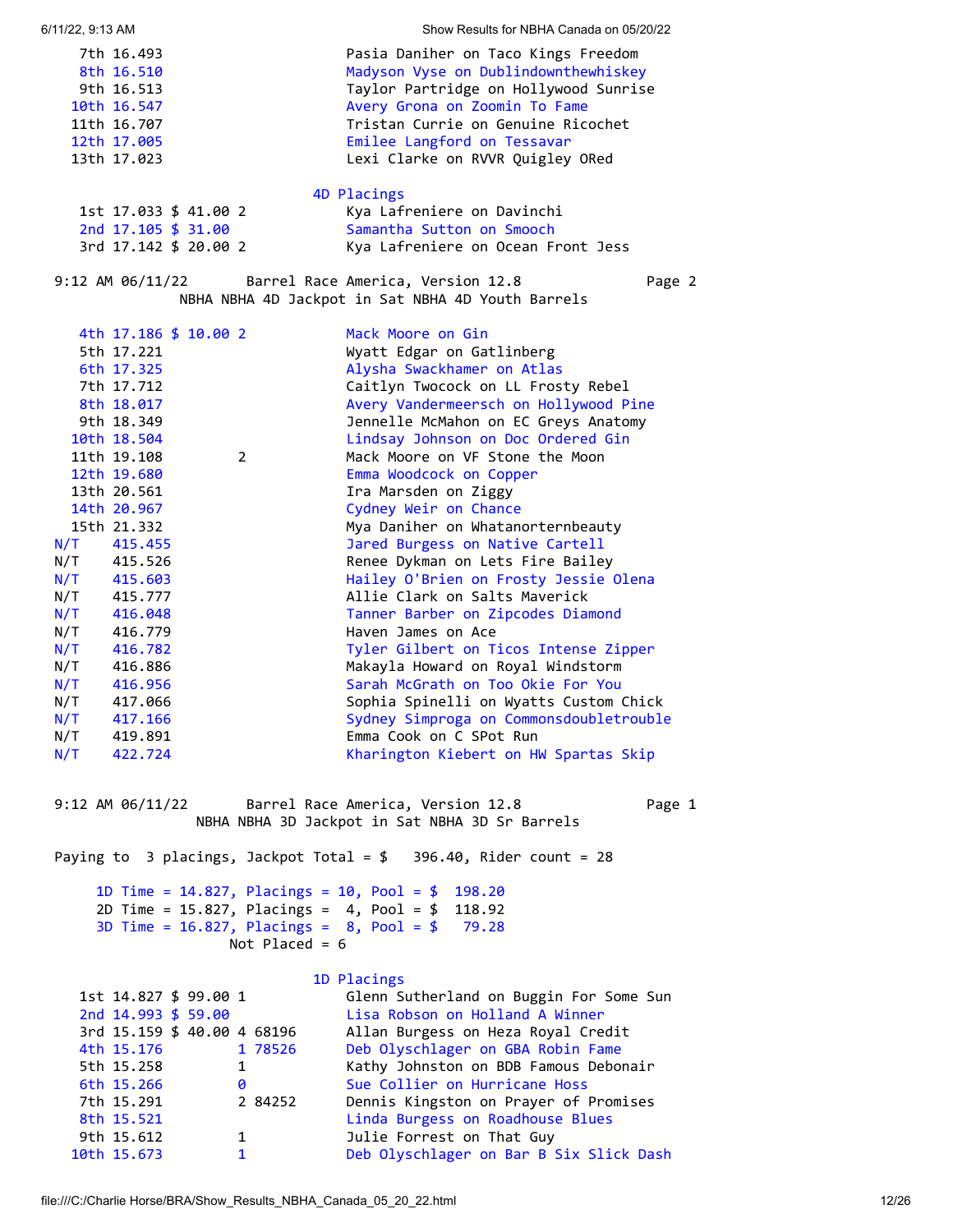<span id="page-12-0"></span>

| 6/11/22, 9:13 AM                                            | Show Results for NBHA Canada on 05/20/22                                                                          |
|-------------------------------------------------------------|-------------------------------------------------------------------------------------------------------------------|
|                                                             | 2D Placings                                                                                                       |
| 1st 16.213 \$ 59.00 1<br>2nd 16.405 \$ 36.00 1              | Carolynne Campbell on Sunkindafrenchkiss<br>Debby Hockin on Deuce Boogielow                                       |
| 3rd 16.553 \$ 24.00                                         | John Smith on Cinnamon                                                                                            |
| 4th 16.629                                                  | Tracey Steeves on NLD Fancy Lady Hancock                                                                          |
|                                                             | 3D Placings                                                                                                       |
| 1st 17.058 \$ 40.00                                         | Gayle Sedore on Hooey                                                                                             |
| 2nd 17.480 \$ 24.00 1<br>3rd 17.570 \$ 16.00 1              | Lisa Currah on OOSH Joe<br>Amy Fotheringham on OZ Fling N Whiskey                                                 |
| 4th 17.706                                                  | Jaci Thomas on Caraways Sexy Alibi                                                                                |
| 5th 17.833                                                  | Caroline West on LL Super Lowry Star                                                                              |
| 6th 18.007                                                  | Murray Watson on Carraways Tilly Lane                                                                             |
| 7th 19.331                                                  | Brad Roe on Prospecting Again                                                                                     |
| 8th 21.918<br>N/T<br>414.924<br>$2^{\circ}$                 | Patti McLaughlin on Gunner<br>Denise Stoddart on High as Flit                                                     |
| $\mathbf{1}$                                                | Marg Ten Hove on Whatever Shes Got                                                                                |
| $N/T$ 415.436<br>$N/T$ 416.110<br>$\mathbf{2}$              | Warren Craig on Marked Ta Fame                                                                                    |
| $N/T$ 416.246                                               | Maxine Watson on Holms Smokey Sparta                                                                              |
| N/T 417.788<br>$\mathbf{2}^{\prime}$                        | Warren Craig on Large an N Charge                                                                                 |
| $N/T$ 423.364                                               | Herb Hopkins on Captain Carolina                                                                                  |
| 9:12 AM $06/11/22$                                          | Barrel Race America, Version 12.8<br>Page 1<br>NBHA OBFA Futurity Pa Jackpot in Sat OBFA 2D Futurity              |
|                                                             | Paying to 4 placings, Jackpot Total = $$1254.00$ , Rider count = 30                                               |
|                                                             |                                                                                                                   |
| Not Placed = $9$                                            | 1D Time = $14.622$ , Placings = $6$ , Pool = $$877.80$<br>2D Time = $15.622$ , Placings = $15$ , Pool = $$376.20$ |
|                                                             | 1D Placings                                                                                                       |
| 1st 14.622 \$351.00                                         | Caleb Clingen on French Champagne                                                                                 |
| 2nd 14.978 \$263.00 1                                       | Chris Blane on VF GunPowder                                                                                       |
| 3rd 15.160 \$176.00 1<br>4th 15.417 \$ 88.00                | Kayla Ward on LLW Gambler Ladybell<br>Morgan Smith on Bonita La Jolla AA                                          |
| 5th 15.487                                                  | Sophia Spinelli on VF Hold My Stinson                                                                             |
| 6th 15.621<br>1                                             | Marg Ten Hove on Streakingotmefired                                                                               |
|                                                             | 2D Placings                                                                                                       |
| 1st 15.758 \$150.00                                         | Haley Silliker on Rocking The Clock                                                                               |
| 2nd 15.948 \$113.00                                         | Jenn Hazaleger on HV Sunkissed N Dashin                                                                           |
| 3rd 16.056 \$ 75.00<br>4th 16.137 \$ 38.00 1                | Kyla Pearson on GL Ray Charles<br>Wynter Eddy on Firewater Color Bug                                              |
| 5th 16.212                                                  | Kevin Sabila on Royal Sun of a Buck                                                                               |
| 6th 16.486                                                  | Jennelle McMahon on EC Greys Anatomy                                                                              |
| 7th 16.538                                                  | Shelby Hanley on Hidden Memory                                                                                    |
| 8th 16.637<br>1                                             | Madison Dow on SR Fix N Ta Moon Ya                                                                                |
| 9th 16.674<br>$\mathbf{1}$                                  | Chris Blane on Lethal Assault                                                                                     |
| $\overline{2}$<br>10th 16.941<br>$\mathbf 1$<br>11th 17.178 | Patsy Wells on Eye Bee Epic<br>Ron Bell on Frenchmansgrantundra                                                   |
| $\mathbf{1}$<br>12th 17.689                                 | Kayla Ward on Lisas Shining Double                                                                                |
| 3<br>13th 17.758                                            | Arron Alexander on MM Crickets Chiclet                                                                            |
| $\mathbf{1}$<br>14th 18.241                                 | Chris Blane on Moonlight N Bully                                                                                  |
| $\mathbf{1}$<br>15th 19.265                                 | Caitlin Johnston on CW Slick By Six                                                                               |
| N/T<br>415.943                                              | Tia Broughton on Heavenly Fire Breeze                                                                             |
| N/T<br>415.977<br>1<br>N/T<br>416.062<br>$\mathbf{1}$       | Shelby Olyschlager on French Flame Ta Fam<br>Jody Illman-Bernard on Uino Sunthin Speci                            |
| $\mathbf{1}$<br>N/T<br>416.416                              | Chris Blane on Sweet Night Fever                                                                                  |
| N/T<br>416.534                                              | Grace Lodwick on Wysteria Lane                                                                                    |
| N/T<br>416.657                                              | Avery Grona on Royally Hip                                                                                        |
| N/T<br>416.665                                              | Sarah Kipfer on Justa Dancing Bunny                                                                               |

N/T 416.696 1 Amy Fotheringham on OZ Fling N Whiskey N/T 419.000 2 Brittany Tessel on Southern Oakie Twist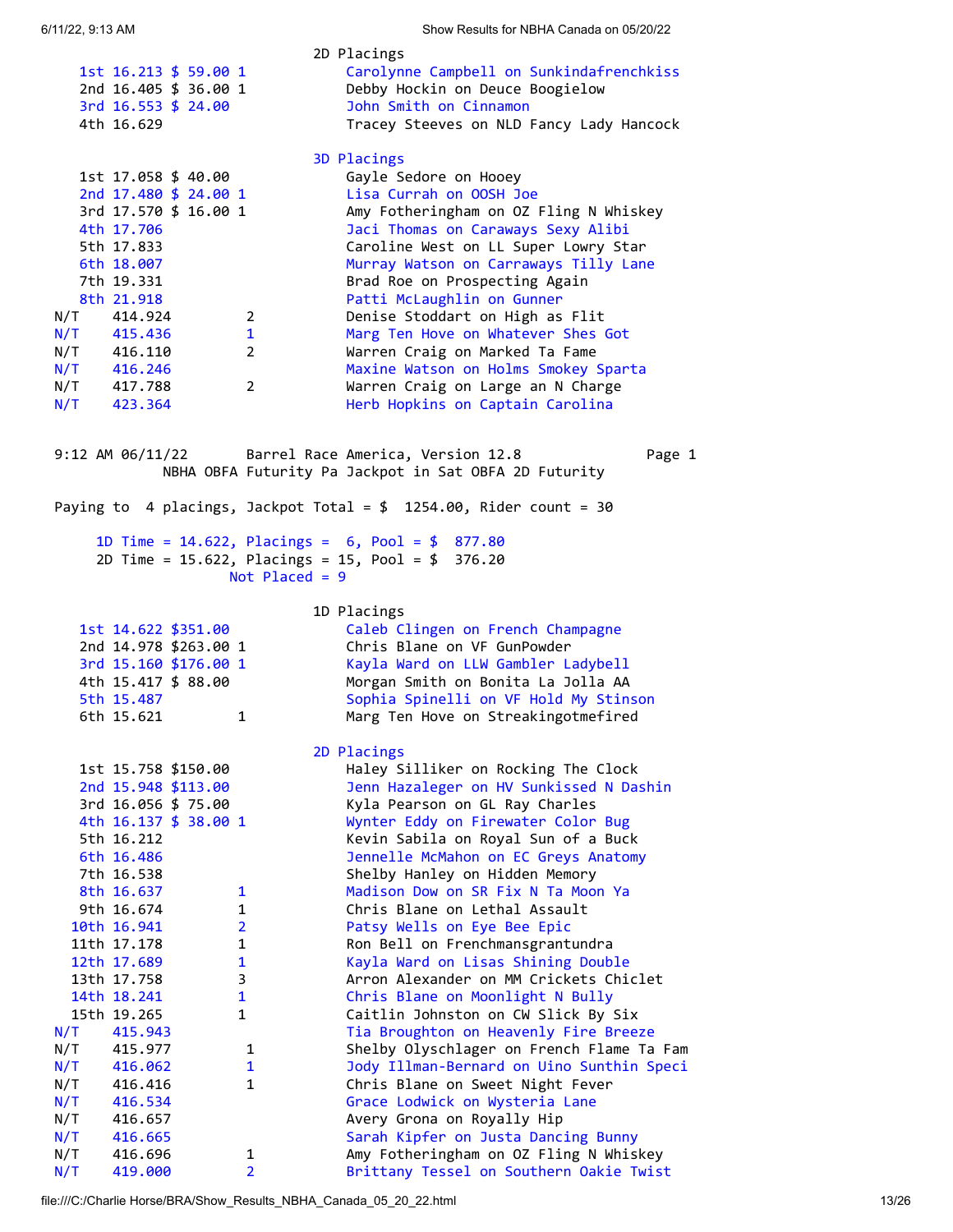<span id="page-13-0"></span>9:12 AM 06/11/22 Barrel Race America, Version 12.8 Page 1 NBHA NBHA 3D Jackpot in Sunday 3D Pole Bending Paying to 4 placings, Jackpot Total =  $$984.40$ , Rider count = 51 1D Time = 20.517, Placings = 5, Pool = \$ 492.20 2D Time = 21.517, Placings = 5, Pool = \$ 295.32 3D Time = 22.517, Placings = 24, Pool = \$ 196.88 Not Placed = 17 1D Placings 1st 20.517 \$197.00 1 Glenn Sutherland on Buggin For Some Sun 2nd 20.780 \$148.00 Caitlin Willis on Sheza Fast Okie 3rd 21.008 \$ 98.00 2 Patsy Wells on LL Pokey Red Frost 4th 21.179 \$ 49.00 2 Amber Gregson on Ok Ohla Bambino 5th 21.386 Renee Dykman on Lets Fire Bailey 2D Placings 1st 21.604 \$118.00 Tanner Barber on Zipcodes Diamond 2nd 21.688 \$ 89.00 Jessica Haney on Toad 3rd 22.315 \$ 59.00 1 Jody Illman-Bernard on Uino Royal Tee 4th 22.470 \$ 30.00 Madison Ciglen on Sheilwin Tivio Belle 5th 22.494 Matteo Catulli on Healey Falls Flyn Hi 3D Placings 1st 22.670 \$ 79.00 Lisa Robson on Holland A Winner 2nd 22.688 \$ 59.00 2 Kristin Arnold on Amigos Bold PacMan 3rd 23.174 \$ 39.00 Tracey Steeves on NLD Fancy Lady Hancock 4th 23.468 \$ 20.00 Jennelle McMahon on Docs Away 5th 23.512 Maxine Watson on Holms Smokey Sparta 6th 23.576 2 Kya Lafreniere on Davinchi 7th 23.673 Willow Campbell on Clues Rooster 8th 23.906 Alysha Swackhamer on Atlas 9th 23.912 Sarah Moore on Satan 10th 24.042 Jennifer Feurth on Big Oaks Royal Pep 11th 24.330 Dave Smarda on LL Miss Chico Pine 12th 24.430 Sydney Simproga on Commonsdoubletrouble 13th 24.564 John Smith on Cinnamon 14th 24.822 Tyler Gilbert on Ticos Intense Zipper 15th 24.956 Jocelyn McNichol on Ginger 16th 25.118 Kelsie Zoller on DeeTime 17th 25.334 2 Mack Moore on VF Stone the Moon 18th 25.615 Breeann Wiley on A Mighty Fortune 19th 26.318 Emma Hassard on Lucky I Love You 20th 26.439 Mya Daniher on Whatanorternbeauty 21st 26.909 Emma Woodcock on Copper 22nd 27.292 Corrine Mcdowell on Ropin Sassy 23rd 27.348 Herb Hopkins on Captain Carolina 24th 28.489 Lindsay Medland on Miss Scarlett Rey N/T 421.446 2 Brody Marshall on Pay Me With Pie N/T 422.562 3 Jeffrey Forestell on Famous Feature N/T 423.336 Hailey O'Brien on Frosty Jessie Olena N/T 424.632 Charlene Catulli on Frenchmans Fuel 9:12 AM 06/11/22 Barrel Race America, Version 12.8 Page 2 NBHA NBHA 3D Jackpot in Sunday 3D Pole Bending

| N/T | 424.754 |   | Denise Stoddart on Troubles            |
|-----|---------|---|----------------------------------------|
| N/T | 424.761 |   | Irene Wiles on Zippers Double Echo     |
| N/T | 425.786 | 2 | Kaeleigh Farrington on Cash it in Here |
| N/T | 426.805 |   | Hannah Lucio on Peg Olenas SIlver      |
| N/T | 426.978 |   | Jennifer Hutchings on Grand Chaperal   |
| N/T | 427.080 |   | Haven James on Ace                     |
| N/T | 428.722 |   | Lindsay Johnson on Doc Ordered Gin     |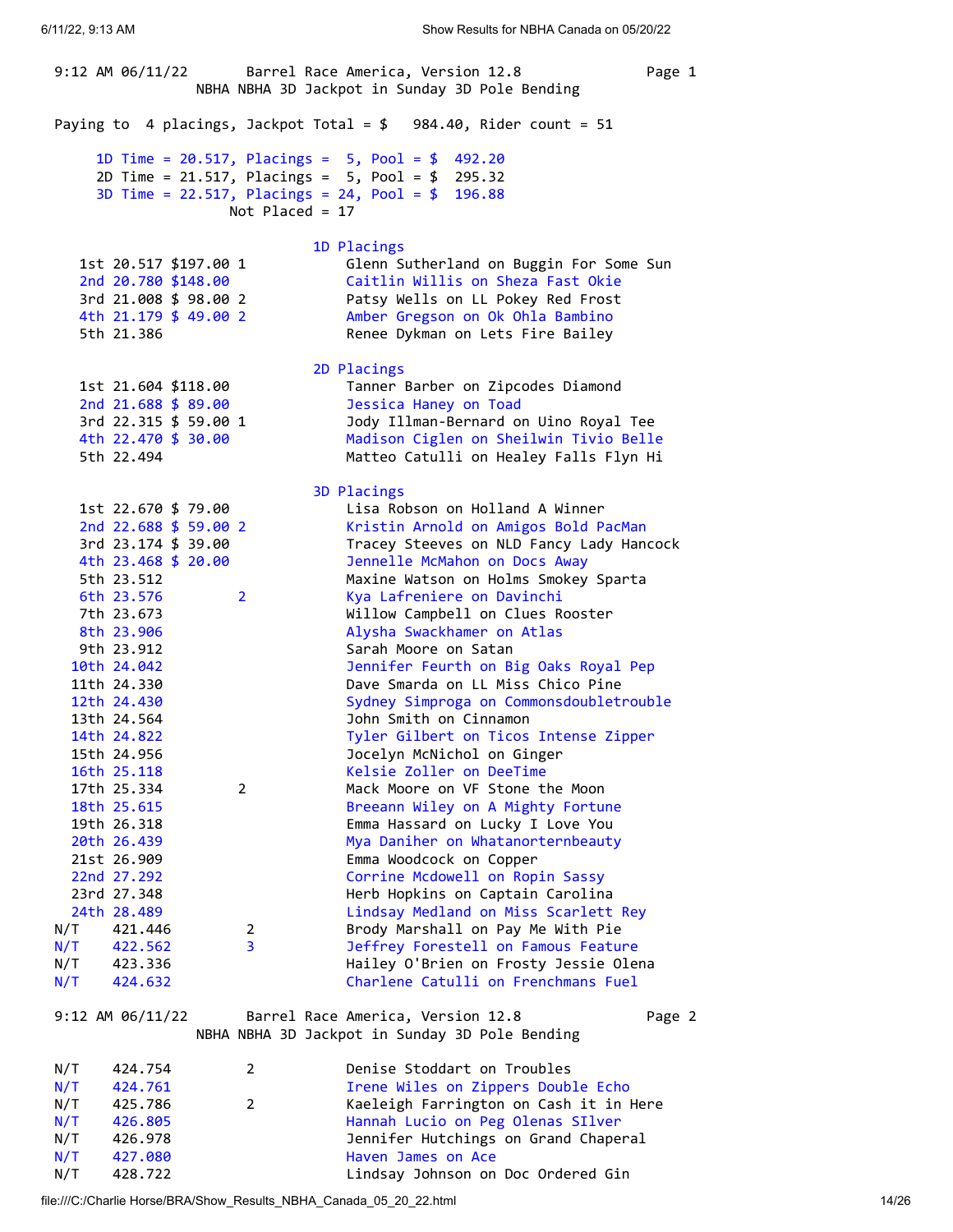<span id="page-14-1"></span><span id="page-14-0"></span>6/11/22, 9:13 AM Show Results for NBHA Canada on 05/20/22 N/T 429.865 Wyatt Edgar on Gatlinberg N/T 431.475 Mackenzie Roth on Cool Running Angel N/T 433.365 Kharington Kiebert on HW Spartas Skip<br>N/T 435.074 Ira Marsden on Ziggy<br>N/T 436.725 2 Tamara Steeves on Dees Black Dimples N/T 435.074 Ira Marsden on Ziggy N/T 436.725 2 Tamara Steeves on Dees Black Dimples N/T 442.826 1 Debby Hockin on Deuce Boogielow 9:12 AM 06/11/22 Barrel Race America, Version 12.8 Page 1 NBHA OBFA Futurity Pa Jackpot in Sunday 3D Green As Grass Paying to 4 placings, Jackpot Total = \$ 296.40, Rider count = 28 1D Time = 15.901, Placings = 4, Pool = \$ 127.45 2D Time = 16.901, Placings = 5, Pool = \$ 97.81 3D Time = 17.901, Placings = 9, Pool = \$ 71.14 Not Placed = 10 1D Placings 1st 15.901 \$ 51.00 Mackenzie Roth on Cool Running Angel 2nd 16.333 \$ 38.00 Sarah McGrath on Too Okie For You 3rd 16.676 \$ 25.00 Makayla Howard on Royal Windstorm 4th 16.731 \$ 13.00 Zoe Weatherhead on Sheza Cool Version 2D Placings 1st 16.950 \$ 39.00 Tyler Gilbert on Ticos Intense Zipper 2nd 17.102 \$ 29.00 2 Kya Lafreniere on Davinchi 3rd 17.233 \$ 20.00 Sydney Simproga on Commonsdoubletrouble 4th 17.247 \$ 10.00 Emma Woodcock on Copper 5th 17.506 Emma Hassard on Lucky I Love You 3D Placings 1st 18.581 \$ 28.00 Caitlyn Twocock on LL Frosty Rebel 2nd 18.975 \$ 21.00 Mya Daniher on Whatanorternbeauty 3rd 19.130 \$ 14.00 Suzie Suleski on Kiss My Kool Hocks 4th 19.320 \$ 7.00 Brad Roe on Prospecting Again 5th 19.583 Jadyn Griffin-Cooper on SLD Hollywoods Da 6th 19.806 Shannon Mossey on Not Ment to Dash 7th 21.176 Ira Marsden on Ziggy 8th 21.406 2 2 Kimberly Picard on LL Roosters Drifter<br>9th 26.142 2 2 2 Kharington Kiebert on HW Spartas Skip Kharington Kiebert on HW Spartas Skip N/T 416.694 Julianna Sherry on Bailey N/T 416.794 Haven James on Ace N/T 416.915 Lexi Clarke on RVVR Quigley ORed N/T 417.293 Sarah Moore on Satan N/T 417.298 Megan Schmeltz on HW Docs Major Pay N/T 418.100 Avery Vandermeersch on Hollywood Pine N/T 418.462 2 Kya Lafreniere on Ocean Front Jess N/T 419.163 Lindsay Johnson on Doc Ordered Gin N/T 424.148 Kelsie Armstrong on HW Tivio Pay Sugar N/T 427.453 Patti McLaughlin on Gunner 9:12 AM 06/11/22 Barrel Race America, Version 12.8 Page 1 NBHA NBHA 5D Jackpot in Sunday 2D Futurity Paying to 3 placings, Jackpot Total = \$ 1176.30, Rider count = 29 1D Time = 15.223, Placings = 12, Pool = \$ 705.78 2D Time = 16.223, Placings = 13, Pool = \$ 470.52 Not Placed = 4 1D Placings 1st 15.223 \$353.00 1 Marg Ten Hove on Streakingotmefired 2nd 15.466 \$212.00 Morgan Smith on Bonita La Jolla AA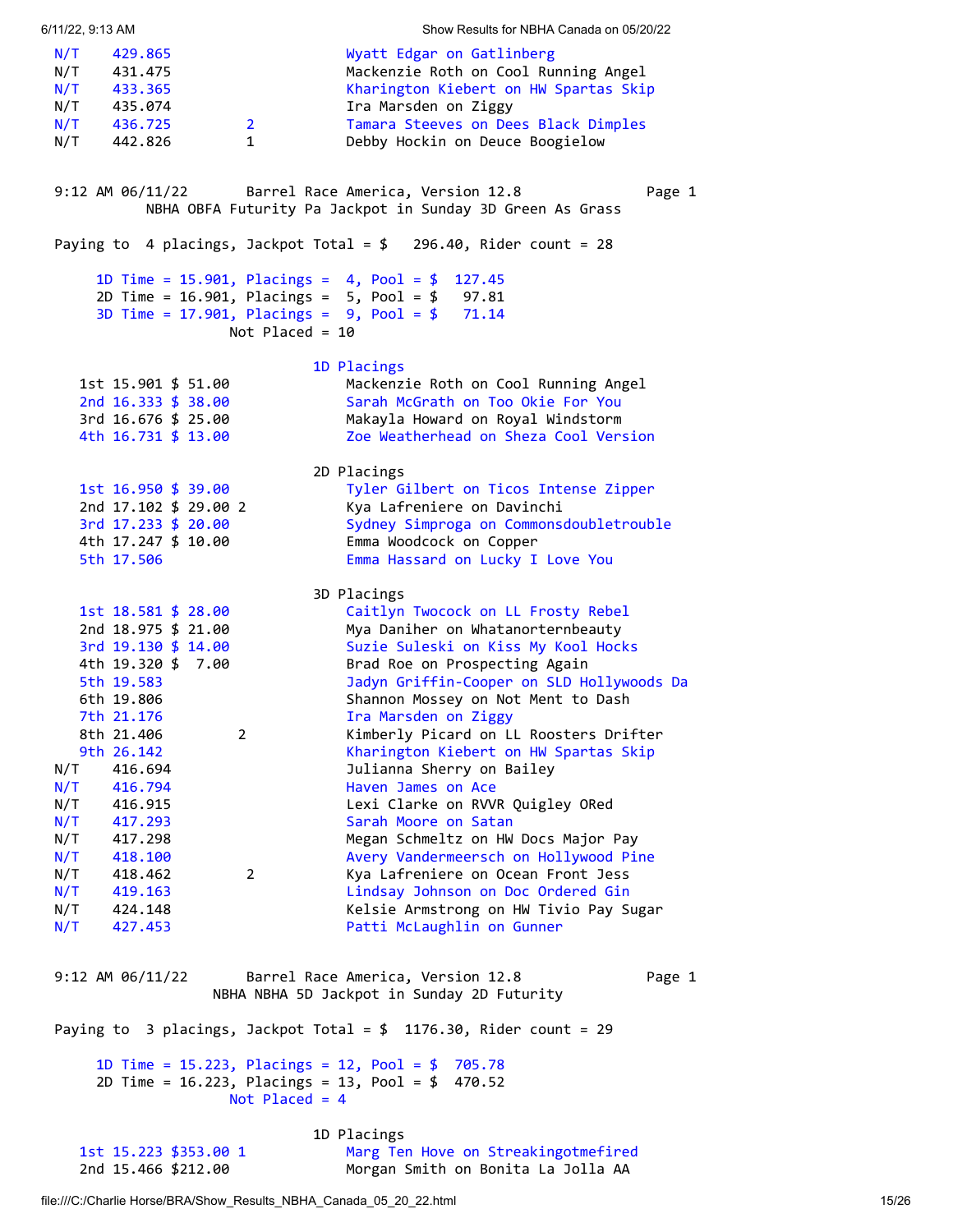<span id="page-15-0"></span>

| 6/11/22, 9:13 AM                                                                                                   | Show Results for NBHA Canada on 05/20/22                                                                                                                                               |
|--------------------------------------------------------------------------------------------------------------------|----------------------------------------------------------------------------------------------------------------------------------------------------------------------------------------|
| 3rd 15.555 \$141.00 1<br>4th 15.573<br>5th 15.762<br>1<br>6th 15.770<br>$\mathbf{1}$<br>7th 15.811<br>$\mathbf{1}$ | Kayla Ward on LLW Gambler Ladybell<br>Sarah Kipfer on Justa Dancing Bunny<br>Jody Illman-Bernard on Uino Sunthin Speci<br>Chris Blane on VF GunPowder<br>Chris Blane on Lethal Assault |
| 8th 15.927<br>$\mathbf{1}$                                                                                         | Wynter Eddy on Firewater Color Bug                                                                                                                                                     |
| 9th 16.060<br>$\mathbf{1}$                                                                                         | Chris Blane on Sweet Night Fever                                                                                                                                                       |
| 10th 16.103<br>11th 16.131                                                                                         | Jenn Hazaleger on HV Sunkissed N Dashin<br>Avery Grona on Royally Hip                                                                                                                  |
| 12th 16.215                                                                                                        | Tia Broughton on Heavenly Fire Breeze                                                                                                                                                  |
|                                                                                                                    | 2D Placings                                                                                                                                                                            |
| 1st 16.233 \$235.00 3                                                                                              | Arron Alexander on MM Crickets Chiclet                                                                                                                                                 |
| 2nd 16.260 \$141.00<br>3rd 16.343 \$ 94.00 2                                                                       | Kyla Pearson on GL Ray Charles<br>Patsy Wells on Eye Bee Epic                                                                                                                          |
| 4th 16.528<br>$\mathbf{1}$                                                                                         | Kayla Ward on Lisas Shining Double                                                                                                                                                     |
| 5th 16.638<br>$\mathbf{1}$                                                                                         | Madison Dow on SR Fix N Ta Moon Ya                                                                                                                                                     |
| 6th 16.762<br>$\mathbf{1}$<br>7th 16.831                                                                           | Amy Fotheringham on OZ Fling N Whiskey<br>Haley Silliker on Rocking The Clock                                                                                                          |
| 8th 16.941<br>$\mathbf{1}$                                                                                         | Shelby Olyschlager on French Flame Ta Fam                                                                                                                                              |
| 9th 16.981                                                                                                         | Jennelle McMahon on EC Greys Anatomy                                                                                                                                                   |
| 10th 17.597                                                                                                        | Grace Lodwick on Wysteria Lane<br>Ron Bell on Frenchmansgrantundra                                                                                                                     |
| 11th 17.732<br>$\mathbf{1}$<br>$\mathbf{1}$<br>12th 21.285                                                         | Caitlin Johnston on CW Slick By Six                                                                                                                                                    |
| 13th 27.923                                                                                                        | Tori Wilson on Shezgotredneckwheels                                                                                                                                                    |
| N/T 412.940                                                                                                        | Sophia Spinelli on VF Hold My Stinson                                                                                                                                                  |
| N/T 415.656<br>$\mathbf{1}$                                                                                        | Caleb Clingen on French Champagne<br>Chris Blane on Moonlight N Bully                                                                                                                  |
| N/T 416.997<br>N/T 419.999                                                                                         | Kevin Sabila on Royal Sun of a Buck                                                                                                                                                    |
| 9:12 AM $\frac{06}{11/22}$                                                                                         | Barrel Race America, Version 12.8<br>Page 1<br>NBHA NBHA 4D Jackpot in Sunday 4D Open 4D Barrels<br>Paying to 6 placings, Jackpot Total = $$3878.40$ , Rider count = 148               |
|                                                                                                                    | 1D Time = $14.454$ , Placings = $3$ , Pool = \$ 1357.44                                                                                                                                |
|                                                                                                                    | 2D Time = 14.954, Placings = 22, Pool = \$ 1163.52                                                                                                                                     |
|                                                                                                                    | 3D Time = $15.454$ , Placings = $42$ , Pool = $$775.68$                                                                                                                                |
|                                                                                                                    | 4D Time = $16.454$ , Placings = $43$ , Pool = $$$<br>581.76<br>Not Placed = $38$                                                                                                       |
|                                                                                                                    |                                                                                                                                                                                        |
| 1st 14.454 \$525.00                                                                                                | 1D Placings<br>Tessa Nadalin on FG Corazon                                                                                                                                             |
| 2nd 14.931 \$443.00 2                                                                                              | Amber Gregson on Ok Ohla Bambino                                                                                                                                                       |
| 3rd 14.949 \$389.00 2                                                                                              | Brody Marshall on Pay Me With Pie                                                                                                                                                      |
|                                                                                                                    | 2D Placings                                                                                                                                                                            |
| 1st 15.021 \$326.00 1 78526                                                                                        | Deb Olyschlager on GBA Robin Fame                                                                                                                                                      |
| 2nd 15.031 \$256.00<br>3rd 15.098 \$209.00 2                                                                       | Meghan McInnes on Woody<br>Patsy Wells on LL Pokey Red Frost                                                                                                                           |
| 4th 15.105 \$163.00 2 84252                                                                                        | Dennis Kingston on Prayer of Promises                                                                                                                                                  |
| 5th 15.139 \$116.00 1                                                                                              | Kayla Ward on Holey Foose                                                                                                                                                              |
| 6th 15.194 \$ 93.00 4 68196<br>7th 15.197<br>$\mathbf{1}$                                                          | Allan Burgess on Heza Royal Credit<br>Caitlin Johnston on Paid to Be Sweet                                                                                                             |
| 8th 15.202                                                                                                         | Heather Pople on Moneys Fancy Perk<br>2 84347                                                                                                                                          |
| 9th 15.223<br>1                                                                                                    | Marg Ten Hove on Streakingotmefired                                                                                                                                                    |
| 10th 15.267<br>$\mathbf{1}$<br>11th 15.280                                                                         | Jared Burgess on Native Cartell<br>Colton Jackson on Smoothtown Whiz                                                                                                                   |
| 12th 15.303<br>1                                                                                                   | Colton Jackson on TinseltownStar                                                                                                                                                       |
| 13th 15.306<br>1                                                                                                   | Brody Johnston on Easycashinmypocket                                                                                                                                                   |
| 14th 15.307<br>15th 15.319                                                                                         | Haley Ward on Nobolis Gold Rush<br>Jamie Burgess on Gettor Dunn<br>4 67330                                                                                                             |
| 16th 15.332<br>0                                                                                                   | Sue Collier on Hurricane Hoss                                                                                                                                                          |
| 17th 15.333                                                                                                        | Brooklyn Ward on Cashn Sweet Revenge                                                                                                                                                   |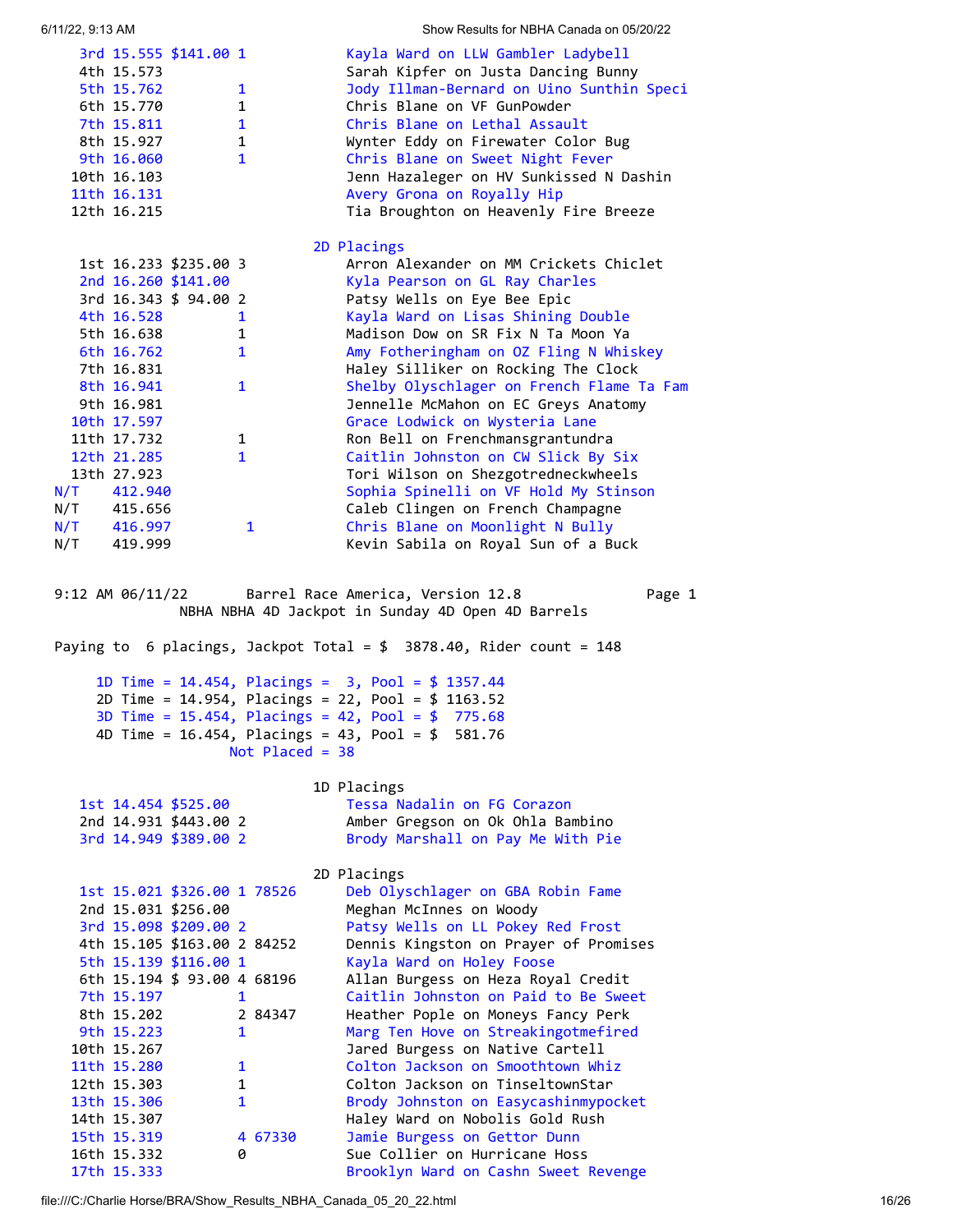| 18th 15.339             | $\overline{2}$ | Amber Gregson on Cashy Colors             |
|-------------------------|----------------|-------------------------------------------|
| 19th 15.355             |                | James Wilson on Streakin licious          |
| 20th 15.397             |                | Matteo Catulli on Healey Falls Flyn Hi    |
| 21st 15.443             |                | Kole Sabila on Nala                       |
| 22nd 15.449             | 1              | Ron Bell on CLF Toast to Fame             |
|                         |                | 3D Placings                               |
| 1st 15.466 \$217.00     |                | Morgan Smith on Bonita La Jolla AA        |
| 2nd 15,473 \$171.00 2   |                | Aspenn Richards on Guyschargintwist       |
| 3rd 15.538 \$140.00     |                | Haley Ward on LTL PEPPY INSPIRIT          |
| 4th 15.567 \$109.00 2   |                | Blair Mackey on LL Catalina Heat          |
| 5th 15.573 \$ 78.00     |                | Sarah Kipfer on Justa Dancing Bunny       |
| 6th $15.614 \pm 62.001$ |                | Jody Illman-Bernard on Uino Royal Tee     |
| 7th 15.633              | 2              | Kristin Arnold on Amigos Bold PacMan      |
| 8th 15.645              | $\mathbf{1}$   | Madison Dow on IHOP Nonstop               |
| 9th 15.762              | $\mathbf{1}$   | Jody Illman-Bernard on Uino Sunthin Speci |
| 10th 15.770             | $\mathbf{1}$   | Chris Blane on VF GunPowder               |
| 11th 15.781             |                | Allie Clark on Salts Maverick             |
| 12th 15.811             | 1              | Chris Blane on Lethal Assault             |
|                         |                |                                           |

6/11/22, 9:13 AM Show Results for NBHA Canada on 05/20/22

9:12 AM 06/11/22 Barrel Race America, Version 12.8 Page 2 NBHA NBHA 4D Jackpot in Sunday 4D Open 4D Barrels

|     | 13th 15.814 |                       |                | Shawna Rice on Diesel                     |
|-----|-------------|-----------------------|----------------|-------------------------------------------|
|     | 14th 15.841 |                       |                | Dave Smarda on LL Miss Chico Pine         |
|     | 15th 15.848 |                       |                | Tanner Barber on Zipcodes Diamond         |
|     | 16th 15.866 |                       |                | Mackenzie Roth on Cool Running Angel      |
|     | 17th 15.917 |                       | $\mathbf{1}$   | Kayla Ward on LLW Gambler Ladybell        |
|     | 18th 15.923 |                       |                | Kayleigh McKay on Famous Rosie Stinson    |
|     | 19th 15.957 |                       |                | Liz Colford on Painted in the Stars       |
|     | 20th 15.966 |                       |                | Jaylynn Burgess on Platinum Firewater     |
|     | 21st 16.030 |                       | 2              | Tamara Steeves on Dees Black Dimples      |
|     | 22nd 16.055 |                       | 3              | Jeffrey Forestell on Famous Feature       |
|     | 23rd 16.060 |                       | $\mathbf{1}$   | Chris Blane on Sweet Night Fever          |
|     | 24th 16.067 |                       | $\mathbf{1}$   | Debby Hockin on Deuce Boogielow           |
|     | 25th 16.086 |                       |                | Hailey O'Brien on Frosty Jessie Olena     |
|     | 26th 16.087 |                       |                | Willow Campbell on Clues Rooster          |
|     | 27th 16.103 |                       |                | Jenn Hazaleger on HV Sunkissed N Dashin   |
|     | 28th 16.117 |                       |                | Pasia Daniher on Taco Kings Freedom       |
|     | 29th 16.150 |                       |                | Jocelyn McNichol on Ginger                |
|     | 30th 16.160 |                       |                | Jennelle McMahon on EC Greys Anatomy      |
|     | 31st 16.177 |                       |                | Hannah Lucio on Peg Olenas SIlver         |
|     | 32nd 16.205 |                       |                | Kayla Dagenais on Strate Rockin           |
| Tie | 16.205      |                       | 1              | Wynter Eddy on Firewater Color Bug        |
|     | 34th 16.233 |                       | $\overline{3}$ | Arron Alexander on MM Crickets Chiclet    |
|     | 35th 16.241 |                       |                | Herb Hopkins on Captain Carolina          |
|     | 36th 16.255 |                       |                | Isla Dobbins on MYS Candy Kiss            |
|     | 37th 16.260 |                       | 1              | Carolynne Campbell on Sunkindafrenchkiss  |
| Tie | 16.260      |                       |                | Kyla Pearson on GL Ray Charles            |
|     | 39th 16.318 |                       |                | Valerio Catulli on This is Debt           |
|     | 40th 16.371 |                       |                | Avery Grona on Royally Hip                |
|     | 41st 16.382 |                       | $\mathbf{1}$   | Jessica Banville on Sumwhere Cries A Wolf |
|     | 42nd 16.434 |                       |                | Kimberly Kuepfer on Magic Dash of Ease    |
|     |             |                       |                | 4D Placings                               |
|     |             | 1st 16.483 \$163.00 2 |                | Patsy Wells on Eye Bee Epic               |
|     |             | 2nd 16.528 \$128.00   |                | Avery Grona on Zoomn Wave                 |
|     |             | 3rd 16.539 \$105.00   |                | Maxine Watson on Holms Smokey Sparta      |
|     |             | 4th 16.560 \$ 81.00   |                | Jessica Kuepfer on Bradley                |
|     |             | 5th 16.561 \$ 58.00 1 |                | Claire Richardson on Just Plain Rude      |
|     |             | 6th 16.565 \$ 47.00   |                | Alysha Swackhamer on Atlas                |
|     | 7th 16.577  |                       |                | Lindsay Medland on Miss Scarlett Rey      |
|     | 8th 16.600  |                       |                | Sarah Moore on Satan                      |
|     | 9th 16.602  |                       |                | Sage Aulthouse on Abslutely Foxy          |

10th 16.638 1 Madison Dow on SR Fix N Ta Moon Ya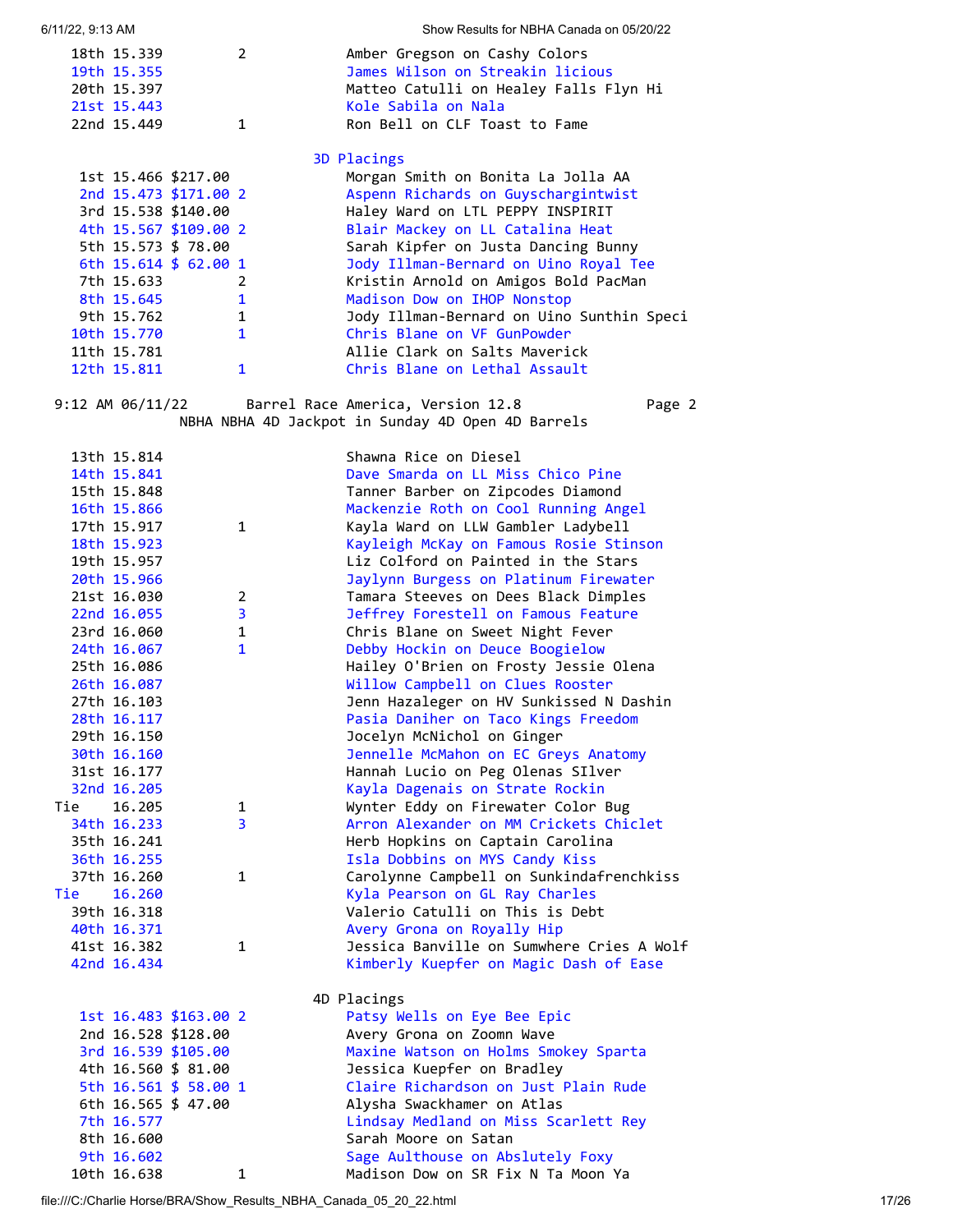| 6/11/22, 9:13 AM |  |  |
|------------------|--|--|
|------------------|--|--|

Show Results for NBHA Canada on 05/20/22

| 11th 16.696 |              | Justine Vyse on My Sweet Sign             |
|-------------|--------------|-------------------------------------------|
| 12th 16.767 |              | Haley Silliker on Rocking The Clock       |
| 13th 16.809 |              | Jennifer Feurth on Big Oaks Royal Pep     |
| 14th 16.812 | $\mathbf{1}$ | Amy Fotheringham on OZ Fling N Whiskey    |
| 15th 16.853 | $2^{\circ}$  | Kya Lafreniere on Davinchi                |
| 16th 16.866 |              | Kayla Ward on Lisas Shining Double        |
| 17th 16.921 |              | John Smith on Cinnamon                    |
| 18th 16.941 |              | Shelby Olyschlager on French Flame Ta Fam |

9:12 AM 06/11/22 Barrel Race America, Version 12.8 Page 3

NBHA NBHA 4D Jackpot in Sunday 4D Open 4D Barrels

|     | 19th 16.984 |                | Jenn Hazaleger on Wee Doc O Parrs         |
|-----|-------------|----------------|-------------------------------------------|
|     | 20th 16.987 |                | Charlene Catulli on Frenchmans Fuel       |
|     | 21st 17.027 | $\overline{2}$ | Jessica Pridham on Little Red Wagonn      |
|     | 22nd 17.144 |                | Breeann Wiley on A Mighty Fortune         |
|     | 23rd 17.184 |                | Jennelle McMahon on Docs Away             |
|     | 24th 17.217 |                | Wyatt Edgar on Gatlinberg                 |
|     | 25th 17.323 | 4              | Jodi Burgess on Miss Ought To Go Now      |
|     | 26th 17.343 |                | Kelsie Zoller on DeeTime                  |
|     | 27th 17.374 |                | Samantha Sutton on Smooch                 |
|     | 28th 17.469 |                | Makayla Howard on Royal Windstorm         |
|     | 29th 17.474 |                | Sophia Spinelli on Wyatts Custom Chick    |
|     | 30th 17.528 | 2              | Kaeleigh Farrington on Cash it in Here    |
|     | 31st 17.597 |                | Grace Lodwick on Wysteria Lane            |
|     | 32nd 17.667 |                | Caroline West on LL Super Lowry Star      |
|     | 33rd 17.971 |                | Caitlyn Twocock on LL Frosty Rebel        |
|     | 34th 18.217 |                | Meghan McInnes on Noisyboy                |
|     | 35th 18.773 |                | Lindsay Johnson on Doc Ordered Gin        |
|     | 36th 18.801 |                | Julianna Sherry on Bailey                 |
|     | 37th 18.945 |                | Jodi Wilson on Checkered Frenchman        |
|     | 38th 19.206 |                | Brad Roe on Prospecting Again             |
|     | 39th 19.319 |                | Avery Vandermeersch on Hollywood Pine     |
|     | 40th 19.364 |                | Suzie Suleski on Kiss My Kool Hocks       |
|     | 41st 19.581 |                | Mya Daniher on Whatanorternbeauty         |
|     | 42nd 20.934 | 2              | Kimberly Picard on LL Roosters Drifter    |
|     | 43rd 21.285 | $\mathbf{1}$   | Caitlin Johnston on CW Slick By Six       |
| N/T | 411.031     |                | Jadyn Griffin-Cooper on SLD Hollywoods Da |
| N/T | 412.940     |                | Sophia Spinelli on VF Hold My Stinson     |
| N/T | 414.560     | 1              | Caitlin Johnston on Heavens Cashindashin  |
| N/T | 414.896     | $\mathbf{1}$   | Marg Ten Hove on Whatever Shes Got        |
| N/T | 415.040     | $\mathbf{1}$   | Glenn Sutherland on Buggin For Some Sun   |
| N/T | 415.112     |                | Renee Dykman on Lets Fire Bailey          |
| N/T | 415.182     | 1              | Brittany Tam on Chicadoo Chicadont        |
| N/T | 415.205     |                | Lisa Robson on Holland A Winner           |
| N/T | 415.270     | 1              | Kathy Johnston on BDB Famous Debonair     |
| N/T | 415.291     |                | James Wilson on Master Prayer             |
| N/T | 415.388     | 1              | Wynter Eddy on Okies Wild Girl            |
| N/T | 415.436     | $\overline{2}$ | Denise Stoddart on High as Flit           |
| N/T | 415.486     |                | Brooke Marks on Hallway For Ever          |
| N/T | 415.656     |                | Caleb Clingen on French Champagne         |
| N/T | 415.718     |                | Madison Ciglen on Sheilwin Tivio Belle    |
| N/T | 415.766     |                | Alycia Coultes on Wright it Shiney        |
| N/T | 415.854     |                | Jennifer Hutchings on Grand Chaperal      |
| N/T | 415.946     |                | Tia Broughton on Heavenly Fire Breeze     |
| N/T | 415.948     | 1              | Chelsie Clingen on Champagne Frenzy       |
| N/T | 415.978     | $\overline{2}$ | Payton Dawn on Jack                       |
| N/T | 416.017     |                | Tracey Steeves on NLD Fancy Lady Hancock  |
| N/T | 416.185     |                | Jessie Gowanlock on Sweet on Jazz         |
| N/T | 416.317     |                | Jenna Sweeney on Sheza Midnight Pearl     |
| N/T | 416.329     |                | Jordyn Riehl on Royal Jet Dee             |
| N/T | 416.739     |                | Irene Wiles on Zippers Double Echo        |
|     |             |                |                                           |

9:12 AM 06/11/22 Barrel Race America, Version 12.8 Page 4 NBHA NBHA 4D Jackpot in Sunday 4D Open 4D Barrels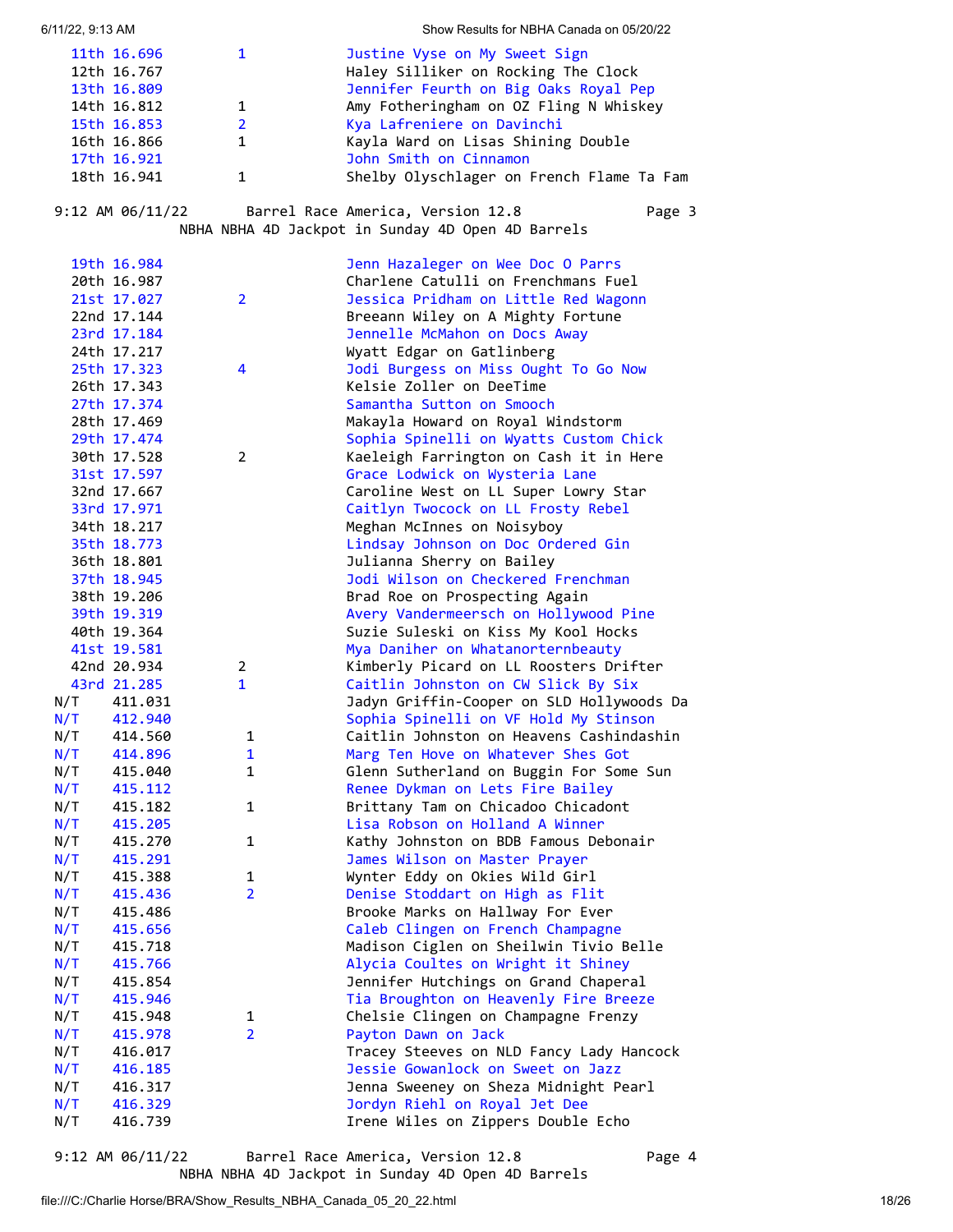<span id="page-18-0"></span>

| N/T<br>N/T<br>N/T<br>N/T<br>N/T<br>N/T<br>N/T<br>N/T<br>N/T<br>N/T<br>N/T<br>N/T | 416.926<br>416.958<br>416.997<br>417.033<br>417.328<br>417.403<br>417.572<br>417.766<br>419.493<br>419.530<br>419.999<br>N/T 426.188<br>433.858 | $\mathbf{1}$<br>$\overline{2}$<br>1<br>$\overline{2}$ | Tyler Gilbert on Ticos Intense Zipper<br>Sarah McGrath on Too Okie For You<br>Chris Blane on Moonlight N Bully<br>Haven James on Ace<br>Kelsie Armstrong on HW Tivio Pay Sugar<br>Murray Watson on Carraways Tilly Lane<br>Kya Lafreniere on Ocean Front Jess<br>Deb Olyschlager on Bar B Six Slick Dash<br>Mack Moore on VF Stone the Moon<br>Shannon Mossey on Not Ment to Dash<br>Kevin Sabila on Royal Sun of a Buck<br>Sage Aulthouse on Heza Classy One<br>Megan Schmeltz on HW Docs Major Pay |
|----------------------------------------------------------------------------------|-------------------------------------------------------------------------------------------------------------------------------------------------|-------------------------------------------------------|------------------------------------------------------------------------------------------------------------------------------------------------------------------------------------------------------------------------------------------------------------------------------------------------------------------------------------------------------------------------------------------------------------------------------------------------------------------------------------------------------|
|                                                                                  | $9:12$ AM $06/11/22$                                                                                                                            |                                                       | Barrel Race America, Version 12.8<br>Page 1<br>NBHA NBHA 3D Jackpot in Sunday 4D Youth Barrels                                                                                                                                                                                                                                                                                                                                                                                                       |
|                                                                                  |                                                                                                                                                 |                                                       | Paying to 4 placings, Jackpot Total = $$590.00$ , Rider count = 50                                                                                                                                                                                                                                                                                                                                                                                                                                   |
|                                                                                  |                                                                                                                                                 |                                                       | 1D Time = $14.931$ , Placings = $6$ , Pool = \$<br>206.50<br>2D Time = $15.431$ , Placings = $9$ , Pool = \$<br>177.00                                                                                                                                                                                                                                                                                                                                                                               |
|                                                                                  |                                                                                                                                                 |                                                       | 3D Time = $15.931$ , Placings = $11$ , Pool = \$<br>118.00                                                                                                                                                                                                                                                                                                                                                                                                                                           |
|                                                                                  |                                                                                                                                                 | Not Placed = $12$                                     | 4D Time = $16.931$ , Placings = $12$ , Pool = \$<br>88.50                                                                                                                                                                                                                                                                                                                                                                                                                                            |
|                                                                                  |                                                                                                                                                 |                                                       |                                                                                                                                                                                                                                                                                                                                                                                                                                                                                                      |
|                                                                                  | 1st 14.931 \$ 83.00 2                                                                                                                           |                                                       | 1D Placings<br>Amber Gregson on Ok Ohla Bambino                                                                                                                                                                                                                                                                                                                                                                                                                                                      |
|                                                                                  | 2nd 15.072 \$ 62.00                                                                                                                             |                                                       | Alycia Coultes on Wright it Shiney                                                                                                                                                                                                                                                                                                                                                                                                                                                                   |
|                                                                                  | 3rd 15.139 \$ 41.00 1                                                                                                                           |                                                       | Kayla Ward on Holey Foose                                                                                                                                                                                                                                                                                                                                                                                                                                                                            |
|                                                                                  | 4th 15.307 \$ 21.00                                                                                                                             |                                                       | Haley Ward on Nobolis Gold Rush                                                                                                                                                                                                                                                                                                                                                                                                                                                                      |
|                                                                                  | 5th 15.333                                                                                                                                      |                                                       | Brooklyn Ward on Cashn Sweet Revenge                                                                                                                                                                                                                                                                                                                                                                                                                                                                 |
|                                                                                  | 6th 15.339                                                                                                                                      | $\mathbf{2}^{\prime}$                                 | Amber Gregson on Cashy Colors                                                                                                                                                                                                                                                                                                                                                                                                                                                                        |
|                                                                                  |                                                                                                                                                 |                                                       | 2D Placings                                                                                                                                                                                                                                                                                                                                                                                                                                                                                          |
|                                                                                  | 1st 15.443 \$ 71.00                                                                                                                             |                                                       | Kole Sabila on Nala                                                                                                                                                                                                                                                                                                                                                                                                                                                                                  |
|                                                                                  | 2nd 15.538 \$ 53.00                                                                                                                             |                                                       | Haley Ward on LTL PEPPY INSPIRIT                                                                                                                                                                                                                                                                                                                                                                                                                                                                     |
|                                                                                  | 3rd 15.563 \$ 35.00                                                                                                                             |                                                       | Hailey O'Brien on Frosty Jessie Olena                                                                                                                                                                                                                                                                                                                                                                                                                                                                |
|                                                                                  | 4th 15.633 \$ 18.00 2                                                                                                                           |                                                       | Kristin Arnold on Amigos Bold PacMan                                                                                                                                                                                                                                                                                                                                                                                                                                                                 |
|                                                                                  | 5th 15.699                                                                                                                                      |                                                       | Jaylynn Burgess on Platinum Firewater                                                                                                                                                                                                                                                                                                                                                                                                                                                                |
|                                                                                  | 6th 15.827                                                                                                                                      |                                                       | Matteo Catulli on Healey Falls Flyn Hi                                                                                                                                                                                                                                                                                                                                                                                                                                                               |
|                                                                                  | 7th 15.848                                                                                                                                      |                                                       | Tanner Barber on Zipcodes Diamond                                                                                                                                                                                                                                                                                                                                                                                                                                                                    |
|                                                                                  | 8th 15.866                                                                                                                                      |                                                       | Mackenzie Roth on Cool Running Angel                                                                                                                                                                                                                                                                                                                                                                                                                                                                 |
|                                                                                  | 9th 15.917                                                                                                                                      | $\mathbf{1}$                                          | Kayla Ward on LLW Gambler Ladybell                                                                                                                                                                                                                                                                                                                                                                                                                                                                   |
|                                                                                  |                                                                                                                                                 |                                                       | 3D Placings                                                                                                                                                                                                                                                                                                                                                                                                                                                                                          |
|                                                                                  | 1st 16.087 \$ 47.00                                                                                                                             |                                                       | Willow Campbell on Clues Rooster                                                                                                                                                                                                                                                                                                                                                                                                                                                                     |
|                                                                                  | 2nd $16.135 \text{ } $35.00$                                                                                                                    |                                                       | Julianna Sherry on Bailey                                                                                                                                                                                                                                                                                                                                                                                                                                                                            |
|                                                                                  | 3rd 16.160 \$ 24.00                                                                                                                             |                                                       | Jennelle McMahon on EC Greys Anatomy                                                                                                                                                                                                                                                                                                                                                                                                                                                                 |
|                                                                                  | 4th 16.218 \$ 12.00                                                                                                                             |                                                       | Hannah Lucio on Peg Olenas SIlver                                                                                                                                                                                                                                                                                                                                                                                                                                                                    |
|                                                                                  | 5th 16.265                                                                                                                                      |                                                       | Jocelyn McNichol on Ginger                                                                                                                                                                                                                                                                                                                                                                                                                                                                           |
|                                                                                  | 6th 16.371<br>7th 16.528                                                                                                                        |                                                       | Avery Grona on Royally Hip<br>Avery Grona on Zoomn Wave                                                                                                                                                                                                                                                                                                                                                                                                                                              |
|                                                                                  | 8th 16.565                                                                                                                                      |                                                       | Alysha Swackhamer on Atlas                                                                                                                                                                                                                                                                                                                                                                                                                                                                           |
|                                                                                  | 9th 16.767                                                                                                                                      |                                                       | Haley Silliker on Rocking The Clock                                                                                                                                                                                                                                                                                                                                                                                                                                                                  |
|                                                                                  | 10th 16.853                                                                                                                                     | $\overline{2}$                                        | Kya Lafreniere on Davinchi                                                                                                                                                                                                                                                                                                                                                                                                                                                                           |
|                                                                                  | 11th 16.866                                                                                                                                     | 1                                                     | Kayla Ward on Lisas Shining Double                                                                                                                                                                                                                                                                                                                                                                                                                                                                   |
|                                                                                  |                                                                                                                                                 |                                                       |                                                                                                                                                                                                                                                                                                                                                                                                                                                                                                      |
|                                                                                  | 1st 17.136 \$ 35.00                                                                                                                             |                                                       | 4D Placings<br>Sydney Simproga on Commonsdoubletrouble                                                                                                                                                                                                                                                                                                                                                                                                                                               |
|                                                                                  | 2nd 17.184 \$ 27.00                                                                                                                             |                                                       | Jennelle McMahon on Docs Away                                                                                                                                                                                                                                                                                                                                                                                                                                                                        |
|                                                                                  | 3rd 17.217 \$ 18.00                                                                                                                             |                                                       | Wyatt Edgar on Gatlinberg                                                                                                                                                                                                                                                                                                                                                                                                                                                                            |
|                                                                                  | 4th 17.469 \$ 9.00                                                                                                                              |                                                       | Makayla Howard on Royal Windstorm                                                                                                                                                                                                                                                                                                                                                                                                                                                                    |
|                                                                                  | 5th 17.474                                                                                                                                      |                                                       | Sophia Spinelli on Wyatts Custom Chick                                                                                                                                                                                                                                                                                                                                                                                                                                                               |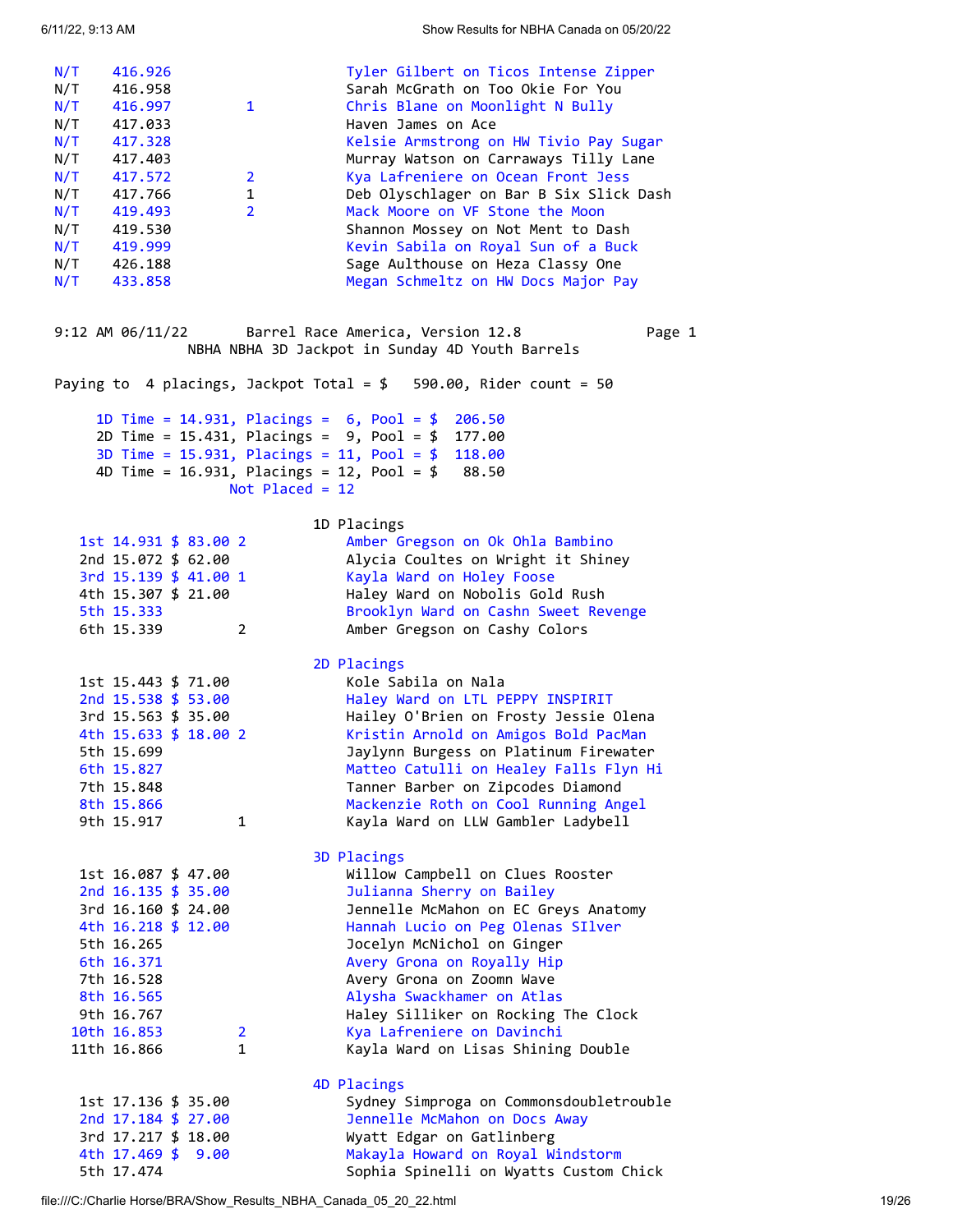<span id="page-19-0"></span>

|            | 6/11/22, 9:13 AM                           |                  | Show Results for NBHA Canada on 05/20/22                                                                                  |
|------------|--------------------------------------------|------------------|---------------------------------------------------------------------------------------------------------------------------|
|            | 6th 17.634                                 |                  | Samantha Sutton on Smooch                                                                                                 |
|            | 7th 17.971                                 |                  | Caitlyn Twocock on LL Frosty Rebel                                                                                        |
|            | 8th 18.773                                 |                  | Lindsay Johnson on Doc Ordered Gin                                                                                        |
|            | 9th 19.319                                 |                  | Avery Vandermeersch on Hollywood Pine                                                                                     |
|            | 9:12 AM 06/11/22                           |                  | Page 2<br>Barrel Race America, Version 12.8<br>NBHA NBHA 3D Jackpot in Sunday 4D Youth Barrels                            |
|            |                                            |                  |                                                                                                                           |
|            | 10th 20.343                                |                  | Emma Woodcock on Copper                                                                                                   |
|            | 11th 20.956                                |                  | Ira Marsden on Ziggy                                                                                                      |
|            | 12th 23.898                                |                  | Emma Hassard on Lucky I Love You                                                                                          |
| N/T        | 411.031                                    |                  | Jadyn Griffin-Cooper on SLD Hollywoods Da                                                                                 |
| N/T        | 412.940                                    |                  | Sophia Spinelli on VF Hold My Stinson                                                                                     |
|            | N/T 415.502<br>N/T 415.772                 |                  | Isla Dobbins on MYS Candy Kiss                                                                                            |
|            |                                            |                  | Jared Burgess on Native Cartell                                                                                           |
| N/T<br>N/T | 415.880                                    |                  | Allie Clark on Salts Maverick<br>Kristin Arnold on LL Catalina Heat                                                       |
| N/T        | 416.050<br>416.825                         | $2^{\circ}$      |                                                                                                                           |
| N/T        | 416.926                                    |                  | Renee Dykman on Lets Fire Bailey<br>Tyler Gilbert on Ticos Intense Zipper                                                 |
| N/T        | 416.958                                    |                  | Sarah McGrath on Too Okie For You                                                                                         |
| N/T        | 417.033                                    |                  | Haven James on Ace                                                                                                        |
| N/T        | 417.572                                    | $\overline{2}$   | Kya Lafreniere on Ocean Front Jess                                                                                        |
| N/T        | 419.493                                    | $\overline{2}$   | Mack Moore on VF Stone the Moon                                                                                           |
|            |                                            |                  |                                                                                                                           |
|            |                                            |                  | 9:12 AM 06/11/22 Barrel Race America, Version 12.8<br>Page 1<br>NBHA OBFA Futurity Pa Jackpot in Sunday 4D Senior Barrels |
|            |                                            |                  | Paying to 4 placings, Jackpot Total = $$334.80$ , Rider count = 21                                                        |
|            |                                            |                  |                                                                                                                           |
|            |                                            |                  | 1D Time = $15.021$ , Placings = $4$ , Pool = $$$ 143.96                                                                   |
|            |                                            |                  |                                                                                                                           |
|            |                                            |                  | 2D Time = $16.021$ , Placings = $6$ , Pool = $$$ 110.48                                                                   |
|            |                                            |                  | 3D Time = $17.021$ , Placings = $3$ , Pool = $$80.35$                                                                     |
|            |                                            | Not Placed = $8$ |                                                                                                                           |
|            |                                            |                  |                                                                                                                           |
|            |                                            |                  | 1D Placings                                                                                                               |
|            | 1st 15.021 \$ 58.00 1 78526                |                  | Deb Olyschlager on GBA Robin Fame                                                                                         |
|            | 2nd 15.105 \$ 43.00 2 84252                |                  | Dennis Kingston on Prayer of Promises                                                                                     |
|            | 3rd 15.194 \$ 29.00 4 68196                |                  | Allan Burgess on Heza Royal Credit                                                                                        |
|            | 4th 15.332 \$ 14.00 0                      |                  | Sue Collier on Hurricane Hoss                                                                                             |
|            |                                            |                  | 2D Placings                                                                                                               |
|            | 1st 16.067 \$ 44.00 1                      |                  | Debby Hockin on Deuce Boogielow                                                                                           |
|            | 2nd 16.241 \$ 33.00                        |                  | Herb Hopkins on Captain Carolina                                                                                          |
|            | 3rd 16.260 \$ 22.00 1                      |                  | Carolynne Campbell on Sunkindafrenchkiss                                                                                  |
|            | 4th 16.539 \$ 11.00                        |                  | Maxine Watson on Holms Smokey Sparta                                                                                      |
|            | 5th 16.812                                 | $\mathbf{1}$     | Amy Fotheringham on OZ Fling N Whiskey                                                                                    |
|            | 6th 16.921                                 |                  | John Smith on Cinnamon                                                                                                    |
|            |                                            |                  |                                                                                                                           |
|            |                                            |                  | 3D Placings                                                                                                               |
|            | 1st 17.667 \$ 35.00                        |                  | Caroline West on LL Super Lowry Star                                                                                      |
|            | 2nd 19.206 \$ 27.00<br>3rd 20.303 \$ 19.00 |                  | Brad Roe on Prospecting Again<br>Patti McLaughlin on Gunner                                                               |
| N/T        | 414.896                                    | $\mathbf{1}$     | Marg Ten Hove on Whatever Shes Got                                                                                        |
| N/T        | 415.040                                    | 1                | Glenn Sutherland on Buggin For Some Sun                                                                                   |
| N/T        | 415.205                                    |                  | Lisa Robson on Holland A Winner                                                                                           |
| N/T        | 415.270                                    | 1                | Kathy Johnston on BDB Famous Debonair                                                                                     |
| N/T        | 415.436                                    | $\overline{2}$   | Denise Stoddart on High as Flit                                                                                           |
| N/T        | 416.017                                    |                  | Tracey Steeves on NLD Fancy Lady Hancock                                                                                  |
| N/T<br>N/T | 417.403<br>417.766                         | $\mathbf{1}$     | Murray Watson on Carraways Tilly Lane<br>Deb Olyschlager on Bar B Six Slick Dash                                          |

<span id="page-19-1"></span>9:12 AM 06/11/22 Barrel Race America, Version 12.8 Page 1 NBHA NBHA 4D Jackpot in Arena and Office Fee (Wknd)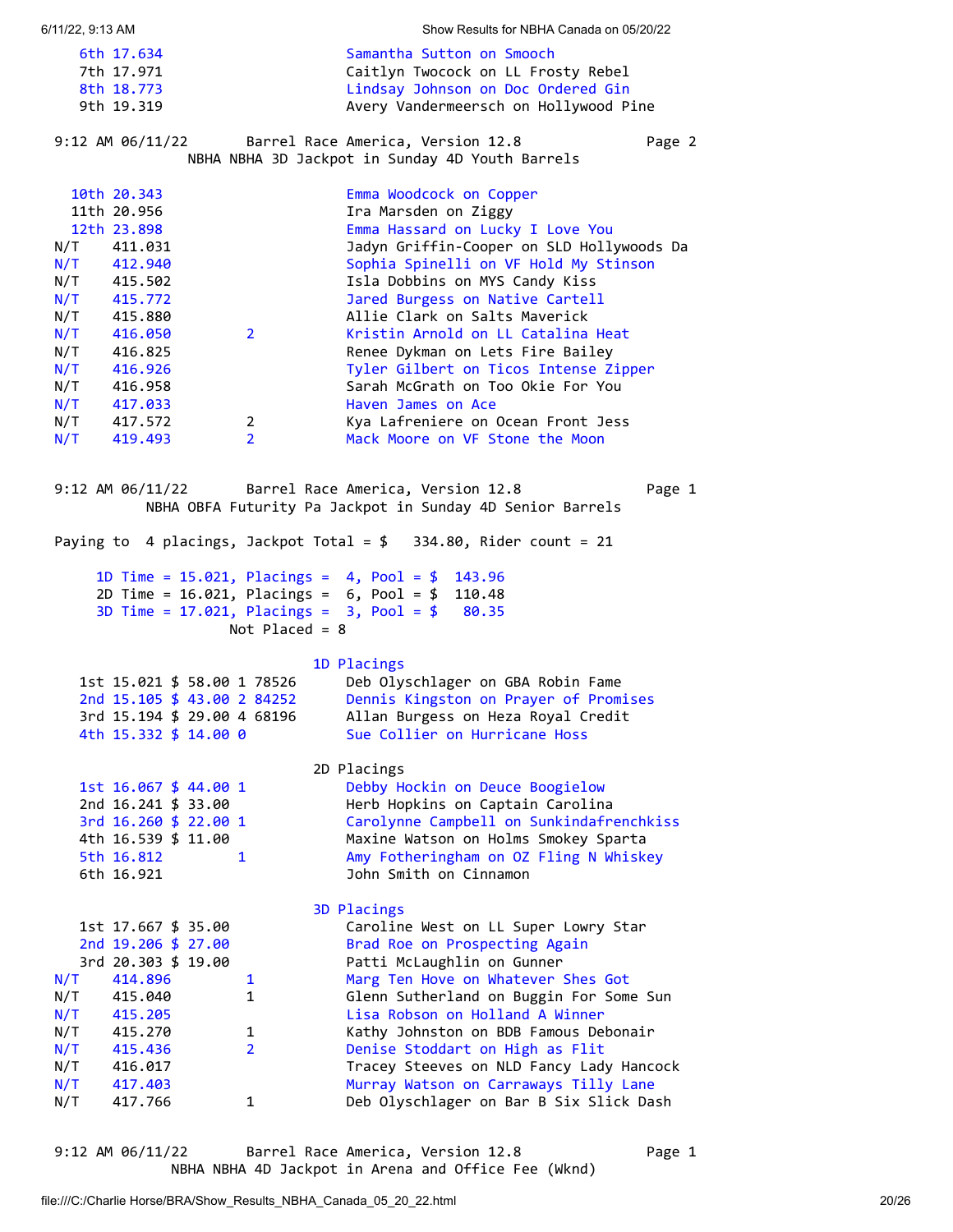Paying to 7 placings, Jackpot Total =  $$3577.60$ , Rider count = 172 1D Time = 400.000, Placings = 0, Pool = \$ 3577.60 2D Time = 400.500, Placings = 0, Pool = \$ 0.00 3D Time = 401.000, Placings = 0, Pool = \$ 0.00 4D Time = 402.000, Placings = 0, Pool = \$ 0.00 5D Time =  $402.500$ , Placings =  $0$ , Pool =  $$ 0.00$  6D Time = 403.000, Placings = 0, Pool = \$ 0.00 7D Time = 403.500, Placings = 0, Pool = \$ 0.00 Not Placed = 172 7D Placings N/T 400.000 Tessa Nadalin on FG Corazon N/T 400.000 Jennifer Feurth on Big Oaks Royal Pep N/T 400.000 **Brad Roe on Prospecting Again** N/T 400.000 0 Sue Collier on Hurricane Hoss N/T 400.000 Shannon Mossey on Not Ment to Dash N/T 400.000 Wyatt Edgar on Gatlinberg N/T 400.000 Tyler Gilbert on Ticos Intense Zipper N/T 400.000 Breeann Wiley on A Mighty Fortune N/T 400.000 1 Jessica Banville on Sumwhere Cries A Wolf N/T 400.000 1 Justine Vyse on Myrtle N/T 400.000 1 Justine Vyse on My Sweet Sign N/T 400.000 Dave Smarda on LL Miss Chico Pine N/T 400.000 2 Aspenn Richards on Guyschargintwist N/T 400.000 James Wilson on Streakin licious N/T 400.000 James Wilson on Horse N/T 400.000 2 Jessica Pridham on Little Red Wagonn N/T 400.000 2 Kya Lafreniere on Ocean Front Jess N/T 400.000 2 Kya Lafreniere on Davinchi N/T 400.000 **Irene Wiles on Zippers Double Echo** N/T 400.000 James Wilson on Master Prayer N/T 400.000 Tracey Steeves on NLD Fancy Lady Hancock N/T 400.000 2 Tamara Steeves on Dees Black Dimples<br>N/T 400.000 2 Kristin Arnold on Amigos Bold PacMan N/T 400.000 2 Kristin Arnold on Amigos Bold PacMan N/T 400.000 Suzie Suleski on Kiss My Kool Hocks N/T 400.000 Jenna Sweeney on Sheza Midnight Pearl N/T 400.000 1sla Dobbins on MYS Candy Kiss N/T 400.000 Jack Nadalin on Tex N/T 400.000 1 Glenn Sutherland on Buggin For Some Sun N/T 400.000 2 84347 Heather Pople on Moneys Fancy Perk N/T 400.000 2 Denise Stoddart on High as Flit N/T 400.000 1 Debby Hockin on Deuce Boogielow N/T 400.000 1 Ron Bell on CLF Toast to Fame N/T 400.000 Gayle Sedore on Hooey N/T 400.000 Allie Clark on Salts Maverick N/T 400.000 Hailey O'Brien on Frosty Jessie Olena N/T 400.000 Jessie Gowanlock on Sweet on Jazz N/T 400.000 Jennifer Hutchings on Grand Chaperal N/T 400.000 2 Blair Mackey on LL Catalina Heat 9:12 AM 06/11/22 Barrel Race America, Version 12.8 Page 2 NBHA NBHA 4D Jackpot in Arena and Office Fee (Wknd)

| N/T | 400.000 | Sophia Spinelli on VF Hold My Stinson     |
|-----|---------|-------------------------------------------|
| N/T | 400.000 | Sophia Spinelli on Wyatts Custom Chick    |
| N/T | 400.000 | Liz Colford on Painted in the Stars       |
| N/T | 400.000 | Claire Richardson on Just Plain Rude      |
| N/T | 400.000 | Madison Dow on IHOP Nonstop               |
| N/T | 400.000 | Madison Dow on SR Fix N Ta Moon Ya        |
| N/T | 400.000 | Kharington Kiebert on HW Spartas Skip     |
| N/T | 400.000 | Ashley Nostadt-Kiebert on Okies Sharp Gam |
| N/T | 400.000 | Makayla Howard on Royal Windstorm         |
| N/T | 400.000 | Ron Bell on Frenchmansgrantundra          |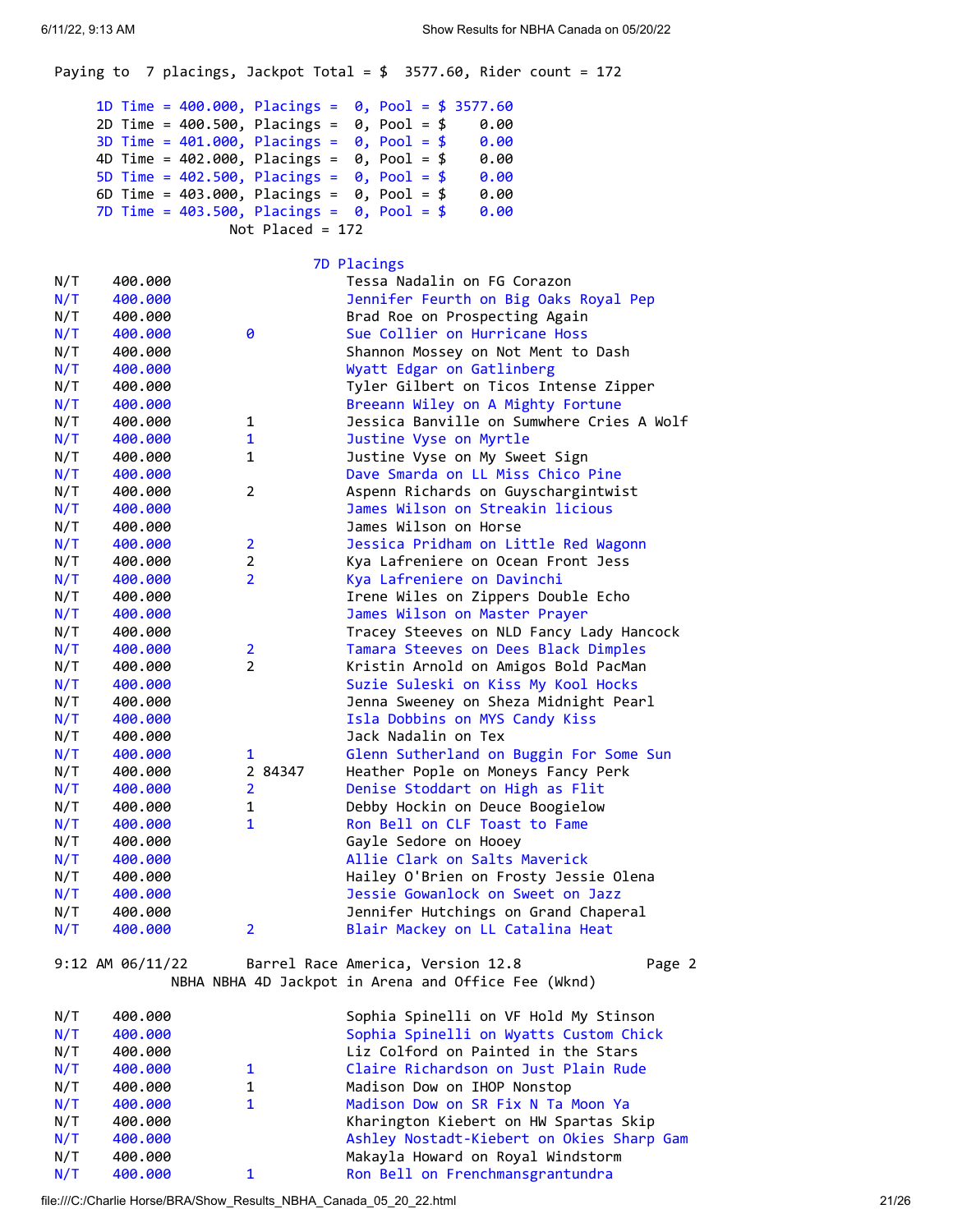| N/T | 400.000 |                | Lisa Dawson on Royal Dashing Buffy        |
|-----|---------|----------------|-------------------------------------------|
| N/T | 400.000 | $\overline{2}$ | Patsy Wells on Eye Bee Epic               |
| N/T | 400.000 | $\overline{2}$ | Patsy Wells on LL Pokey Red Frost         |
| N/T | 400.000 |                | Lindsay Johnson on Doc Ordered Gin        |
| N/T | 400.000 | $\overline{2}$ | Mack Moore on VF Stone the Moon           |
| N/T | 400.000 |                | Sarah Moore on Satan                      |
| N/T | 400.000 |                | Linda Burgess on Roadhouse Blues          |
| N/T | 400.000 | 1              | Colton Jackson on Smoothtown Whiz         |
| N/T | 400.000 | $\mathbf{1}$   | Colton Jackson on TinseltownStar          |
| N/T | 400.000 |                | Ashley Hill on Shes Magnificent           |
| N/T | 400.000 |                | Caitlin Willis on Sheza Fast Okie         |
| N/T | 400.000 | $\overline{2}$ | Karen Armstrong on Eye Bee a Three Bars   |
| N/T | 400.000 | 1 78526        | Deb Olyschlager on GBA Robin Fame         |
| N/T | 400.000 | $\mathbf{1}$   | Shelby Olyschlager on French Flame Ta Fam |
| N/T | 400.000 |                | Kayla Dagenais on Strate Rockin           |
| N/T | 400.000 |                | Jordyn Riehl on Royal Jet Dee             |
| N/T | 400.000 | 1              | Kristina Eilers on UX Pendleton Pete      |
| N/T | 400.000 | 3              | Jeffrey Forestell on Famous Feature       |
| N/T | 400.000 | 3              | Arron Alexander on MM Crickets Chiclet    |
| N/T | 400.000 |                | Kendall Laporte on Firecracker            |
| N/T | 400.000 |                | Alysha Swackhamer on Atlas                |
| N/T | 400.000 |                | Kyla Pearson on GL Ray Charles            |
| N/T | 400.000 |                | Lindsay Medland on Miss Scarlett Rey      |
| N/T | 400.000 |                | Maxine Watson on Holms Smokey Sparta      |
| N/T | 400.000 |                | Murray Watson on Carraways Tilly Lane     |
| N/T | 400.000 |                | Jayme Cook on AGUYSGOLDENSTREAKER         |
| N/T | 400.000 |                | Lexi Clarke on RVVR Quigley ORed          |
| N/T | 400.000 |                | Grace Lodwick on Wysteria Lane            |
| N/T | 400.000 |                | Willow Campbell on Clues Rooster          |
| N/T | 400.000 | 1              | Carolynne Campbell on Sunkindafrenchkiss  |
| N/T | 400.000 |                | Sydney Simproga on Commonsdoubletrouble   |
| N/T | 400.000 | $\overline{2}$ | Brody Marshall on Pay Me With Pie         |
| N/T | 400.000 |                | Jessica Kuepfer on Bradley                |
| N/T | 400.000 |                | Jodi Wilson on Checkered Frenchman        |
| N/T | 400.000 |                | Brooke Marks on Hallway For Ever          |
| N/T | 400.000 |                | Shawna Rice on Diesel                     |
| N/T | 400.000 | $\overline{2}$ | Amber Gregson on Cashy Colors             |
| N/T | 400.000 | $\overline{2}$ | Amber Gregson on Ok Ohla Bambino          |
| N/T | 400.000 | 1              | Kayla Ward on Holey Foose                 |
| N/T | 400.000 | 1              | Kayla Ward on LLW Gambler Ladybell        |

9:12 AM 06/11/22 Barrel Race America, Version 12.8 Page 3 NBHA NBHA 4D Jackpot in Arena and Office Fee (Wknd)

| N/T | 400.000 | 1            | Kayla Ward on Lisas Shining Double      |
|-----|---------|--------------|-----------------------------------------|
| N/T | 400.000 |              | Brooklyn Ward on Cashn Sweet Revenge    |
| N/T | 400.000 |              | Haley Ward on LTL PEPPY INSPIRIT        |
| N/T | 400.000 |              | Haley Ward on Nobolis Gold Rush         |
| N/T | 400.000 | $\mathbf{1}$ | Brittany Tam on Chicadoo Chicadont      |
| N/T | 400.000 |              | Herb Hopkins on Captain Carolina        |
| N/T | 400.000 | 1            | Kathy Johnston on BDB Famous Debonair   |
|     |         |              |                                         |
| N/T | 400.000 | $\mathbf{1}$ | Marg Ten Hove on Whatever Shes Got      |
| N/T | 400.000 | $\mathbf{1}$ | Marg Ten Hove on Streakingotmefired     |
| N/T | 400.000 | 2 84252      | Dennis Kingston on Prayer of Promises   |
| N/T | 400.000 |              | Tia Broughton on Heavenly Fire Breeze   |
| N/T | 400.000 |              | Sage Aulthouse on Abslutely Foxy        |
| N/T | 400.000 |              | Sage Aulthouse on Heza Classy One       |
| N/T | 400.000 |              | Avery Vandermeersch on Hollywood Pine   |
| N/T | 400.000 |              | Madison Ciglen on Sheilwin Tivio Belle  |
| N/T | 400.000 |              | Morgan Smith on Dale With It            |
| N/T | 400.000 |              | Morgan Smith on Bonita La Jolla AA      |
| N/T | 400.000 |              | Abby Debus on Royal Dashing Viking      |
| N/T | 400.000 | 1            | Deb Olyschlager on Bar B Six Slick Dash |
| N/T | 400.000 |              | Caitlyn Twocock on LL Frosty Rebel      |
| N/T | 400.000 |              | Amanda Mummery on SUNKINDAFRENCHKISS    |

file:///C:/Charlie Horse/BRA/Show\_Results\_NBHA\_Canada\_05\_20\_22.html 22/26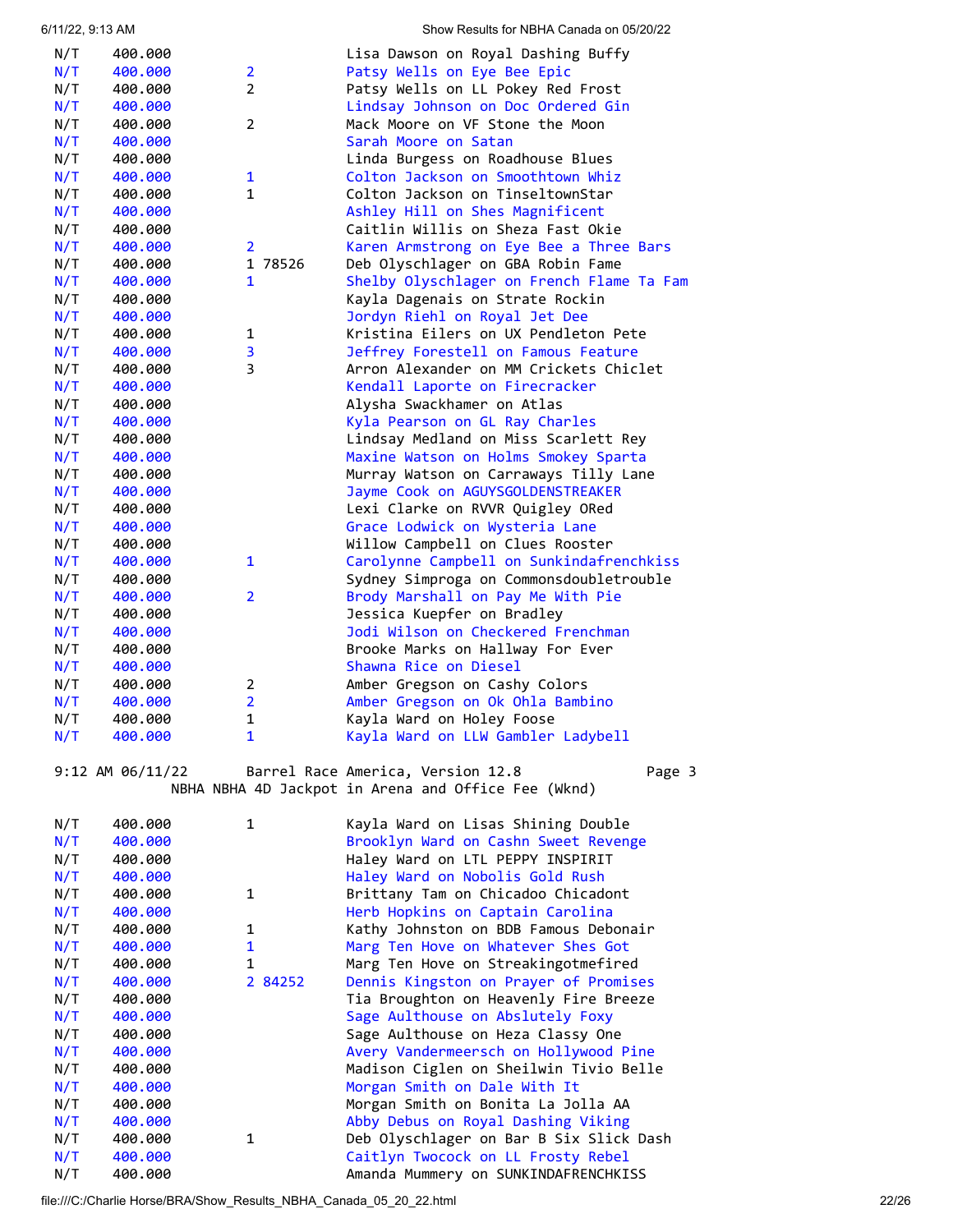| 6/11/22, 9:13 AM |         |                | Show Results for NBHA Canada on 05/20/22  |
|------------------|---------|----------------|-------------------------------------------|
| N/T              | 400.000 | 1              | Jody Illman-Bernard on Uino Sunthin Speci |
| N/T              | 400.000 | $\mathbf{1}$   | Jody Illman-Bernard on Uino Royal Tee     |
| N/T              | 400.000 |                | Haven James on Ace                        |
| N/T              | 400.000 |                | Sarah McGrath on Too Okie For You         |
| N/T              | 400.000 |                | Tanner Barber on Zipcodes Diamond         |
| N/T              | 400.000 |                | John Smith on Cinnamon                    |
| N/T              | 400.000 | 4 68196        | Allan Burgess on Heza Royal Credit        |
| N/T              | 400.000 | $\mathbf{1}$   | Brody Johnston on Easycashinmypocket      |
| N/T              | 400.000 |                | Lisa Robson on Holland A Winner           |
| N/T              | 400.000 |                | Jenn Hazaleger on Wee Doc O Parrs         |
| N/T              | 400.000 |                | Jenn Hazaleger on HV Sunkissed N Dashin   |
| N/T              | 400.000 |                | Meghan McInnes on Woody                   |
| N/T              | 400.000 | 2              | Kaeleigh Farrington on Cash it in Here    |
| N/T              | 400.000 | $\overline{2}$ | Payton Dawn on Jack                       |
| N/T              | 400.000 |                | Hailey Stoddart on Letta Spanky Do It     |
| N/T              | 400.000 |                | Julianna Sherry on Bailey                 |
| N/T              | 400.000 |                | Renee Dykman on Lets Fire Bailey          |
| N/T              | 400.000 | 1              | Amy Fotheringham on OZ Fling N Whiskey    |
| N/T              | 400.000 | $\mathbf{1}$   | Wynter Eddy on Firewater Color Bug        |
| N/T              | 400.000 |                | Caroline West on LL Super Lowry Star      |
| N/T              | 400.000 | 1              | Wynter Eddy on Okies Wild Girl            |
| N/T              | 400.000 |                | Zoe Weatherhead on Sheza Cool Version     |
| N/T              | 400.000 |                | Charlene Catulli on Frenchmans Fuel       |
| N/T              | 400.000 |                | Matteo Catulli on Healey Falls Flyn Hi    |
| N/T              | 400.000 |                | Kimberly Kuepfer on Magic Dash of Ease    |
| N/T              | 400.000 | 2              | Kimberly Picard on LL Roosters Drifter    |
| N/T              | 400.000 |                | Haley Silliker on Rocking The Clock       |
| N/T              | 400.000 | 4              | Jodi Burgess on Miss Ought To Go Now      |
| N/T              | 400.000 |                | Jared Burgess on Native Cartell           |
|                  |         |                |                                           |

9:12 AM 06/11/22 Barrel Race America, Version 12.8 Page 4 NBHA NBHA 4D Jackpot in Arena and Office Fee (Wknd)

| N/T | 400.000 |                | Jaylynn Burgess on Platinum Firewater    |
|-----|---------|----------------|------------------------------------------|
| N/T | 400.000 | 4 67330        | Jamie Burgess on Gettor Dunn             |
| N/T | 400.000 |                | Emily Beuermann on DDol Miss Valeo       |
| N/T | 400.000 |                | Mackenzie Roth on Cool Running Angel     |
| N/T | 400.000 |                | Emma Woodcock on Copper                  |
| N/T | 400.000 |                | Pasia Daniher on Taco Kings Freedom      |
| N/T | 400.000 |                | Mya Daniher on Whatanorternbeauty        |
| N/T | 400.000 | $\mathbf{1}$   | Chris Blane on Lethal Assault            |
| N/T | 400.000 |                | Hillary Beuermann on Royal Dirty Diamond |
| N/T | 400.000 |                | Kole Sabila on Nala                      |
| N/T | 400.000 | 1              | Chris Blane on Sweet Night Fever         |
| N/T | 400.000 | $\mathbf{1}$   | Chris Blane on VF GunPowder              |
| N/T | 400.000 |                | Kayleigh McKay on Famous Rosie Stinson   |
| N/T | 400.000 |                | Caleb Clingen on French Champagne        |
| N/T | 400.000 |                | Kevin Sabila on Royal Sun of a Buck      |
| N/T | 400.000 | $\mathbf{1}$   | Chelsie Clingen on Champagne Frenzy      |
| N/T | 400.000 | $\mathbf{1}$   | Caitlin Johnston on CW Slick By Six      |
| N/T | 400.000 | $\mathbf{1}$   | Caitlin Johnston on Heavens Cashindashin |
| N/T | 400.000 | $\mathbf{1}$   | Caitlin Johnston on Paid to Be Sweet     |
| N/T | 400.000 | $\mathbf{1}$   | Chris Blane on Moonlight N Bully         |
| N/T | 400.000 | $\overline{2}$ | Warren Craig on Large an N Charge        |
| N/T | 400.000 | $\overline{2}$ | Warren Craig on Marked Ta Fame           |
| N/T | 400.000 |                | Jennelle McMahon on Docs Away            |
| N/T | 400.000 |                | Jennelle McMahon on EC Greys Anatomy     |
| N/T | 400.000 |                | Megan Schmeltz on HW Docs Major Pay      |
| N/T | 400.000 |                | Kelsie Zoller on DeeTime                 |
| N/T | 400.000 |                | Kelsie Armstrong on HW Tivio Pay Sugar   |
| N/T | 400.000 |                | Sarah Kipfer on Justa Dancing Bunny      |
| N/T | 400.000 |                | Avery Grona on Royally Hip               |
| N/T | 400.000 |                | Ira Marsden on Ziggy                     |
| N/T | 400.000 |                | Hannah Lucio on Peg Olenas SIlver        |
| N/T | 400.000 |                | Patti McLaughlin on Gunner               |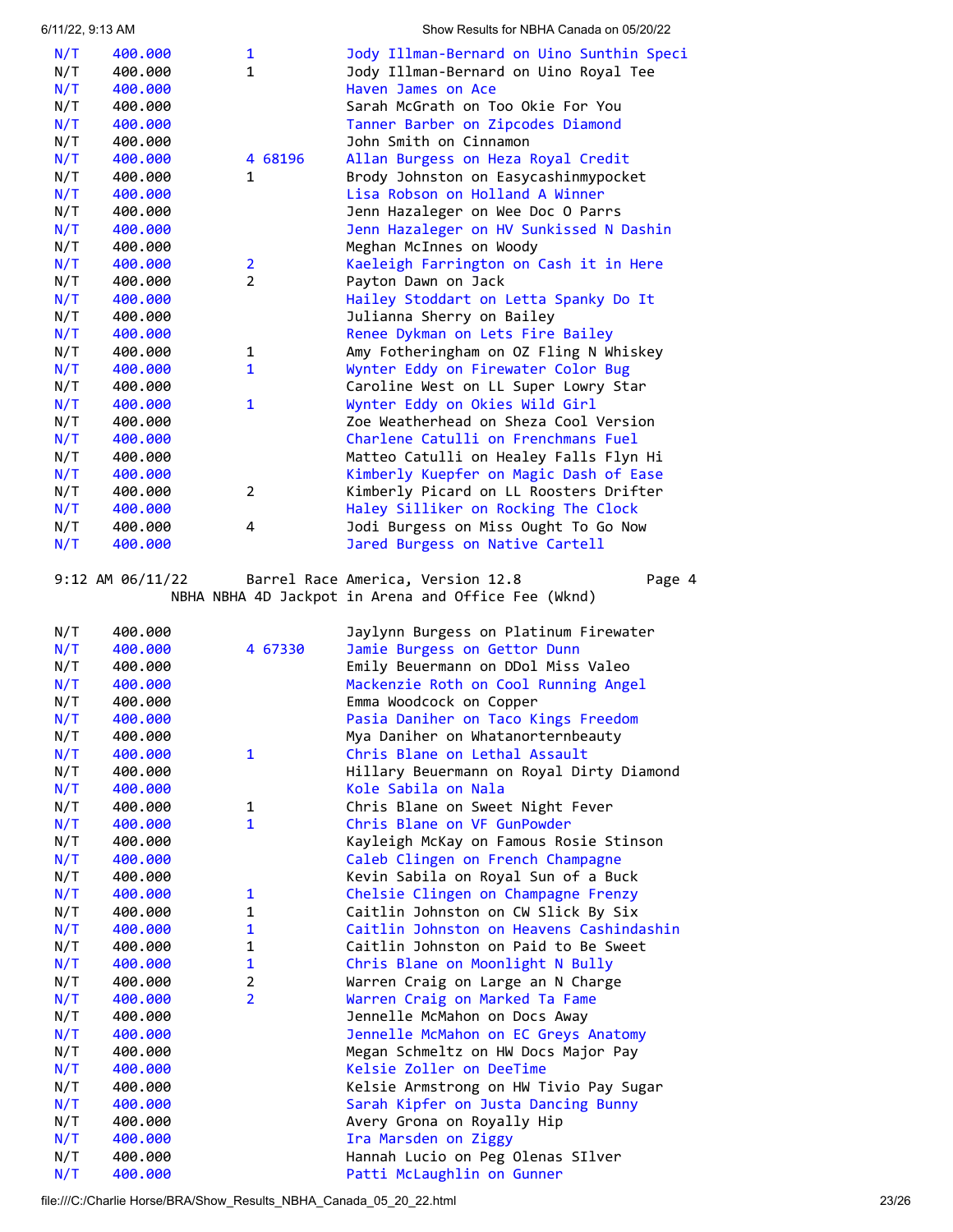N/T 400.000 Samantha Sutton on Smooch N/T 400.000 Valerio Catulli on This is Debt

<span id="page-23-0"></span>9:12 AM 06/11/22 Barrel Race America, Version 12.8 Page 1 NBHA NBHA 3D Jackpot in Arena and Office Fee (Day)

Paying to 4 placings, Jackpot Total = \$ 640.00, Rider count = 50

```
 1D Time = 400.000, Placings = 0, Pool = $ 640.00 
    2D Time = 401.000, Placings = 0, Pool = $ 0.00 
    3D Time = 402.000, Placings = 0, Pool = $ 0.00 
    4D Time = 402.000, Placings = 0, Pool = $ 0.00 
5D Time = 402.500, Placings = 0, Pool = $ 0.00 
6D Time = 403.000, Placings = 0, Pool = $ 0.00 
    7D Time = 403.500, Placings = 0, Pool = $ 0.00 
                   Not Placed = 50
```

|     |         |                | 7D Placings                               |
|-----|---------|----------------|-------------------------------------------|
| N/T | 400.000 | 1              | Lisa Currah on OOSH Joe                   |
| N/T | 400.000 |                | Brooklyn MacDougall on Sixtys Guy         |
| N/T | 400.000 |                | Jadyn Griffin-Cooper on SLD Hollywoods Da |
| N/T | 400.000 |                | Shelby Hanley on Hidden Memory            |
| N/T | 400.000 |                | Jocelyn McNichol on Ginger                |
| N/T | 400.000 |                | Yasmeen Iravani on My Kitty is Blazin     |
| N/T | 400.000 | 2              | Jordan Thomson on Moneys Six              |
| N/T | 400.000 | 2 70552        | Brittany Tessel on Chart The Storm        |
| N/T | 400.000 |                | Kaitlyn Wagg on Flit Bar Bully            |
| N/T | 400.000 | 1              | Joanne Fisher on Dr Said No Sweets        |
| N/T | 400.000 | $\overline{2}$ | Brittany Tessel on Southern Oakie Twist   |
| N/T | 400.000 |                | Maxine Watson on Bar EF Four Riggles      |
| N/T | 400.000 |                | Emilee Langford on Tessavar               |
| N/T | 400.000 |                | Madyson Vyse on Dublindownthewhiskey      |
| N/T | 400.000 | 1              | Julie Forrest on That Guy                 |
| N/T | 400.000 |                | Alyssa Remenda on Second Chance           |
| N/T | 400.000 |                | Olivia Rennie on Oakies Jungle Lily       |
| N/T | 400.000 |                | Emma Rennie on Make me a Scotch and Solan |
| N/T | 400.000 |                | Alexandra Hawrylak on CW Steeler          |
| N/T | 400.000 |                | Corrine Mcdowell on Ropin Sassy           |
| N/T | 400.000 |                | Jennifer Charest on TLJ Tiny Beau Otoe    |
| N/T | 400.000 |                | Taylor Partridge on Hollywood Sunrise     |
| N/T | 400.000 |                | Jenn Hazaleger on Woody                   |
| N/T | 400.000 |                | Jenn Hazaleger on Noisyboy                |
| N/T | 400.000 |                | Meghan McInnes on Noisyboy                |
| N/T | 400.000 |                | Issac Nicholson on LL Reds Easy Victory   |
| N/T | 400.000 | 1              | Shannon Caudle on Firstdownsweetmoney     |
| N/T | 400.000 | 1 84558        | Shannon Caudle on Zips Intensive Joy      |
| N/T | 400.000 |                | Emily DeWetering on Two Snips of a Fancy  |
| N/T | 400.000 |                | Stacey Thomson on Ima Smooth Guy          |
| N/T | 400.000 |                | Tristan Currie on Genuine Ricochet        |
| N/T | 400.000 |                | Taya Currie on Hickory Up N Dun It        |
| N/T | 400.000 |                | Courtney Paulen on Jet's Diamond Mist     |
| N/T | 400.000 |                | Grace Marshall on Im Gonna Moon Ya        |
| N/T | 400.000 |                | Alycia Coultes on Wright it Shiney        |
| N/T | 400.000 |                | Heather Darlington on Hope                |
| N/T | 400.000 |                | Tori Wilson on Shezgotredneckwheels       |
| N/T | 400.000 |                | Jaci Thomas on Caraways Sexy Alibi        |

9:12 AM 06/11/22 Barrel Race America, Version 12.8 Page 2

NBHA NBHA 3D Jackpot in Arena and Office Fee (Day)

| N/T | 400.000 | Jaci Thomas on DK Magnolias King        |
|-----|---------|-----------------------------------------|
| N/T | 400.000 | Caleigh Webb on Reba                    |
| N/T | 400.000 | Kaylee Hamarakis on Golden Dawn Manitou |
| N/T | 400.000 | Emma Cook on C SPot Run                 |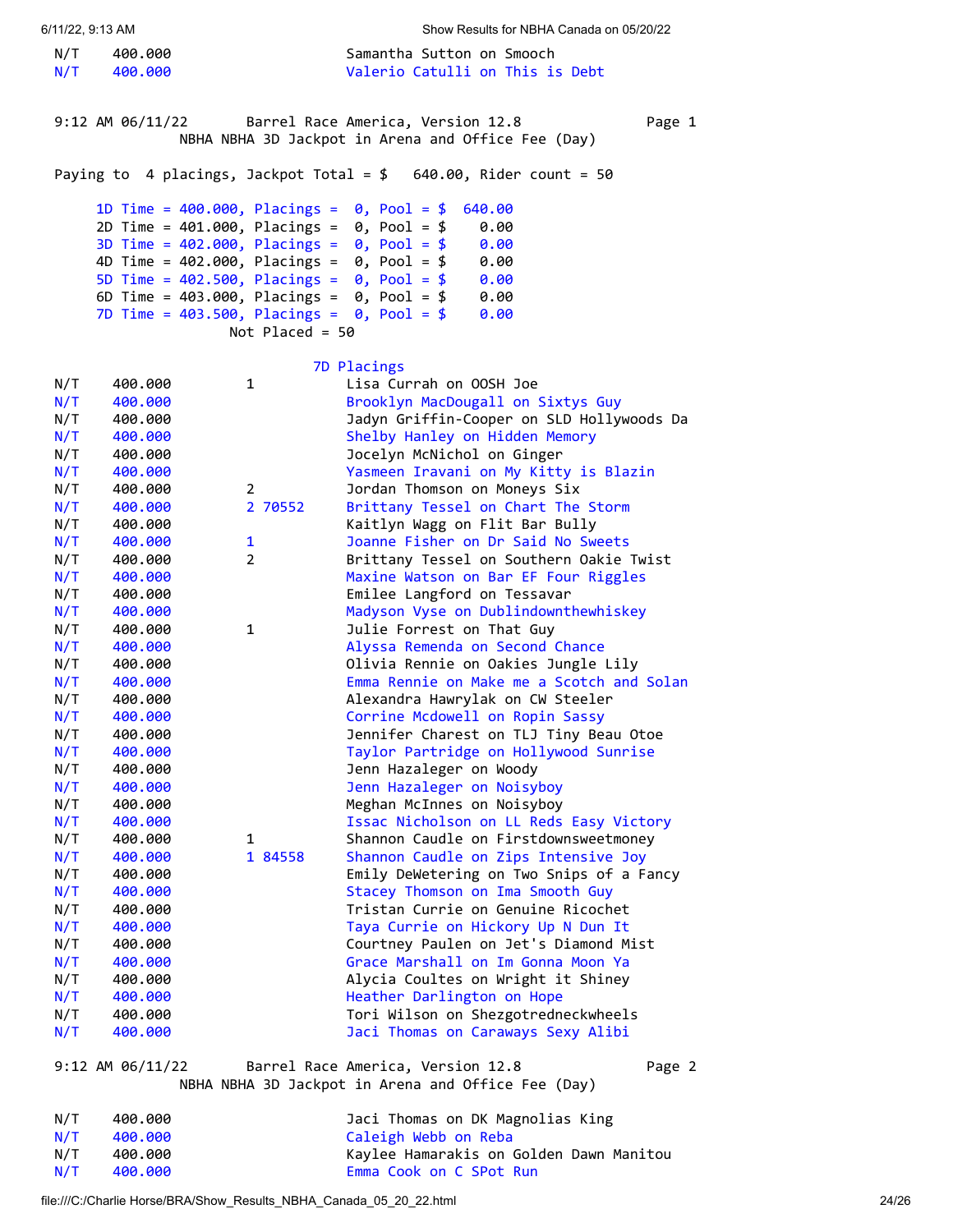| 6/11/22, 9:13 AM                                     |                                                                                      |                           | Show Results for NBHA Canada on 05/20/22                                                                                                                                                                                                                |        |
|------------------------------------------------------|--------------------------------------------------------------------------------------|---------------------------|---------------------------------------------------------------------------------------------------------------------------------------------------------------------------------------------------------------------------------------------------------|--------|
| N/T<br>N/T<br>N/T<br>N/T<br>N/T<br>N/T<br>N/T<br>N/T | 400.000<br>400.000<br>400.000<br>400.000<br>400.000<br>400.000<br>400.000<br>400.000 | 2 65287<br>$\overline{2}$ | Cydney Weir on Chance<br>Dianna Remenda on Hope to Stay On<br>Denise MacIver on Flyin Strate<br>Jase MacIver on Bailey<br>Krista McNea on Blue J Gun Corona<br>Denise Stoddart on Troubles<br>Emma Hassard on Lucky I Love You<br>Jessica Haney on Toad |        |
|                                                      | $9:12$ AM $06/11/22$                                                                 |                           | Barrel Race America, Version 12.8<br>NBHA NBHA 3D Jackpot in Stall                                                                                                                                                                                      | Page 1 |
|                                                      |                                                                                      |                           | Paying to 4 placings, Jackpot Total = $$2408.00$ , Rider count = 35                                                                                                                                                                                     |        |
|                                                      |                                                                                      | Not Placed = $35$         | 1D Time = 400.000, Placings = $0$ , Pool = \$ 2408.00                                                                                                                                                                                                   |        |

<span id="page-24-0"></span>

|     |         |                | 1D Placings                               |
|-----|---------|----------------|-------------------------------------------|
| N/T | 400.000 |                | Tessa Nadalin on FG Corazon               |
| N/T | 400.000 | 0              | Sue Collier on Hurricane Hoss             |
| N/T | 400.000 |                | Shannon Mossey on Not Ment to Dash        |
| N/T | 400.000 |                | Wyatt Edgar on Gatlinberg                 |
| N/T | 400.000 |                | Tyler Gilbert on Ticos Intense Zipper     |
| N/T | 400.000 |                | Breeann Wiley on A Mighty Fortune         |
| N/T | 400.000 | 1              | Jessica Banville on Sumwhere Cries A Wolf |
| N/T | 400.000 | $\mathbf{1}$   | Justine Vyse on Myrtle                    |
| N/T | 400.000 | $\mathbf{1}$   | Justine Vyse on My Sweet Sign             |
| N/T | 400.000 |                | Dave Smarda on LL Miss Chico Pine         |
| N/T | 400.000 | $\overline{2}$ | Aspenn Richards on Guyschargintwist       |
| N/T | 400.000 |                | James Wilson on Streakin licious          |
| N/T | 400.000 |                | James Wilson on Horse                     |
| N/T | 400.000 | $\overline{2}$ | Jessica Pridham on Little Red Wagonn      |
| N/T | 400.000 | $\overline{2}$ | Kya Lafreniere on Ocean Front Jess        |
| N/T | 400.000 | $\overline{2}$ | Kya Lafreniere on Davinchi                |
| N/T | 400.000 |                | Irene Wiles on Zippers Double Echo        |
| N/T | 400.000 |                | James Wilson on Master Prayer             |
| N/T | 400.000 |                | Tracey Steeves on NLD Fancy Lady Hancock  |
| N/T | 400.000 | $\overline{2}$ | Tamara Steeves on Dees Black Dimples      |
| N/T | 400.000 |                | Suzie Suleski on Kiss My Kool Hocks       |
| N/T | 400.000 | 2 91632        | Janet Fazackerley on Johnstons Lucky Star |
| N/T | 400.000 |                | Jenna Sweeney on Sheza Midnight Pearl     |
| N/T | 400.000 |                | Isla Dobbins on MYS Candy Kiss            |
| N/T | 400.000 |                | Jack Nadalin on Tex                       |
| N/T | 400.000 | 1              | Glenn Sutherland on Buggin For Some Sun   |
| N/T | 400.000 | $\overline{2}$ | Denise Stoddart on High as Flit           |
| N/T | 400.000 | $\mathbf{1}$   | Debby Hockin on Deuce Boogielow           |
| N/T | 400.000 | $\mathbf{1}$   | Ron Bell on CLF Toast to Fame             |
| N/T | 400.000 |                | Allie Clark on Salts Maverick             |
| N/T | 400.000 | 1              | Claire Richardson on Just Plain Rude      |
| N/T | 400.000 |                | Scarlett Nadalin on Oakley                |
| N/T | 400.000 | $\overline{2}$ | Karen Armstrong on Eye Bee a Three Bars   |
| N/T | 400.000 | $\mathbf{1}$   | Marg Ten Hove on Whatever Shes Got        |
| N/T | 400.000 |                | Hailey Stoddart on Letta Spanky Do It     |

<span id="page-24-1"></span>9:12 AM 06/11/22 Barrel Race America, Version 12.8 Page 1 OBRA OBFA Futurity Pa Jackpot in Saturday OBFA 2D Derby

Paying to 3 placings, Jackpot Total = \$ 599.60, Rider count = 19

 1D Time = 14.827, Placings = 8, Pool = \$ 419.72 2D Time = 15.827, Placings = 5, Pool = \$ 179.88 Not Placed = 6